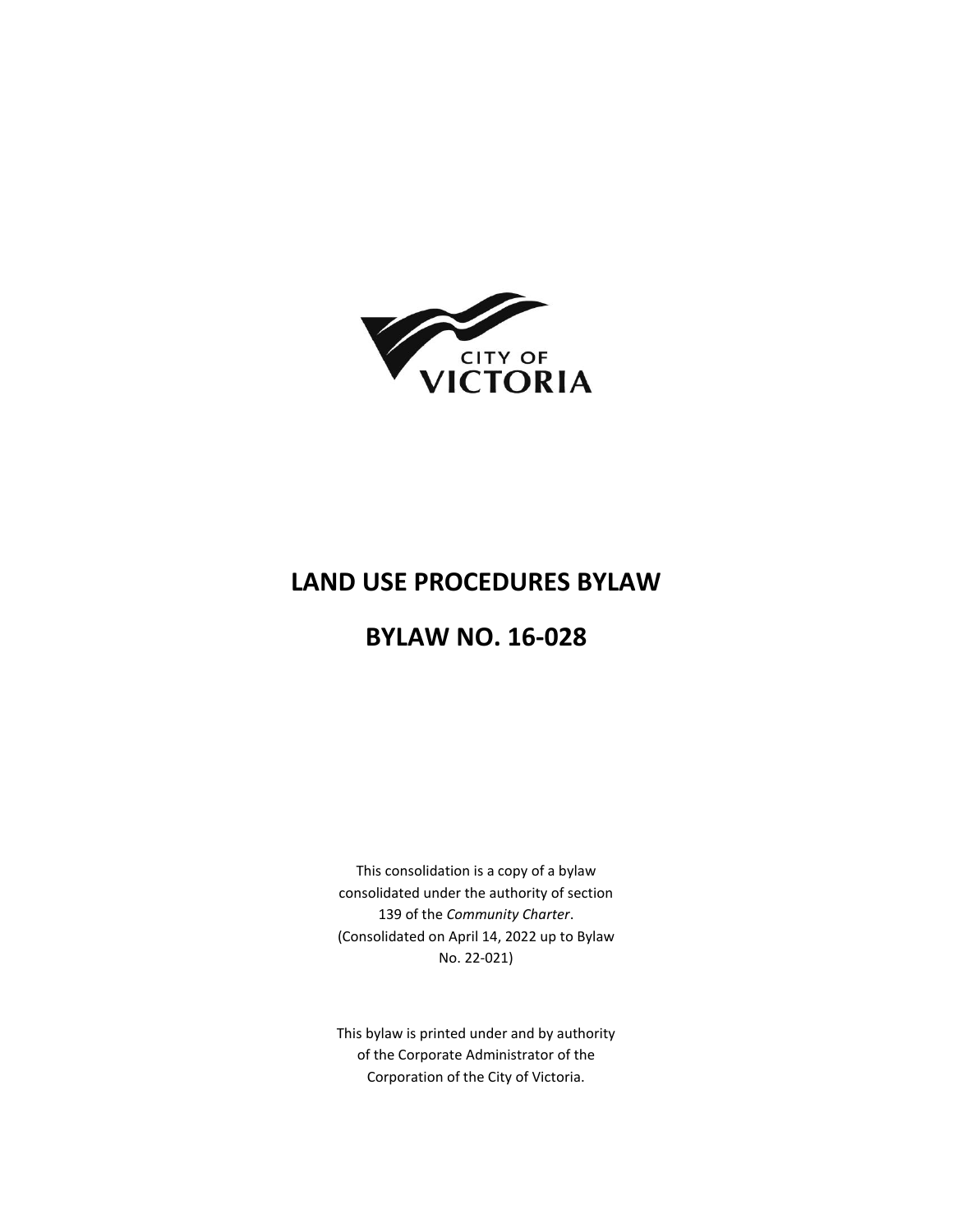### NO. 16-028

# **LAND USE PROCEDURES BYLAW**

### A BYLAW OF THE CITY OF VICTORIA

(Consolidated to include Bylaws No.16-059, No.17-006, No.17-012, No.17-023, No.17-054, No.17-107, No. 18-018, No.18-090, No.19-037, No.19-067, No.20-076, 21-055, 22-014, 22-021)

A Bylaw to define procedures under which an owner of land may apply for an amendment to the Official Community Plan, Zoning Bylaw 2018, or the Zoning Regulation Bylaw, for the issuance of a permit, to impose application fees, to specify notification distances, and to delegate Council's authority to make decisions in certain circumstances.

#### **WHEREAS:**

A local government that has adopted an official community plan bylaw or a zoning bylaw must, by bylaw, define procedures under which an owner of land may apply for an amendment to the plan or bylaw or for a permit under Part 14 of the *Local Government Act;* and

The Council of the City of Victoria has adopted an official community plan and a zoning bylaw; and

A local government may, by bylaw, impose application fees for an application to initiate changes to an official community plan or zoning bylaw, the issuance of a permit under Part 14 or Section 617 of the *Local Government Act*, or an amendment to a land use contract or a heritage revitalization agreement; and

A local government may by bylaw specify a distance from affected land for the purpose of notifying owners and tenants in occupation of proposed bylaw amendments and permits; and

The Council may, by bylaw, delegate its powers, duties and functions to an officer or employee of the municipality;

**NOW THEREFORE**, the Council of the City of Victoria, in open meeting assembled, enacts as follows:

### **PART 1 – INTRODUCTORY PROVISIONS**

- 1. Title
- 2. Repeal
- 3. Severability
- 4. Definitions
- 5. Applications Subject to this Bylaw

#### **PART 2 – APPLICATIONS**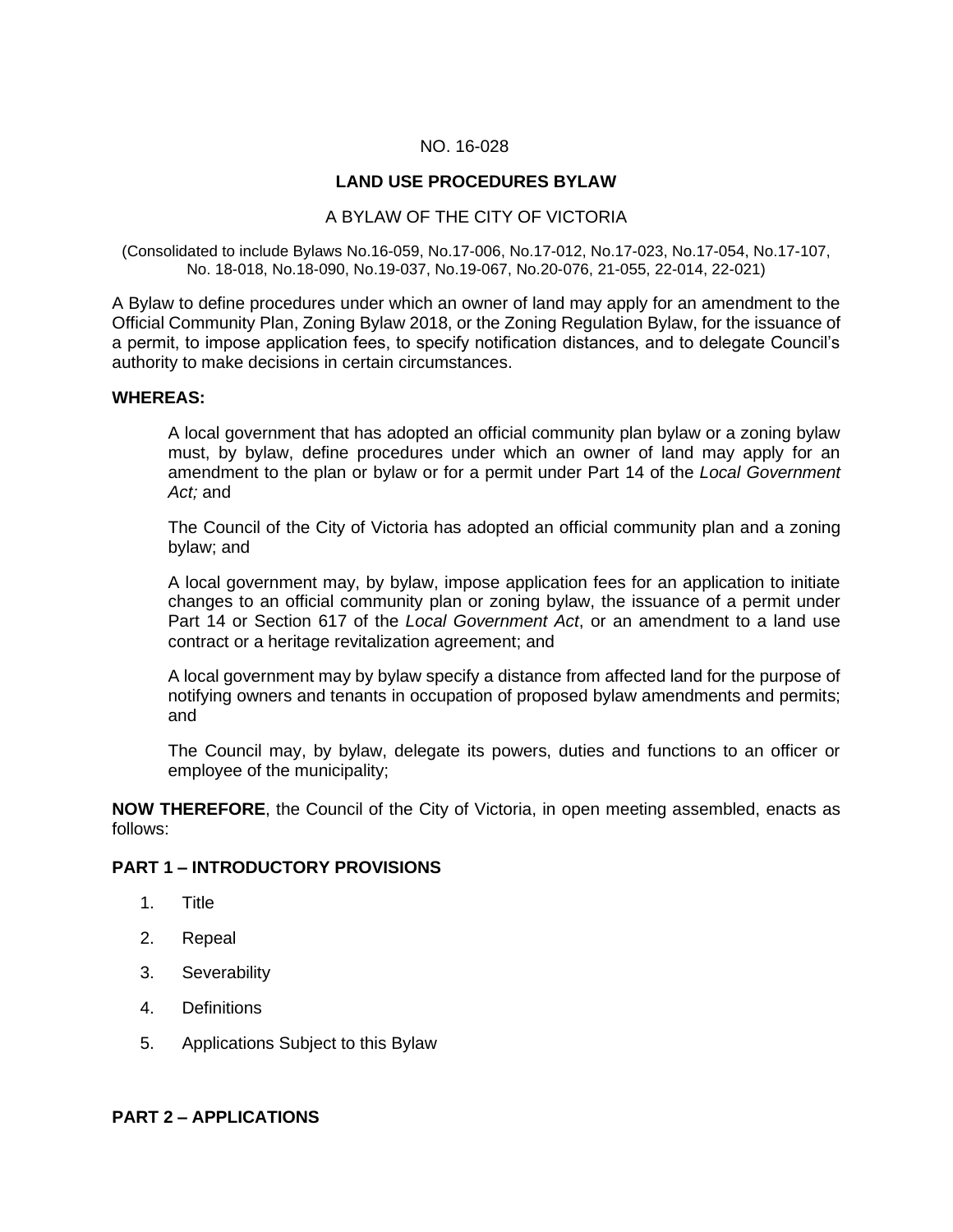- 6. Pre-Application Community Meeting Requirements
- 7. Notification Distance
- 8 Waiving a Community Meeting
- 9. Applications Forms
- 10. Application Requirements
- 11. Evidence of Participation in a Community Meeting
- 12. Receipt of Applications
- 13. Incomplete applications
- 14. Notification of incomplete applications
- 15. Application referral
- 16. Application review summary
- 17. Council referral
- 18. Application Fee
- 19. 20. Affordable Housing application fee
- 21. Refund
- 22. Refund of administration fee
- 23. Landscape Security
- 24. Cancellation of Applications
- 25. Reapplication cancelled file
- 26. Application Sign Posting Requirements permits
- 27. 28. Application Sign Posting Requirements other applications
- 29. Public hearing
- 30. Right to waive a public hearing
- 31. Opportunity for public comment
- 32. Notice of public hearing
- 33. Notice of opportunity for public comment
- 34. Notice requirements for temporary use permits
- 35. Reapplications

# **PART 3 – DELEGATION AND RECONSIDERATION**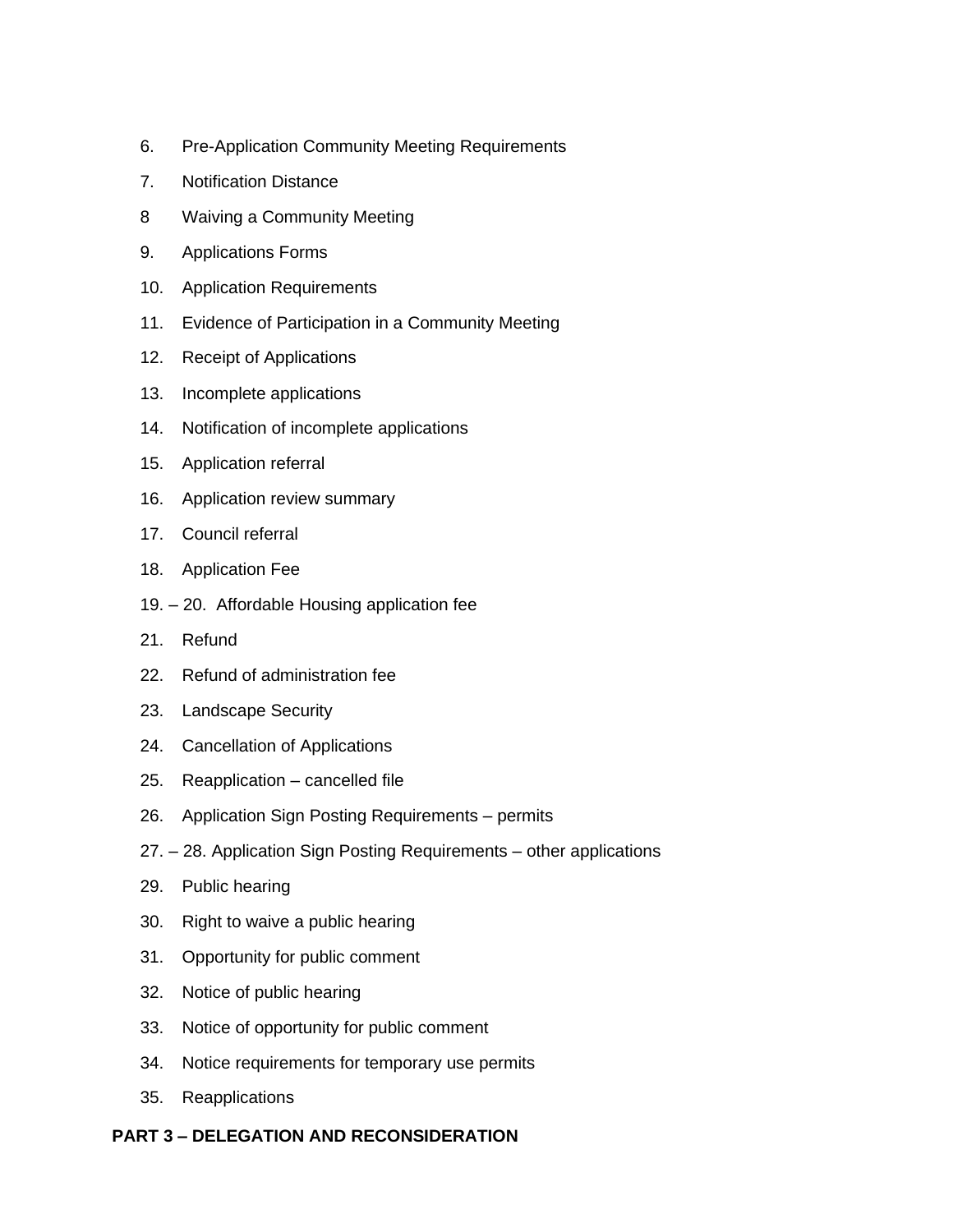- 36. Types of Permits
- 37. Referral
- 38. Referral consideration
- 39. Landscape security delegation
- 40. Council reconsideration
- 41. Time limit for reconsideration
- 42. Notice of reconsideration
- 43. Representation to Council
- 44. Council's authority

# **PART 4 – ENCROACHMENTS IN DELEGATED APPROVALS**

- 45. 49. Encroachments for decorative features
- 50. 53. Encroachments for anchor rods
- 54. General

# **SCHEDULES**

- Schedule A Application Fees
- Schedule B Procedures for Sign Posting– Permits
- Schedule C Procedures for Sign Posting Other Applications
- Schedule C-1 Procedures for Sign Posting Pre-Application Input
- Schedule D Delegated Approvals
- Schedule E Landscape Security
- Schedule F Encroachment for Decorative Features
- Schedule G Encroachment for Anchor Rods

# **PART 1 – INTRODUCTORY PROVISIONS**

#### **Title**

1. This Bylaw may be cited as the "LAND USE PROCEDURES BYLAW, 2016".

#### **Repeal**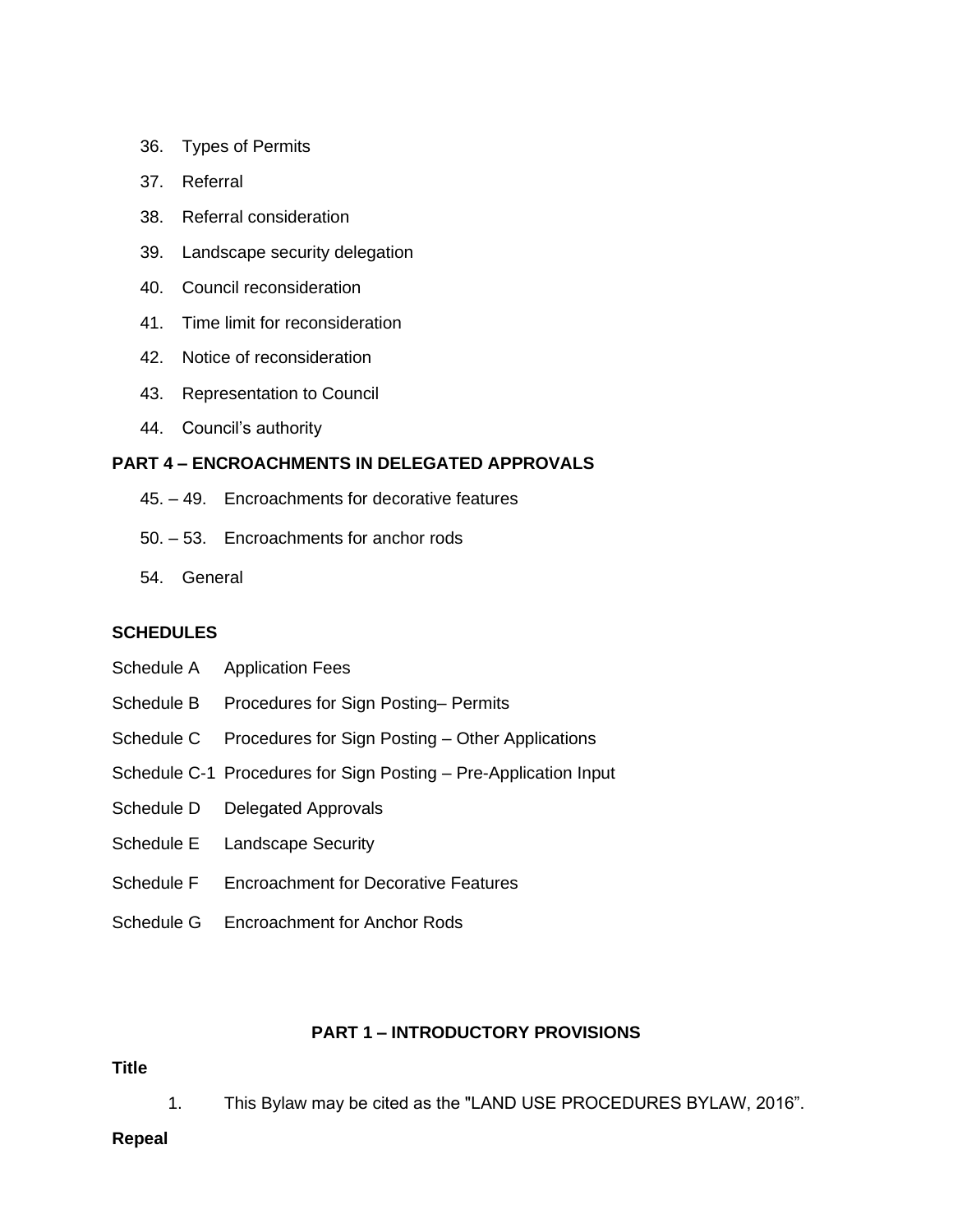2. Bylaw No. 09-048, the "Land Use Procedures Bylaw" is repealed.

### **Severability**

3. If any Section, subsection, sentence clause or phrase forming part of this Bylaw is for any reason held to be invalid by the decision of any Court of competent jurisdiction, the invalid portion shall be severed from the Bylaw without affecting the validity of the Bylaw or any remaining portion of the Bylaw.

### **Definitions**

4. In this bylaw,

### "**affordable housing**" means

any housing unit which is:

- (a) part of a development wholly owned and operated by a registered non-profit residential housing society or government agency, or operated by a registered non-profit residential housing society or government agency pursuant to a legally binding arrangement with the property owner; and
- (b) subject to a housing agreement with the City, or a covenant in favour of the City, securing its use as a below-market housing unit in perpetuity",

### "**ADP**" means

the City's Advisory Design Panel

#### "**anchor rod**" means

any steel or other rod, pipe or thing an intended purpose of which is to shore or support an excavation face or to prevent subsidence

### **"CALUC"** means

Community Association Land Use Committee

#### "**Committee**" means

a select or standing committee of Council

#### "**Community Meeting**" means

a public meeting held in association with a Community Association Land Use Committee operating under the Community Association Land Use Committee Procedures for Processing Rezoning and Variance Applications as approved by a resolution of Council

#### "**development permit**" or "**DP**" means

a permit authorized by Section 490 of the *Local Government Act*

### "**development variance permit**" or "**DVP**" means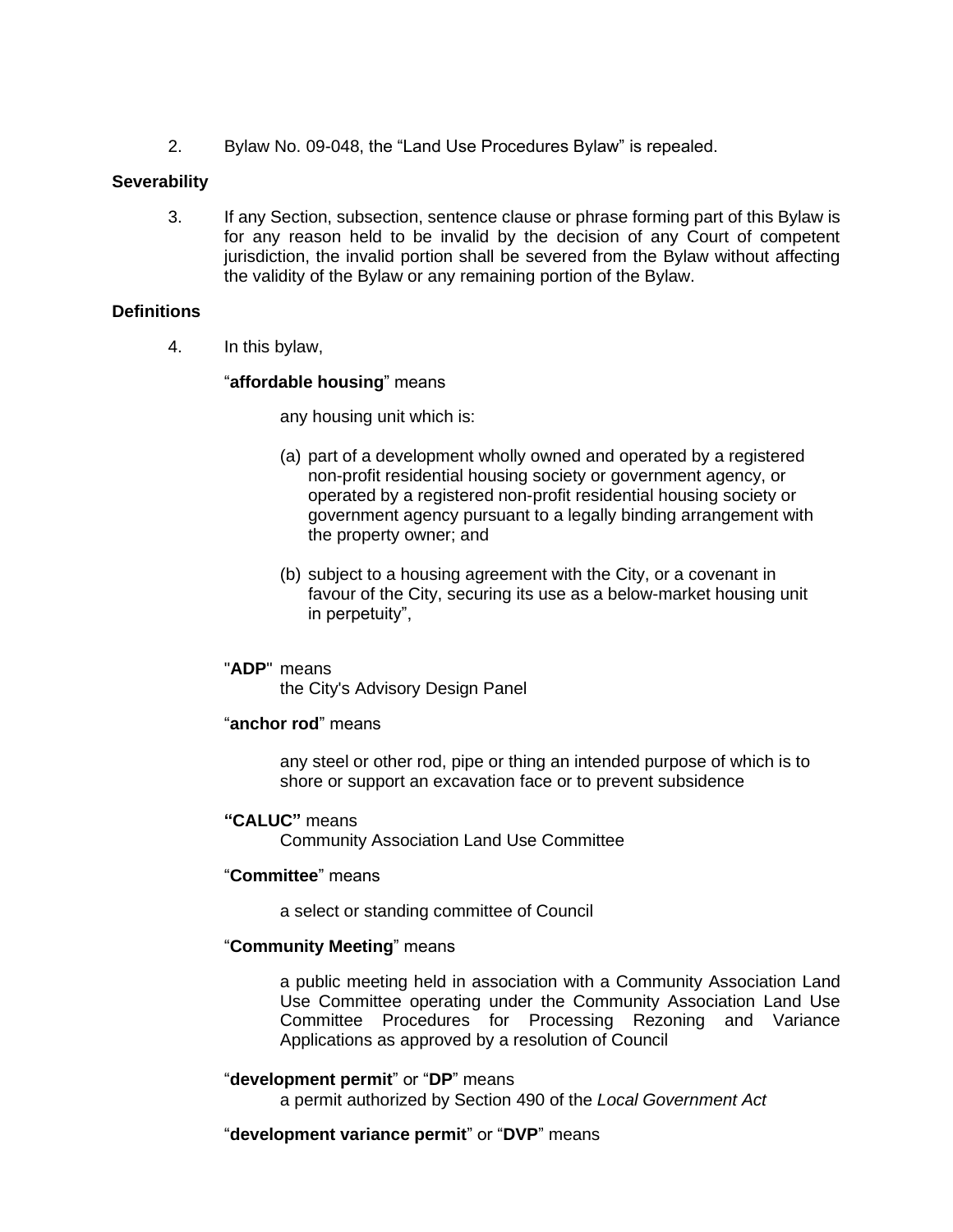a permit authorized by Section 489 of the *Local Government Act*

#### "**Director**" means

the City's Director of Sustainable Planning and Community Development **Department** 

#### "**Engineer**" means

the City's Director of Engineering and Public Works or a person acting under his authority

#### "**HAPL**" means

the City's Heritage Advisory Panel;

#### "**heritage alteration permit**" means

a permit authorized by Section 617 of the *Local Government Act*

### "**heritage conservation area"** or "**HCA**" means

an area designated pursuant to section 614(1) of the *Local Government Act*

#### **"heritage registered property"** means

property listed on the community heritage register under section 598 of the *Local Government Act*

#### **"heritage revitalization agreement"** means

an agreement authorized by Section 610 of the *Local Government Act*

#### "**Official Community Plan**" or "**OCP**" means

the City's Official Community Plan Bylaw, 2012

#### **"public comment**" means

members of the public addressing Council, other than at a public hearing, regarding the subject matter of a decision Council proposes to make

#### **"public hearing"** means

a public hearing that is required to be held under the *Local Government Act* before Council adopts a bylaw

#### "**temporary use permit**" or "**TUP**" means – new as per 17-054

a permit authorized by Section 493 of the *Local Government Act*

#### **"TRG**" means

the Technical Review Group composed of City of Victoria staff

#### **"zoning bylaw"** means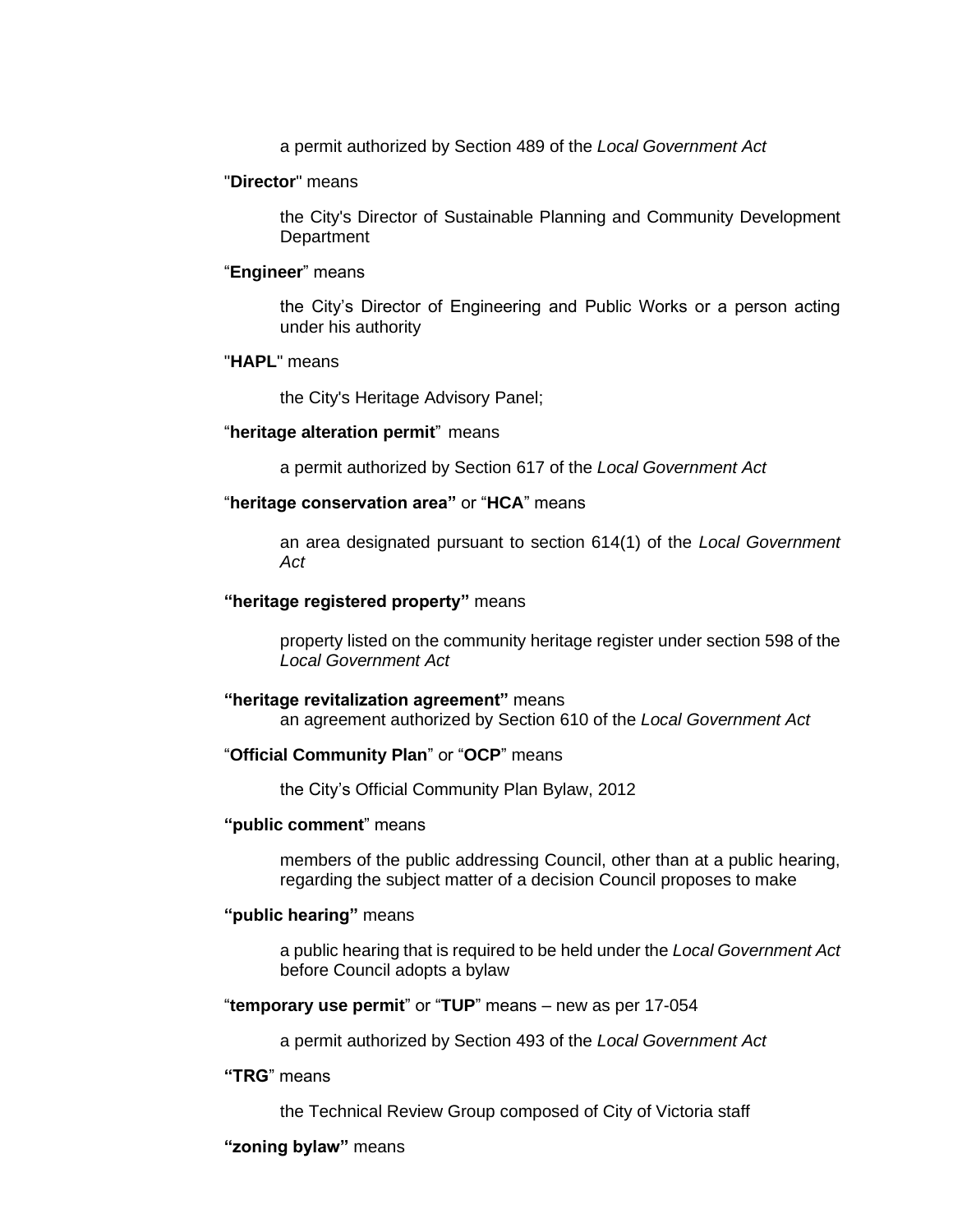# the City's Zoning Regulation Bylaw and Zoning Bylaw 2018

# **Applications subject to this bylaw**

- 5. This bylaw establishes fees and procedures in relation to applications for:
	- (a) an amendment to the zoning bylaw;
	- (b) an amendment to the OCP;
	- (c) an amendment to a land use contract;
	- (d) a temporary use permit;
	- (e) a heritage revitalization agreement;
	- (f) a development variance permit;
	- (g) a development permit;
	- (h) a heritage alteration permit.

# **PART 2 - APPLICATIONS**

### **Pre-application requirements**

- 6. Before submitting an application to initiate changes to the OCP or zoning bylaw, the applicant must:
	- (a) pay to the City the pre-application notification fee as calculated in accordance with Schedule A of this Bylaw;
	- (b) arrange and participate in a Community Meeting not more than six months in advance of the application submission date;
	- (c) submit plans for the proposed development to the City to post online for public comment not less than 30 days and not more than six months in advance of the application submission date; and
	- (d) post signage in accordance with Schedule C-1 of this Bylaw.
- 6A. The pre-application notification fee under section 6(a) does not apply where the requirements of section 6(b), (c) and (d) have all been waived pursuant to section 8.
- 6B. The Director may require the applicant to repeat the requirements in section 6 if the plans for the proposed development has had the following revisions:
	- (a) additional uses added;
	- (b) increase in height or density; or
	- (c) decrease in setbacks or increase in site coverage equal to or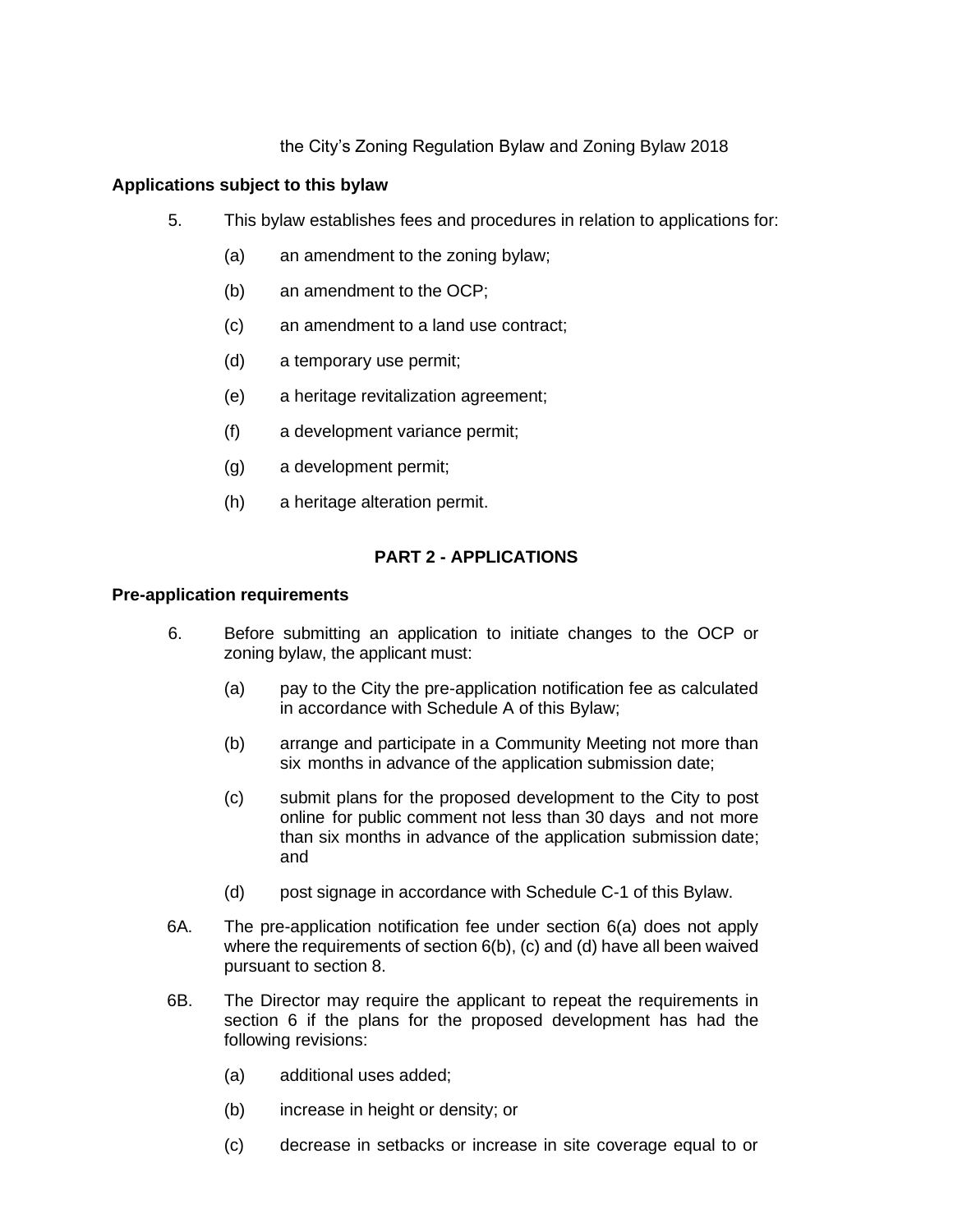### greater than 20%.

6C. In the event section 6B is triggered and the requirements under 6(b), (c) and (d) have not been waived pursuant to section 8, the applicant must pay the pre-application notification fee as calculated in accordance with Schedule A.

# **Notification Distance**

- 7. The City will provide owners and occupiers within the areas specified in Section 7A with notification of the date of the processes under section 6(b) and (c), if applicable.
- 7A. The notification under section 7 will be provided to the owners and occupiers of properties located within:
	- (a) 100 metres of the property that is the subject of the application (the "subject property") if the application is for one of the matters listed in Section 27 of this Bylaw;
	- (b) 200 metres of the property that is the subject of the application if the application is to amend the zoning bylaw and also requires an amendment to the Urban Place Designation for the subject property in the *Official Community Plan*; or
	- (c) 200 metres of the property that is the subject of the application if the application is to amend the zoning bylaw and requires the creation of or amendment to guidelines in the *Official Community Plan* for one or more Development Permit Areas or Heritage Conservation Areas.

# **Waiving Pre-application Requirements**

- 8. The requirement under section 6(b) may be solely waived or the requirements under sections 6(b), (c) and (d) may be waived altogether, by:
	- (a) Council;
	- (b) in writing by the CALUC in the area in which the proposed development is located; or
	- (c) by the Director, if, in the Director's opinion:
		- i. the applicant has made reasonable attempts to hold a Community Meeting; or
		- ii. extraordinary circumstances exist that make it unsafe or impractical to hold a Community Meeting.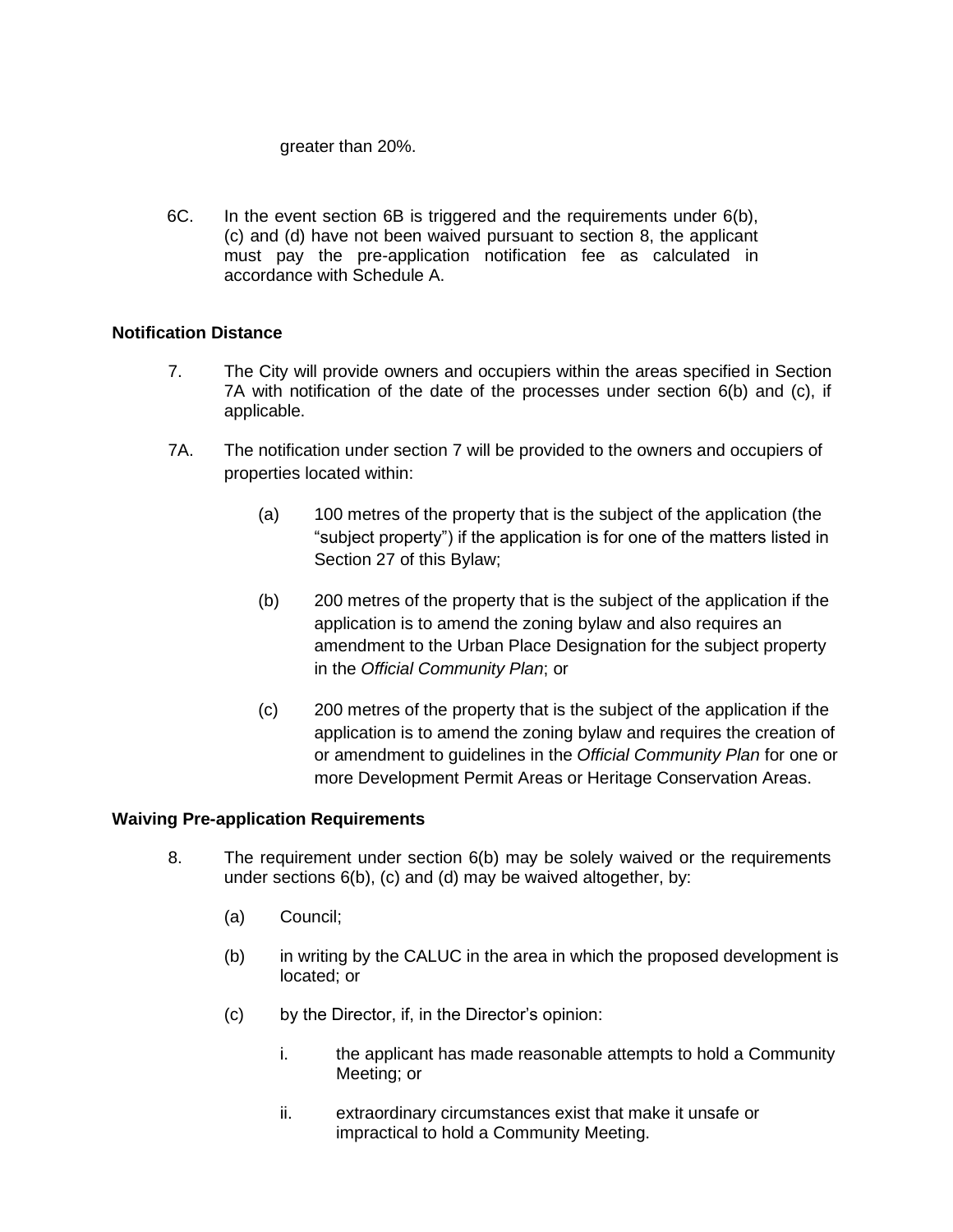# **Application Forms**

9. The Director is authorized to establish and revise the application form for any application to be used from time to time pursuant to this Bylaw.

#### **Application requirements**

- 10. All applications must be submitted to the Director on the form provided by the City for the purpose of the application, and must be accompanied by:
	- (a) all of the information and supporting documents specified in the application form;
	- (b) the fees set out in Schedule A to this Bylaw.

### **Evidence of participation in a Community Meeting**

11. If a Community Meeting was required in relation to an application, the applicant must submit evidence that the applicant has participated in the Community Meeting.

#### **Receipt of applications**

12. If a person submits a complete application to the Director, the Director must process the application.

#### **Incomplete applications**

- 13. If a person submits an incomplete application to the Director, the Director may:
	- (a) process the application; or
	- (b) refuse to process the application.

#### **Notification of incomplete applications**

14. If the Director refuses to process an incomplete application, the Director must inform the applicant, either verbally or in writing, why the application is incomplete.

#### **Application Referral**

15. When processing an application, the Director may refer the application to other agencies or associations, the TRG, Advisory Committees or other staff members.

### **Application Review Summary**

**16.** When processing an application the Director may provide an applicant with a summary of any feedback the Director receives following the referrals contemplated in Section 15.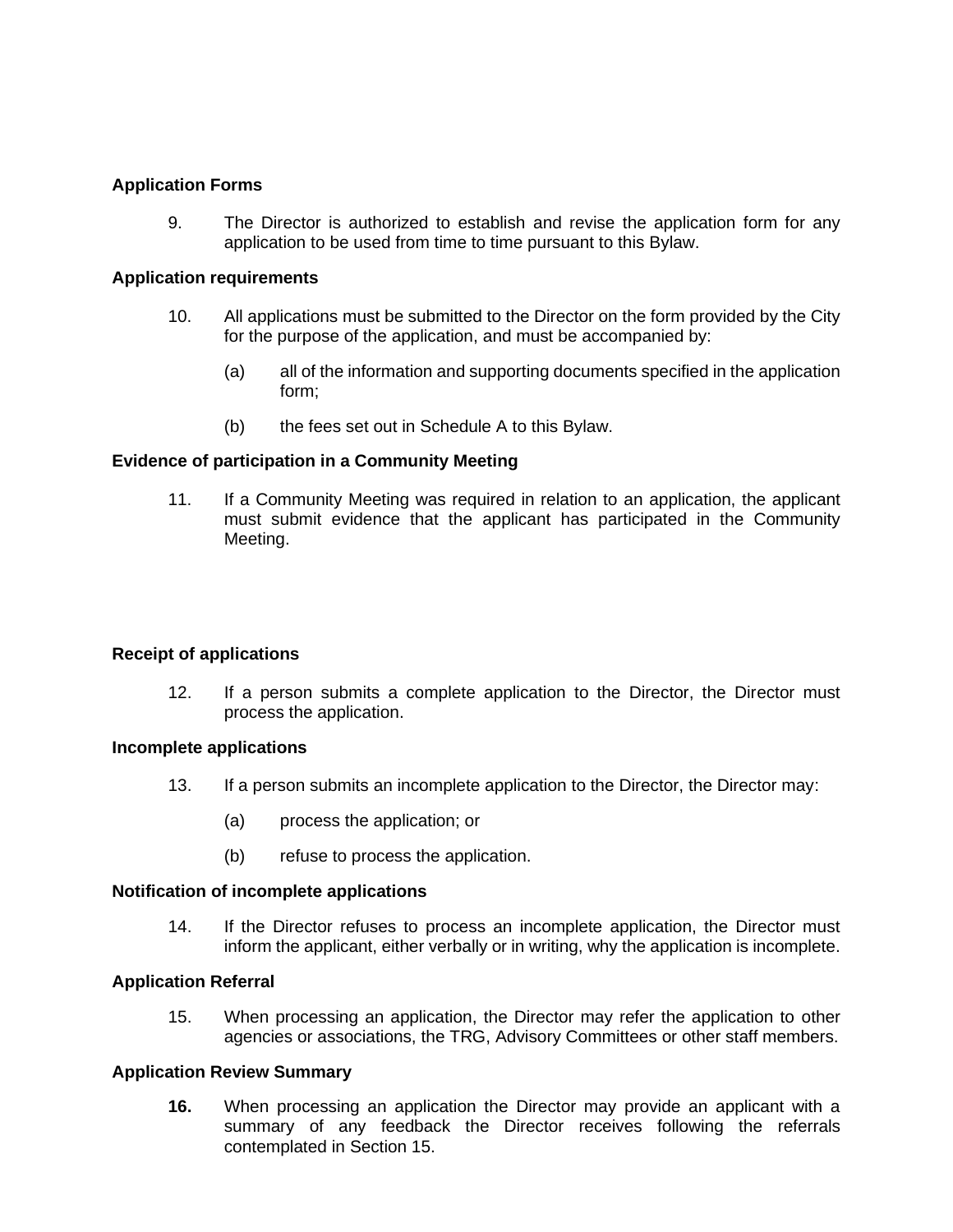### **Council Referral**

17. Council or a Committee of Council may refer a development permit application or a heritage alteration permit to ADP or HAPL or a joint meeting of ADP and HAPL for its recommendations concerning the design of the application or other matters within the ADP's or HAPL's terms of reference.

### **Application fee**

- 18. The application fee for an application under this Bylaw is the sum of the following amounts, each of which is set out in, or must be calculated in accordance with, Schedule A:
	- (a) the pre-application fee for giving notice;
	- (b) the base application fee;
	- (c) the administration fee; and
	- (d) the resubmission fee.

### **Affordable Housing application fee**

- 19. Notwithstanding Section 18, for an application under this Bylaw where all of the dwelling units proposed in the development are affordable housing dwelling units, no base application fee or variance fee is required.
- 20. Notwithstanding Section 18, for an application under this Bylaw where a portion of the dwelling units proposed in the development are affordable housing dwelling units, the base application fee and variance fee are reduced based on the floor area of affordable housing units as a percentage of the total floor area of the building. Fees are not reduced for floor areas associated with common areas, parking or amenity space.

### **Refund**

- 21. An applicant who has paid the base application fee is entitled to:
	- (a) a 90% refund if the application is withdrawn or cancelled within 15 business days from the date of submission; or
	- (b) a 75% refund if the application is withdrawn or cancelled within 40 business days from the date of submission.

#### **Refund of administration fee**

22. An applicant who has paid the administration fee in relation to an application is entitled to a refund of that fee if the application is cancelled, withdrawn or abandoned, and the applicant requests a refund, before the City has incurred any expenses in relation to the giving notice of a public hearing, the waiver of a public hearing, or an opportunity for public comment in relation to the application.

#### **Landscape security**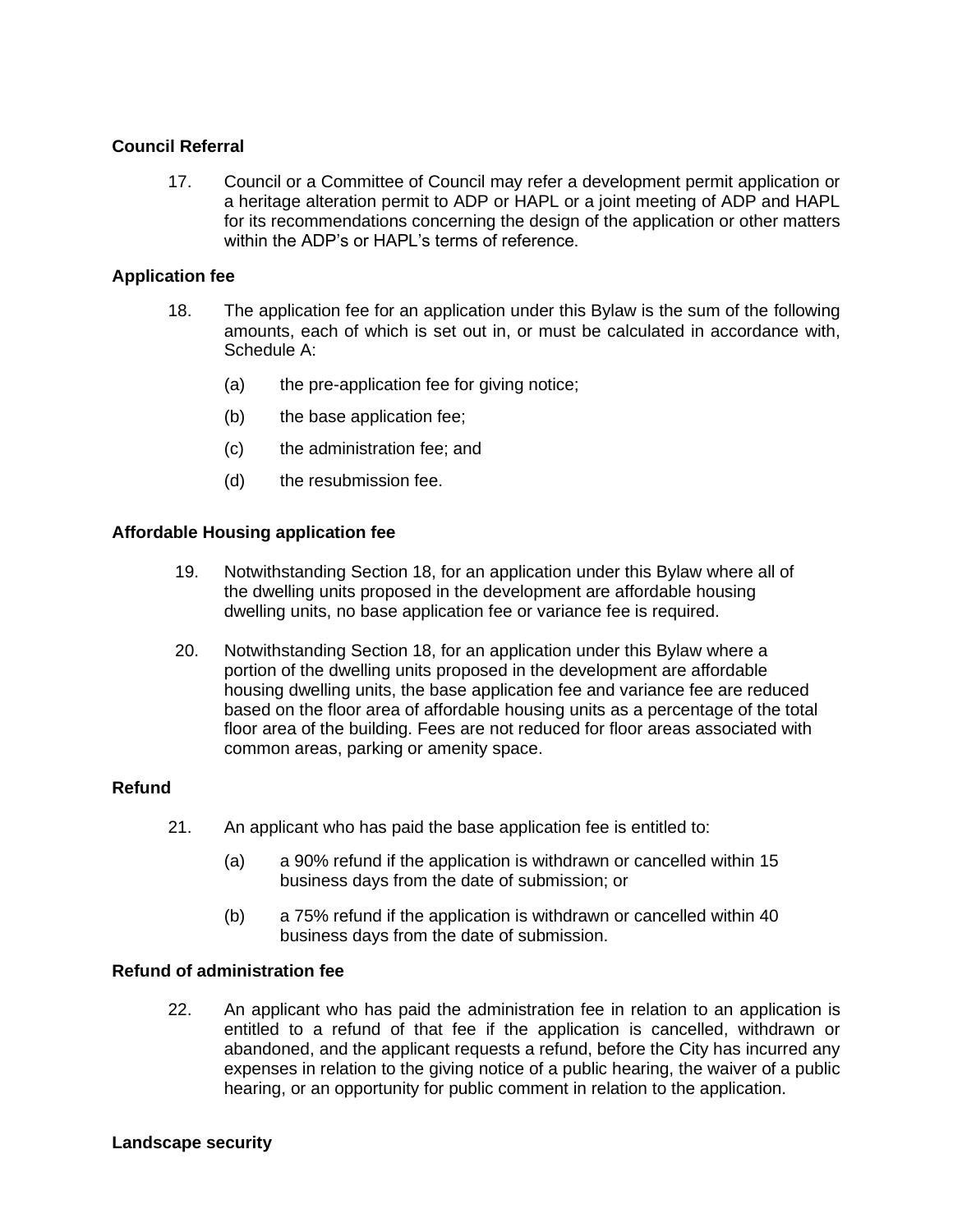23. The City may require the applicant to provide landscape security calculated in accordance with Schedule E of this Bylaw, and if landscape security is required, it must be provided to the City before issuance of a building permit.

# **Cancellation of Applications**

- 24. (a) If an application has been accepted by the Director for processing and further information from the applicant is requested after review by the Director, TRG Committee or Council, the applicant is required to provide the requested information within 6 months. If the applicant does not provide the requested information within 6 months of the request, the City will provide a final written notification to the applicant and if the requested information is not provided within 3 months of the final written notification, the file will be closed.
	- (b) If an application is declined by Council resolution, the file will be closed.

### **Reapplication - cancelled file**

- 25. (a) An applicant wishing to reopen a cancelled file under Section 24(a) must submit a new application and pay the applicable fee prescribed in Schedule A of this Bylaw, but the one year waiting period for reapplications under Section 35 of this Bylaw does not apply.
	- (b) An applicant wishing to reopen a closed file under Section 24(b) must submit a new application in accordance with the timeline under Section 35 and pay the application fee prescribed in Schedule A of this Bylaw.

#### **Application Sign Posting Requirements - Permits**

- 26. A person who submits an application for any of the following must post signage in compliance with Schedule B of this Bylaw:
	- (a) development variance permit;
	- (b) development permit with variances;
	- (c) heritage alteration permit with variances;
	- (d) a temporary use permit.

#### **Application Sign Posting Requirements – Other applications**

- 27. A person who submits an application for any of the following must post signage in compliance with Schedule C of this Bylaw:
	- (a) A zoning bylaw amendment;
	- (b) an *Official Community Plan Bylaw* amendment;
	- (c) an application to amend a land use contract, if the amendment relates to the use or density of an area covered by the contract;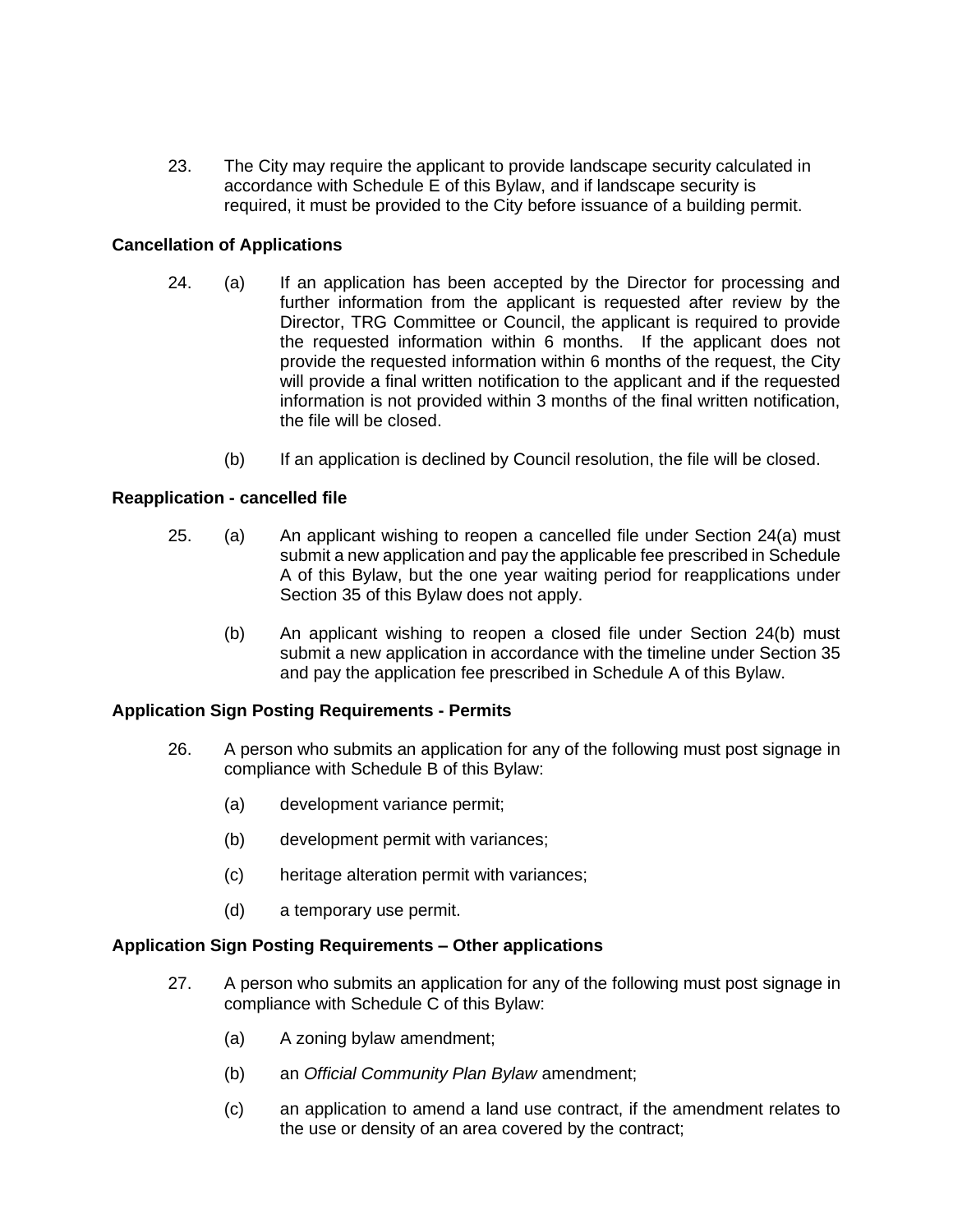- (d) a heritage revitalization agreement bylaw if the agreement or an amendment would permit a change to the use or density of use that is not otherwise authorized by the applicable zoning.
- 28. Section 27 does not apply to City-initiated amendments:
	- (a) that involve ten or more parcels; or
	- (b) where, in the opinion of the Director, the posting of signage is not practical because the owner of the affected site does not consent and there is no suitable public property for the signage in sufficiently close proximity to the affected site.

### **Public hearing**

- 29. In accordance with the *Local Government Act*, a public hearing is required before Council adopts a bylaw to:
	- (a) amend the zoning bylaw;
	- (b) amend the OCP;
	- (c) amend a land use contract, if the amendment relates to density or use of an area covered by the contract;
	- (d) enter into or amend a heritage revitalization agreement, if the agreement or amendment would permit a change to the use or density of use that is not otherwise authorized by the applicable zoning.

#### **Right to waive a public hearing**

30. Council may waive the holding of a public hearing in relation to a zoning amendment bylaw if the proposed amendment is consistent with the OCP*.*

#### **Opportunity for public comment**

- 31. Council may provide an opportunity for public comment before passing a resolution to issue:
	- (a) a development variance permit, other than a permit that varies a bylaw under Section 526 of the *Local Government Act*;
	- (b) a development permit with variances;
	- (c) a heritage alteration permit with variances; or,
	- (d) a temporary use permit.

#### **Notice of public hearing**

- 32. The distance specified for the purpose of the notification of a public hearing required in relation to any of the following is 100 m:
	- (a) an amendment to the zoning bylaw;
	- (b) an amendment to the OCP;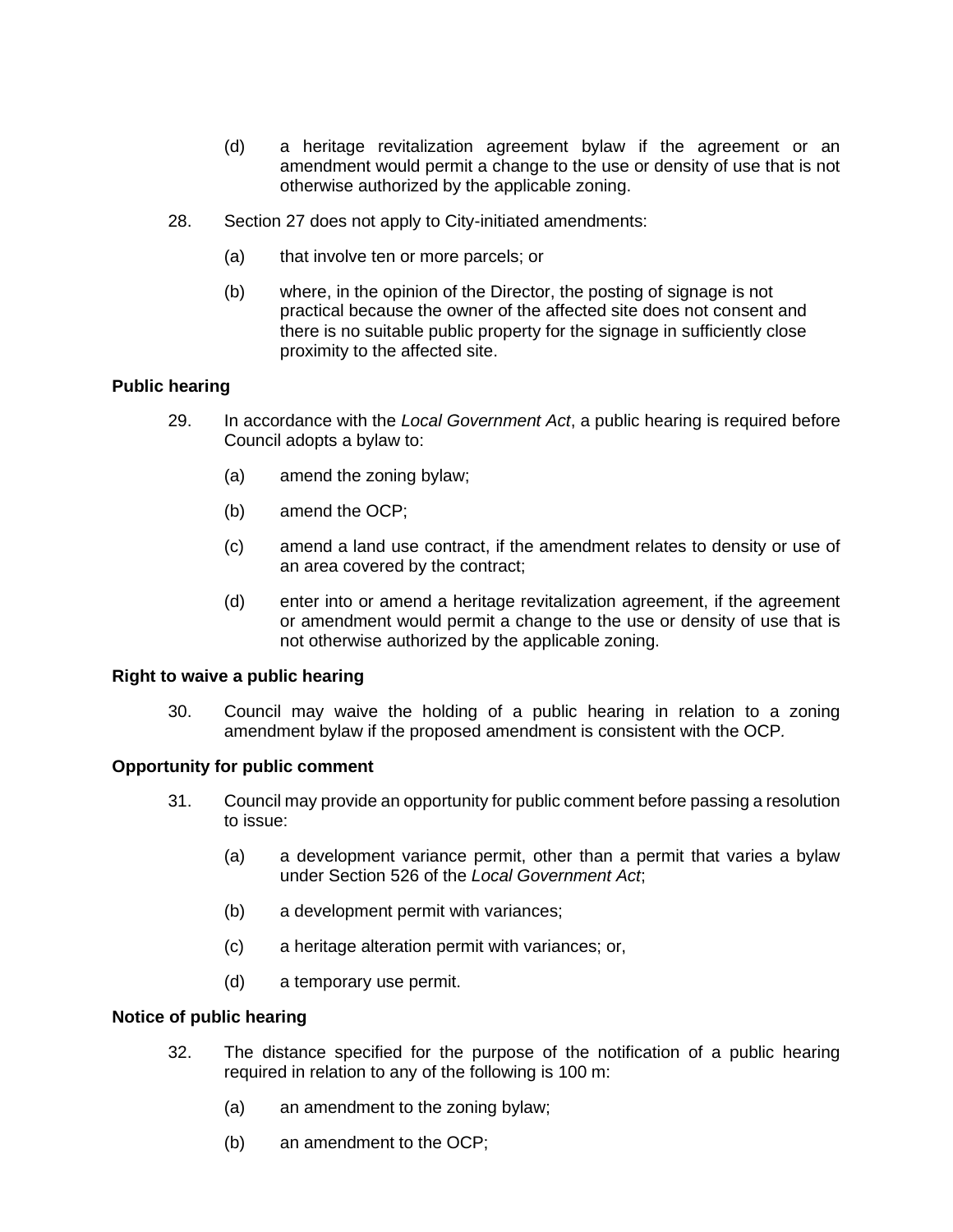- (c) an amendment to a land use contract, if the amendment relates to density or use of an area covered by the contract;
- (d) a heritage revitalization agreement bylaw.

### **Notice of opportunity for public comment**

33. If Council proposes to provide an opportunity for public comment, the City will mail or otherwise deliver notice of the opportunity to the owners and occupiers of all parcels that are the subject of, or that are adjacent to the parcels that are the subject of, the permit in relation to which Council proposes to make a decision.

#### **Notice requirements for temporary use permits or development variance permit**

34. For the purposes of Section 494 of the *Local Government Act*, if Council proposes to pass a resolution to issue a temporary use permit, the distance specified for the purpose of notification is all parcels that are the subject of, or that are adjacent to, the parcels that are the subject of the permit in relation to which Council proposes to make a decision.

### **Reapplications**

35. If the Council does not approve an application submitted in accordance with this bylaw, a person must not submit the same application within one year of the date of Council's decision to not approve the application. However, Council may, by an affirmative vote of at least 2/3 of its members that are eligible to vote on the reapplication, allow a person to reapply within the one year period.

# **PART 3 – DELEGATION AND RECONSIDERATION**

#### **Types of permits**

36. Council delegates to the Director the authority to issue the types of permits listed in column A of the table attached as Schedule D to this Bylaw, in the areas listed in column B, accordance with the conditions set out in column C.

### **Referral**

37. Before exercising the delegated authority to make a decision under this Bylaw, the Director may refer an application to other agencies or associations, ADP, HAPL, the TRG, or other staff as required.

### **Referral consideration**

38. If the Director refers an application as contemplated in Section 37 above, the Director must consider but is not bound to accept any recommendations or comments of the body or bodies to which the Director has referred the application.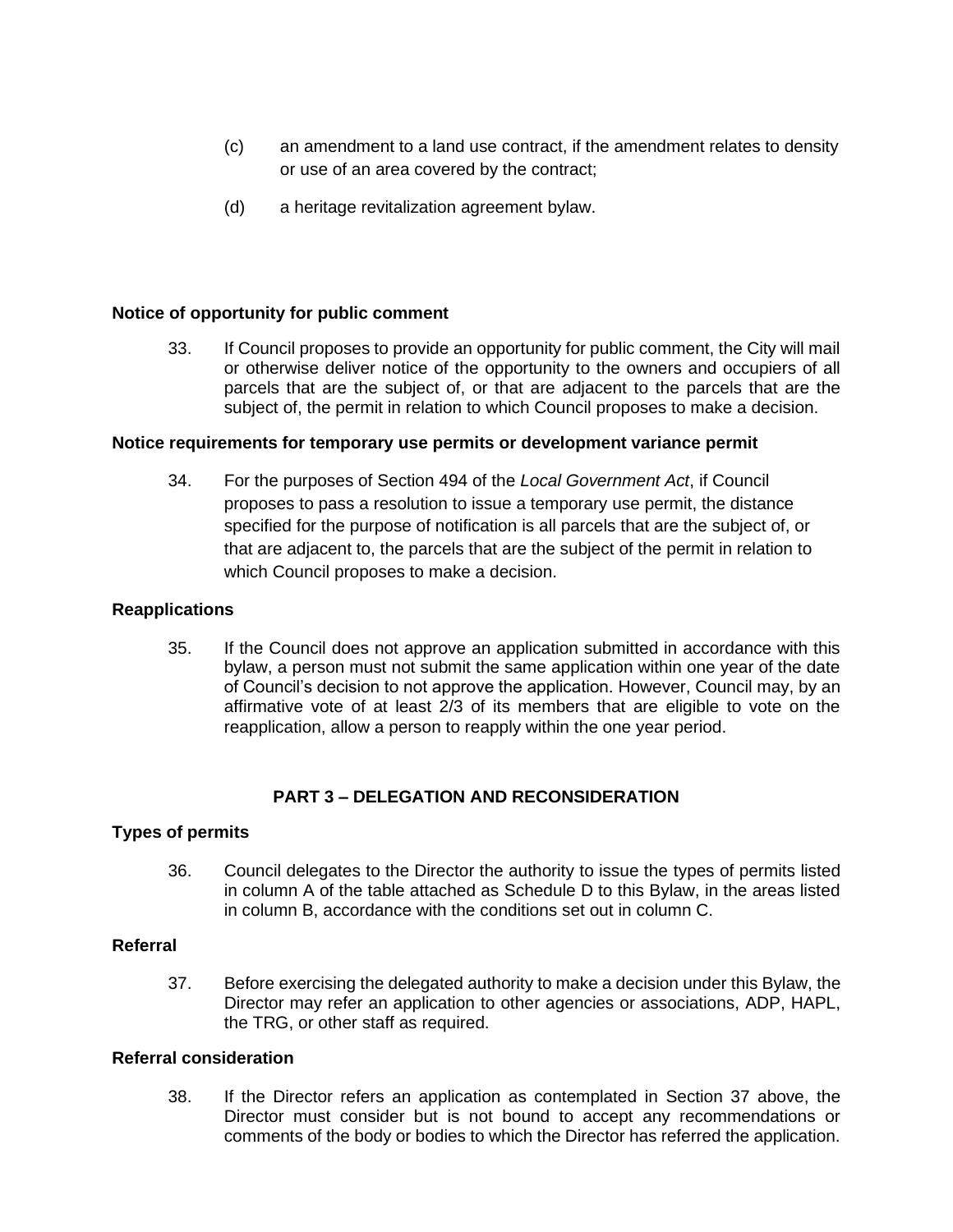### **Landscape security delegation**

39. Council delegates to the Director the authority to require landscape security in accordance with Section 23, which amount shall be calculated in accordance with Schedule E of this Bylaw.

### **Council reconsideration**

40. If an application is refused, or if the applicant objects to a proposed provision of the permit or approval, the applicant may request that Council reconsider the decision of the Director in accordance with the provisions for reconsideration set out in this Part.

### **Time limit for reconsideration**

41. Within 10 days of being notified in writing of a decision of the Director the applicant may apply to the City's Corporate Administrator to have Council reconsider a decision of the Director.

### **Notice of reconsideration**

42. The City's Corporate Administrator must give the applicant at least 10 days' notice of the time and place of Council's reconsideration, and of the applicant's right to appear before Council to make representations concerning the application.

### **Representation to Council**

43. A person exercising the right of reconsideration may make oral or written submission to Council and may appoint a representative to make representation.

# **Council's authority**

44. Council may either confirm the decision made by the Director or substitute its own decision, including conditions of a permit or additional conditions of the permit.

# **PART 4 – ENCROACHMENTS IN DELEGATED APPROVALS**

#### **Encroachments for decorative features**

- 45. Council delegates to the individual provided in section 46 the authority to approve an encroachment on the terms provided in sections 48 and 49, if all of the following requirements are satisfied:
	- (a) the application has been delegated to the Director in accordance with section 36 of this Bylaw;
	- (b) the proposed development does not require any approvals by Council;
	- (c) the application includes any awning, canopy, siding, sign or other decorative architectural feature that encroaches upon, under or over City property; and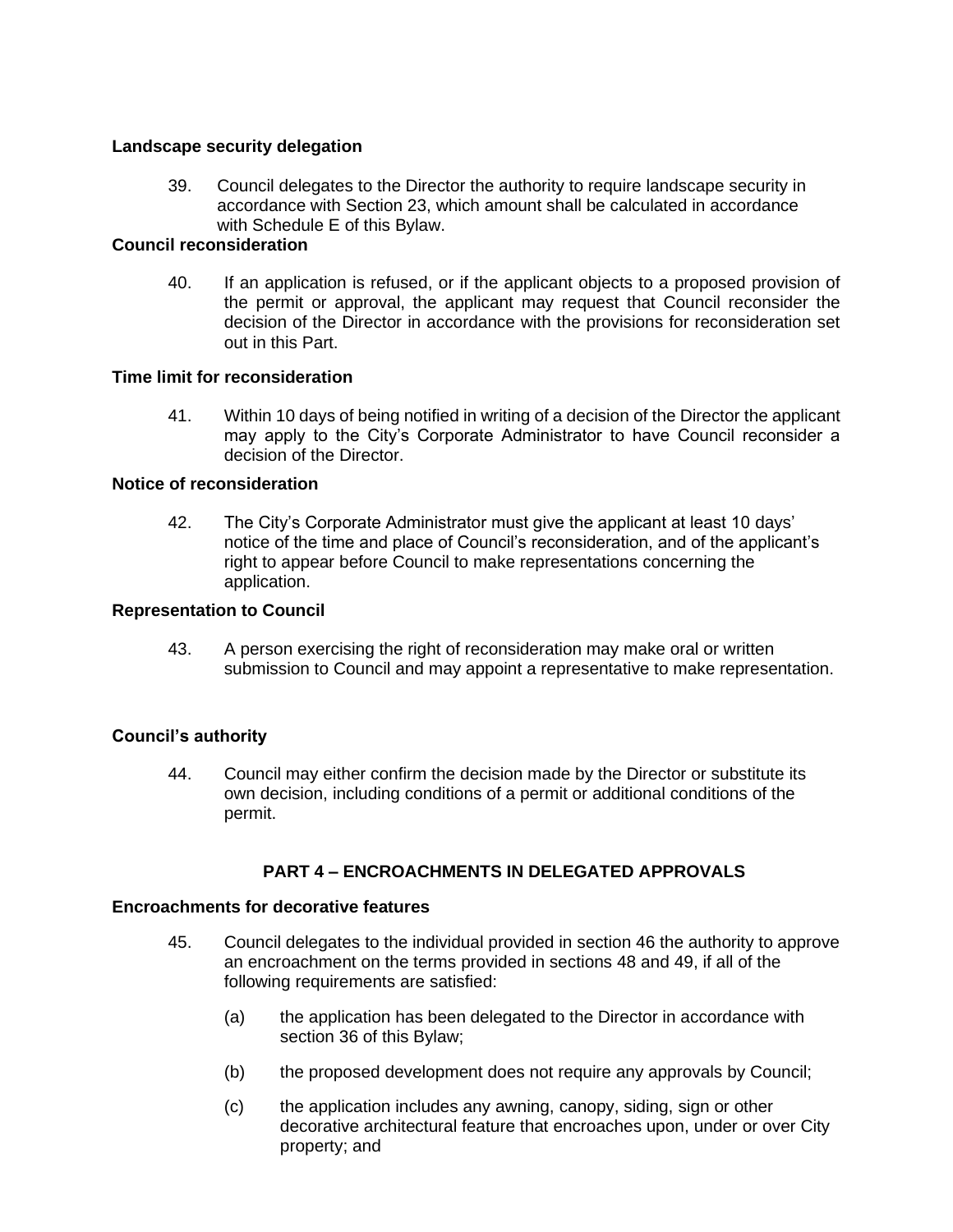- (d) in the Engineer's opinion, the encroachment can be removed without affecting the support or stability of the building.
- 46. The delegated authority to approve an encroachment pursuant to section 45 is the following person (the "Delegated Authority"):
	- (a) for an encroachment upon, under or over City street, to the Engineer;
	- (b) for an encroachment upon, under or over City park, to the City's Director of Parks, Recreation and Facilities; and
	- (c) for an encroachment upon, under or over any other City property, to the City's Head of Strategic Real Estate.
- 47. The delegation authority in section 45 does not apply to any encroachment that contains habitable space, including balconies and bay windows.
- 48. Any owner of real property desiring permission to excavate for, construct, use or maintain any encroachment permitted by section 45 upon, under or over City property appurtenant to such real property, or desiring permission to continue the existence, maintenance or use of any encroachment permitted by section 45 on City property appurtenant to such real property previously existing, maintained or used without City permission, shall submit to the Delegated Authority a written application accompanied by such plans as the Delegated Authority may require showing the details of such encroachment, to the satisfaction of the Delegated Authority; and the Delegated Authority, upon being satisfied as to the safety and advisability of such encroachment, may grant permission for such encroachment.
- 49. (a) Before proceeding with the excavation for or construction of or continuing the existence, use or maintenance of an encroachment for which permission has been granted by the City pursuant to section 48, the owner shall first enter into an agreement with the City in the form of Schedule F.
	- (b) The Delegated Authority is authorized to execute the agreement in the Form of Schedule F if permission has been granted pursuant to section 48.

# **Encroachments for anchor rods**

- 50. Council delegates to the Engineer the authority to approve an encroachment on the terms provided in sections 51 to 53, if both of the following requirements are satisfied:
	- (a) the proposed development has already been approved by Council or under the Director's delegated authority; and
	- (b) the application includes any installation of anchor rods that encroach upon, under or over City property.
- 51. A person intending the installation of anchor rods under any City property shall, before commencing the installation, submit to the Engineer a written application for permission accompanied by plans sealed by a professional engineer indicating the proposed:
	- (a) depth, length and number of anchor rods;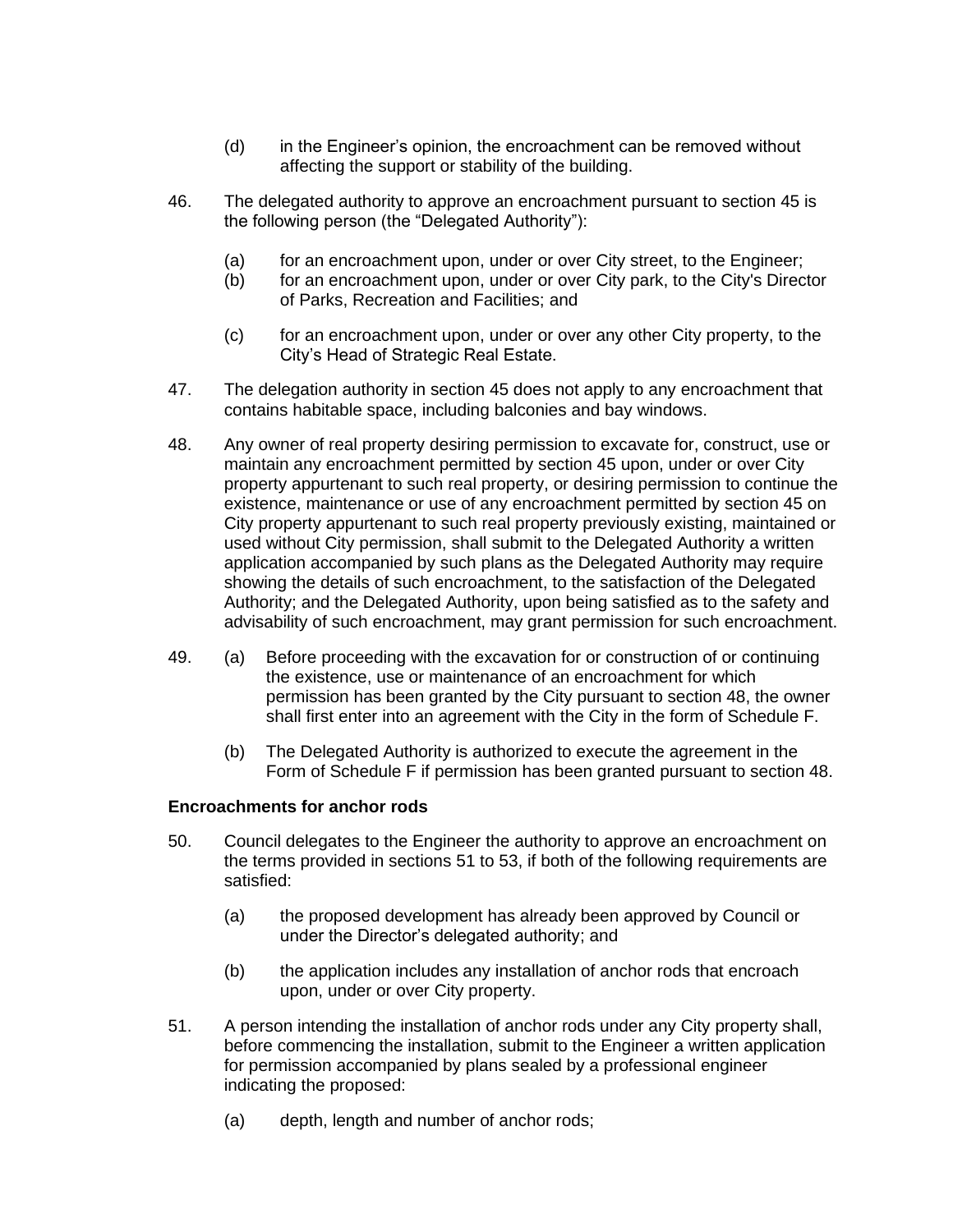- (b) area of excavation face abutting City property;
- (c) details of which anchor rods will be removed, de-tensioned or fully grouted and the time by which they will be removed, de-tensioned or fully grouted; and
- (d) such other details as the Engineer may require.
- 52. The Engineer, if of the opinion that the use of anchor rods will not adversely affect the City's property or interests, may permit the installation of anchor rods pursuant to section 50 in accordance with plans submitted under section 51, if the owner of the real property to which the anchor rods will be appurtenant first:
	- (a) pays the City a non-refundable fee of \$750;
	- (b) pays the City a one-time charge of \$25 per square metre of area of the proposed excavation face that will be supported by anchor rods and abuts a street or lane as calculated by the Engineer; and
	- (c) enters into an agreement with the City in the form of Schedule G.
- 53. The Engineer is authorized to execute the agreement in the Form of Schedule G if permission has been granted pursuant to section 52.

### **General**

- 54. Council delegates to the Engineer and the City Solicitor the authority to grant permission for and authorize the execution by the Engineer of:
	- (a) a termination of any agreement authorized under this Part 4 pertaining to an encroachment when such encroachment has been removed to the satisfaction of the Engineer;
	- (b) the assignment of an existing encroachment agreement authorized under this Part 4 to a new property owner; and
	- (c) the release of an existing encroachment agreement authorized under this Part 4 when such agreement is to be replaced by a new agreement.

| READ A FIRST TIME on the  | 10 <sup>th</sup> | day of | <b>March</b> | 2016. |
|---------------------------|------------------|--------|--------------|-------|
| READ A SECOND TIME on the | 10 <sup>th</sup> | day of | March        | 2016. |
| READ A THIRD TIME on the  | 24 <sup>th</sup> | day of | March        | 2016. |
| ADOPTED on the            | 24 <sup>th</sup> | day of | <b>March</b> | 2016. |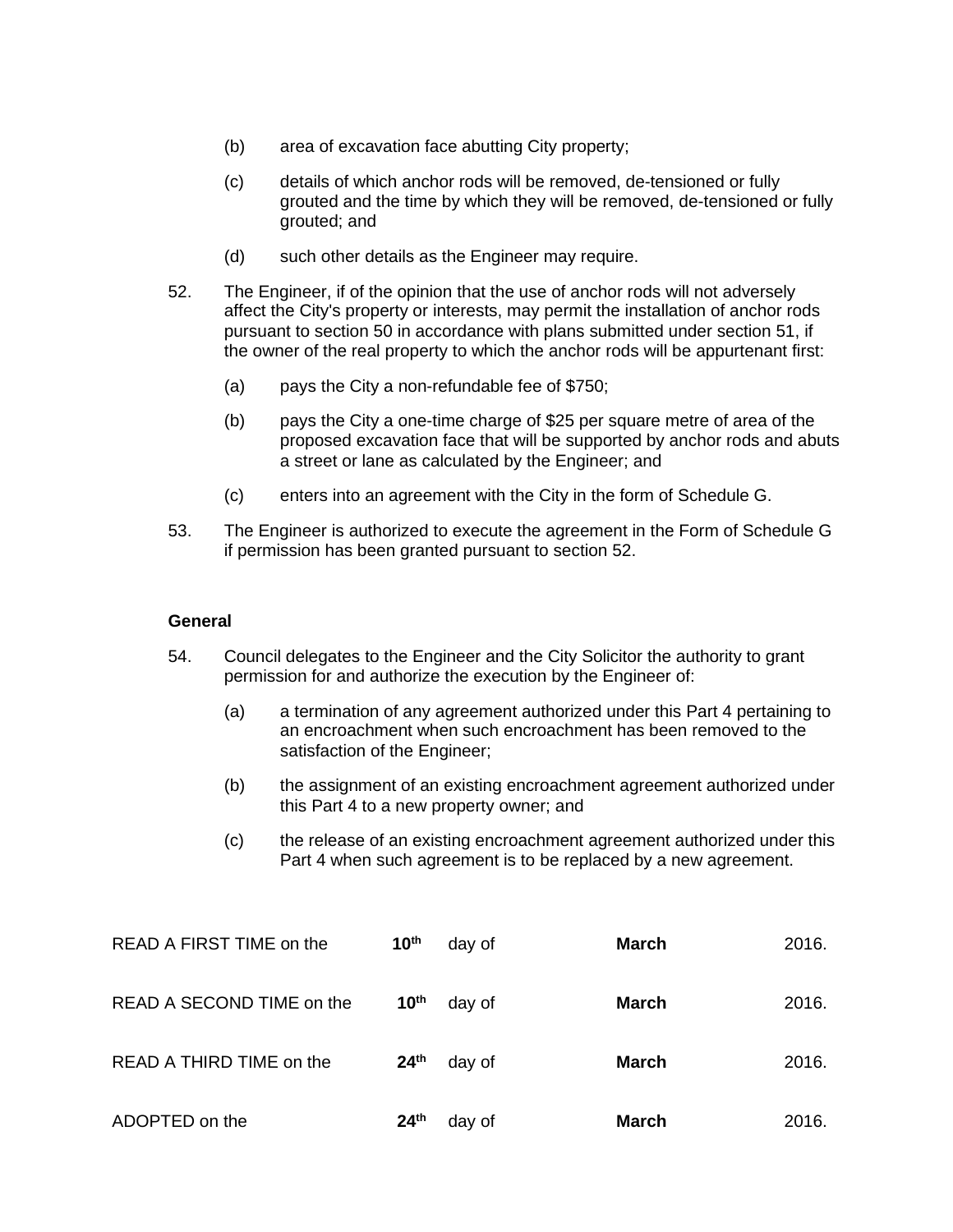**"CHRIS COATES" "LISA HELPS"**

CORPORATE ADMINISTRATOR MAYOR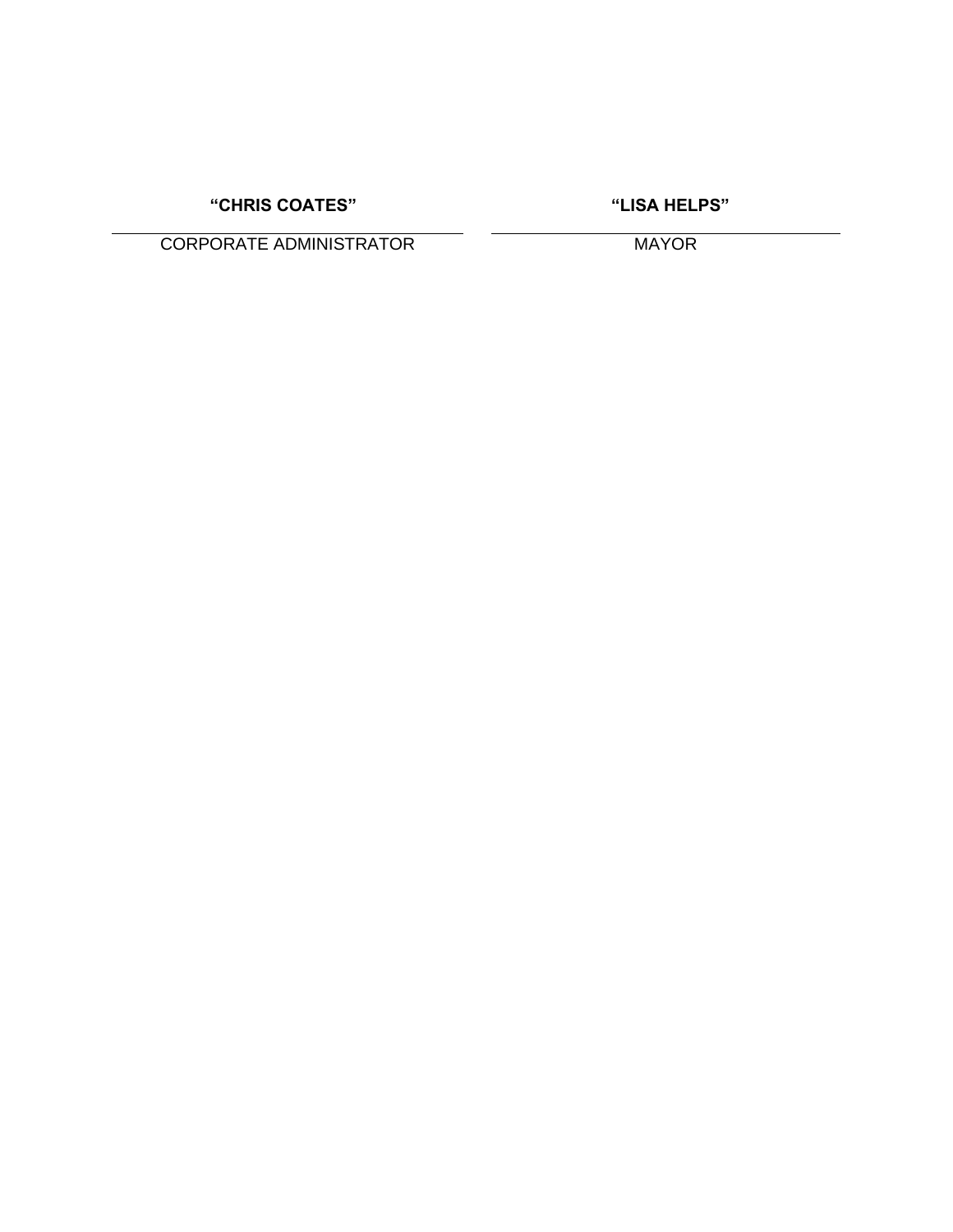# **Bylaw No. 16-028**

# **Schedule A**

# **APPLICATION FEES**

### **1. Pre-application fee**

The pre-application fee for giving notice, is:

- (1) \$800 if notice must be given to owners and occupiers of properties within 100 metres of the subject property; or,
- (2) \$2400 if notice must be given to owners and occupiers of properties within 200 metres of the subject property.

# **2. Base application fee**

- (1) The base application fee for an application to amend the Official Community Plan is \$2500.
- (2) The base application fee described in paragraph (3) applies to the following applications:
	- (a) a zoning bylaw amendment;
	- (b) an application to amend a land use contract, if the amendment relates to density or use of an area covered by the contract;
	- (c) a heritage revitalization agreement bylaw if the agreement or an amendment would permit a change to the use or density of use that is not otherwise authorized by the applicable zoning;
	- (d) a temporary use permit.
- (3) The base application fee for the applications listed in paragraph (2) is calculated as follows, plus \$250 for each variance that is requested or proposed in the application:
	- (a) For an application in which the proposed development is exclusively residential use:
		- (i) Proposal for one duplex: \$3000;
		- (ii) Proposal for one triplex: \$4000;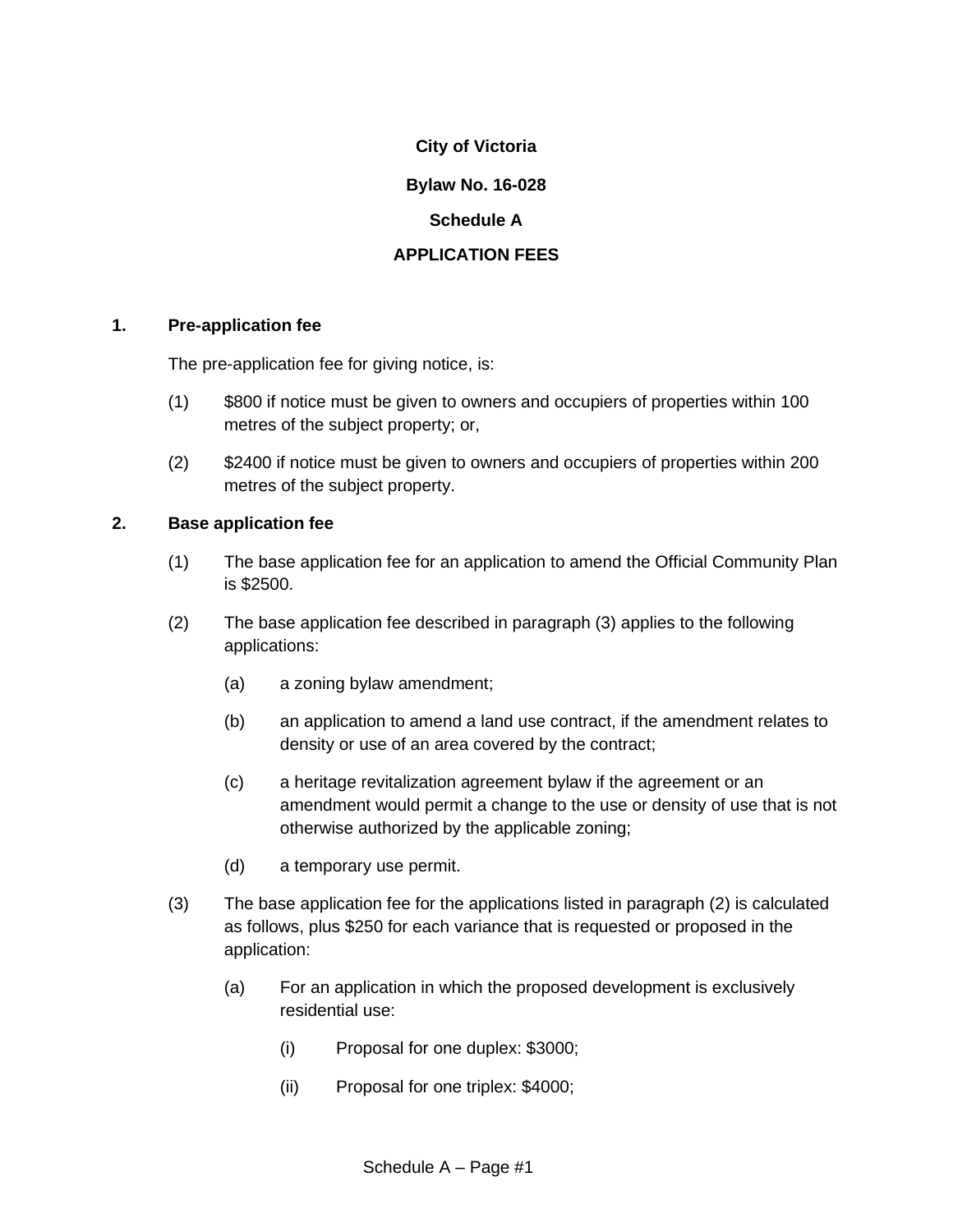- (iii) Proposal for one, two or three dwelling units that are not captured by paragraph (3)(a)(i) or (ii): \$2000 per dwelling unit proposed;
- (iv) Proposal pertaining to more than three dwelling units (regardless of dwelling unit type): \$6000 plus \$0.50 per square metre of floor area.
- (b) For an application in which the proposed development is non-residential use or mixed use:
	- (i) Proposal equal to or under 500 square metres: \$3000 plus \$0.50 per square metre of floor area;
	- (ii) Proposal over 500 square metres: \$6000 plus \$0.50 per square metre of floor area.
- (c) For an application in which the proposed development is not captured by paragraph (3)(a) or (b): \$2000.
- (d) For an application described in paragraph  $(3)(a)$ ,  $(b)$ , or  $(c)$ , in which any accessory dwelling units are proposed, the accessory dwelling units are not counted as dwelling units for the purposes of calculating the base application fee.
- (e) Notwithstanding paragraph (3)(d), an application in which only accessory dwelling unit(s) are proposed shall have a base application fee of \$2000.
- (4) The base application fee described in paragraph (5) applies to the following applications:
	- (a) a development permit;
	- (b) a heritage alteration permit.
- (5) The base application fee for the applications listed in paragraph (4) is calculated as follows, plus \$250 for each variance that is requested or proposed in the application:
	- (a) For an application in which the proposed development is exclusively residential use:
		- (i) Proposal for one duplex: \$3000;
		- (ii) Proposal for one triplex: \$4000;
		- (iii) Proposal for one, two or three dwelling units that are not captured by paragraph (5)(a)(i) or (ii): \$2000 per dwelling unit proposed;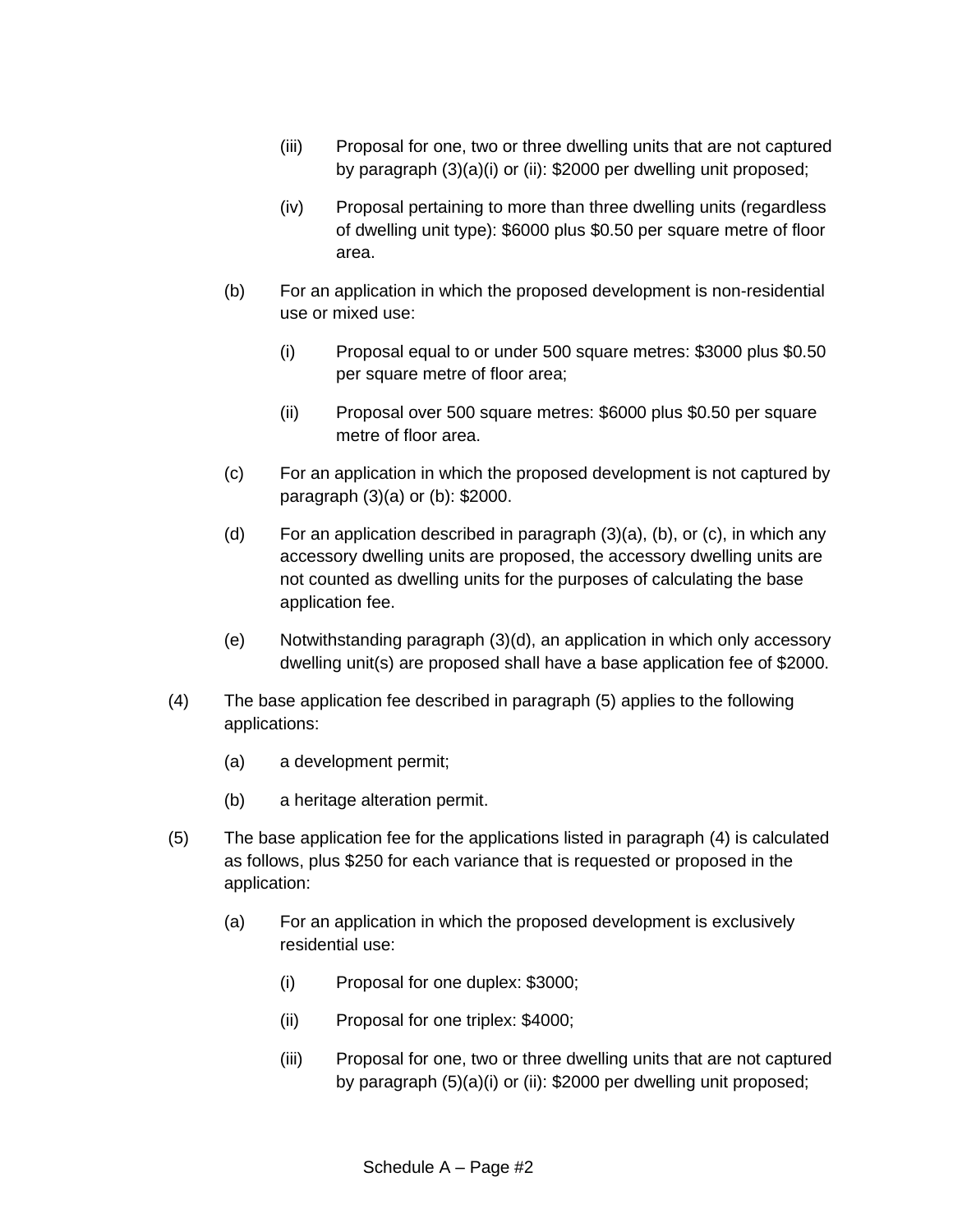- (iv) Proposal pertaining to more than three dwelling units (regardless of dwelling unit type): \$6000 plus \$2.50 per square metre of floor area.
- (b) For an application in which the proposed development is non-residential use or mixed use:
	- (i) Proposal equal to or under 500 square metres: \$3000 plus \$2.50 per square metre of floor area;
	- (ii) Proposal over 500 square metres: \$6000 plus \$2.50 per square metre of floor area.
- (c) For an application in which the proposed development is not captured by paragraph (5)(a) or (b): \$2000.
- (d) For an application described in paragraphs  $(5)(a)$ ,  $(b)$ , or  $(c)$ , in which any accessory dwelling units are proposed, the accessory dwelling units are not counted as dwelling units for the purposes of calculating the base application fee.
- (e) Notwithstanding paragraph (5)(d), an application in which only accessory dwelling unit(s) are proposed shall have a base application fee of \$2000.
- (f) If a development permit or heritage alteration permit application is submitted under paragraph 5(a)(i), (ii) or (iii) in conjunction with an application under paragraph 2 for the same project:
	- (i) only one base application fee is payable, calculated in accordance with paragraph (3); and
	- (ii) only one variance fee is payable for each proposed variance, calculated in accordance with paragraph (3).
- (6) The base application fee for a development variance permit is \$750 (includes one variance), plus \$250 for each additional variance that is requested or proposed in the application beyond the first.
- (7) The base application fee for a development permit for subdivision only is \$250 for each new lot that is proposed to be created in the application.
- (8) Notwithstanding paragraph (4), the base application fee for a permit which the Director is authorized to issue is \$200. Where a parking variance is proposed an additional fee of \$250 will apply.
- (9) Notwithstanding paragraph (8), the base application fee for a permit which the Director is authorized to issue in: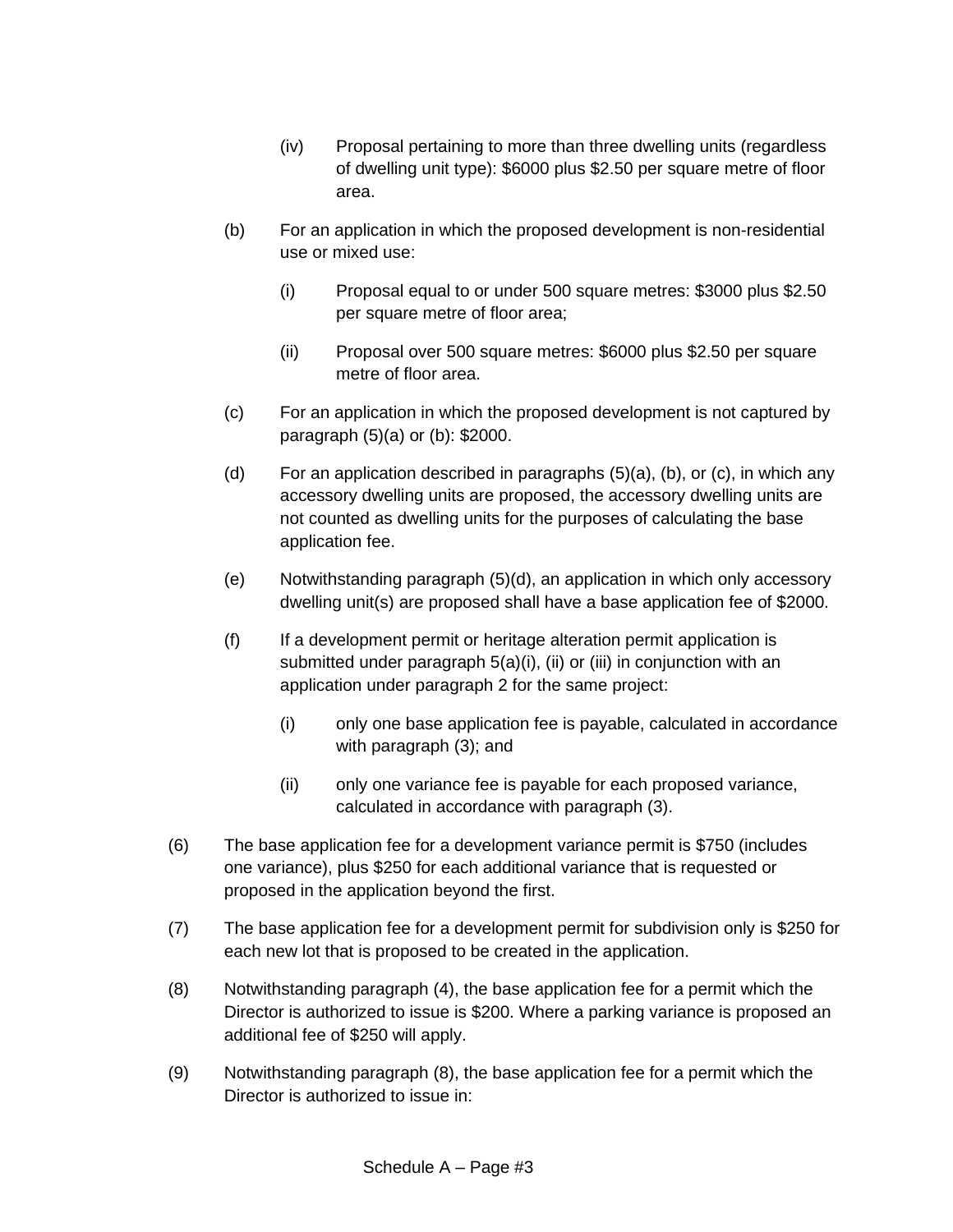- (a) Development Permit Area 16 for buildings over 100 m2 is 50% of the development permit fee as provided in paragraph (5);
- (b) Development Permit Area 15E is 50% of the development permit fee as provided in paragraph (5).
- (10) Notwithstanding paragraph (4), the base application fee is \$500 for an application:
	- (a) proposing only emergency preparedness container(s) and equipment that are collectively under 100 m2 in floor area; and
	- (b) that does not fall within paragraph (8).
- (11) Notwithstanding paragraphs 4(b) and 8, no base application fee is payable for a heritage alteration permit for a single family dwelling or duplex; however, where a variance is proposed, a fee of \$250 for each variance applies.
- (12) Notwithstanding paragraph (2), the base application fee to allow any "storefront cannabis retailer" use is the greater of \$7500 and the application fee calculated in accordance with paragraph (3).

# **3. Administration Fee**

- (1) The administration fee for an application that requires a public hearing, payable when the Council forwards the bylaw to a public hearing, is as follows:
	- (a) For an application for heritage designation: No fee;
	- (b) For all other applications: \$1800.
- (2) The administration fee for an application in respect of which Council provides an opportunity for public comment, payable when Council determines the date of the opportunity for public comment, is as follows:
	- (a) For a temporary use permit: \$1800;
	- (b) For all other applications: \$200.

# **4. Resubmission fee**

- (1) If the plans submitted in support of the application require revisions as set out in an Application Review Summary as provided by the TRG, revised plans will be reviewed by City staff and no additional fees will be charged.
- (2) If plans are revised as a result of changes proposed by the applicant, and not requested by staff, Committee, Council, ADP or HAPL, then an additional fee of \$500 shall be required for each new submission.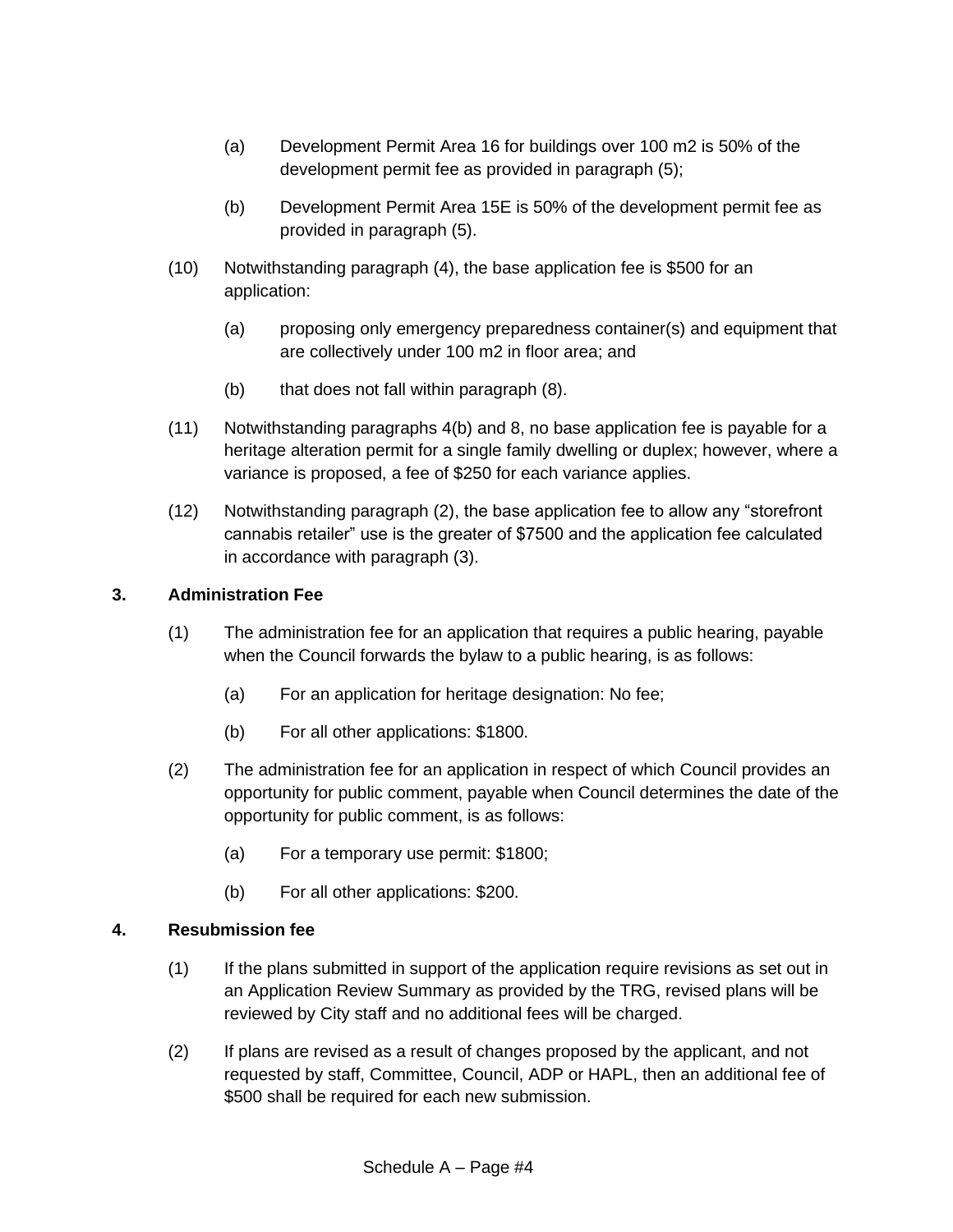(3) There is no resubmission fee when an applicant resubmits revised plans in response to comments arising from City staff, Committee, Council, ADP or HAPL.

# **5. Amendments to existing legal agreements**

The fee to have an existing legal agreement with the City amended is \$500 plus the City's legal costs to complete the amendment.

# **6. Request Council authorization**

The fee to request staff to prepare and present a report to Council in order to request Council authorization is \$1000.

# **7. Site profile for contaminated sites**

If a site profile for contaminated sites is required in conjunction with an application, the fee is \$100.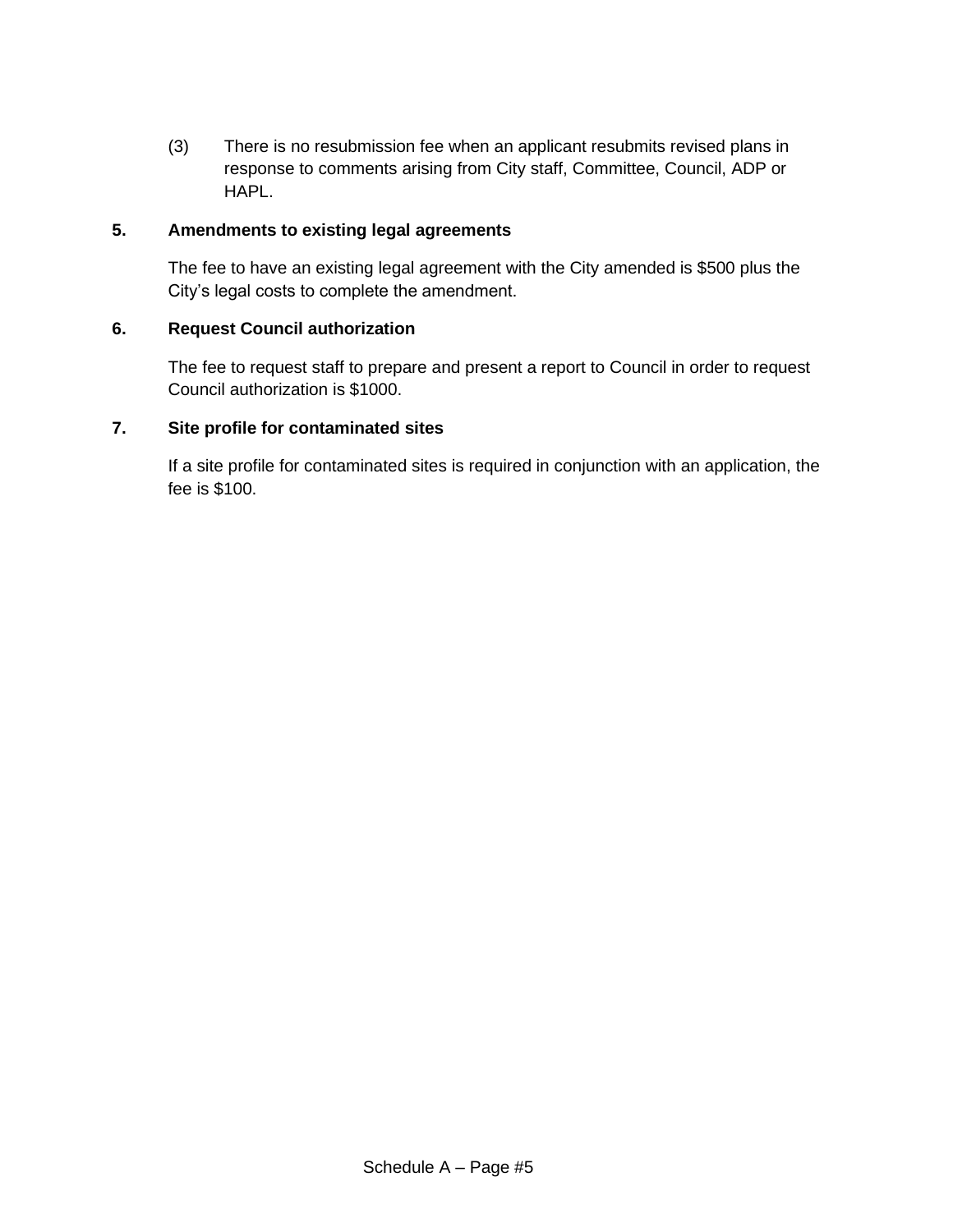# **Bylaw No. 16-028**

# **Schedule B**

# **PROCEDURES FOR SIGN POSTING – PERMITS**

- 1. For the following applications, a notice sign or signs shall be posted on the property or properties subject to the application:
	- (a) Development variance permit;
	- (b) Development permit with variances;
	- (c) Heritage alteration permit with variances;
	- (d) Temporary use permit.
- 2. The City shall determine the specifications, format, and information content of the sign or signs.
- 3. The applicant shall:
	- (a) obtain the sign or signs from the City or obtain the specifications for the sign from the City:
	- (b) post the sign or signs on the subject property for a minimum of 10 days prior to the date of the Council's meeting concerning the application;
	- (c) post additional meeting notices and additional signs if required;
	- (d) maintain the sign or signs on the subject property for the required time period.
- 4. The applicant shall post the sign or signs in a prominent location, clearly visible from the street, and on the site that is subject to the application. The City shall determine the required number and location of the sign or signs, taking into account the configuration of the site and visibility to the public.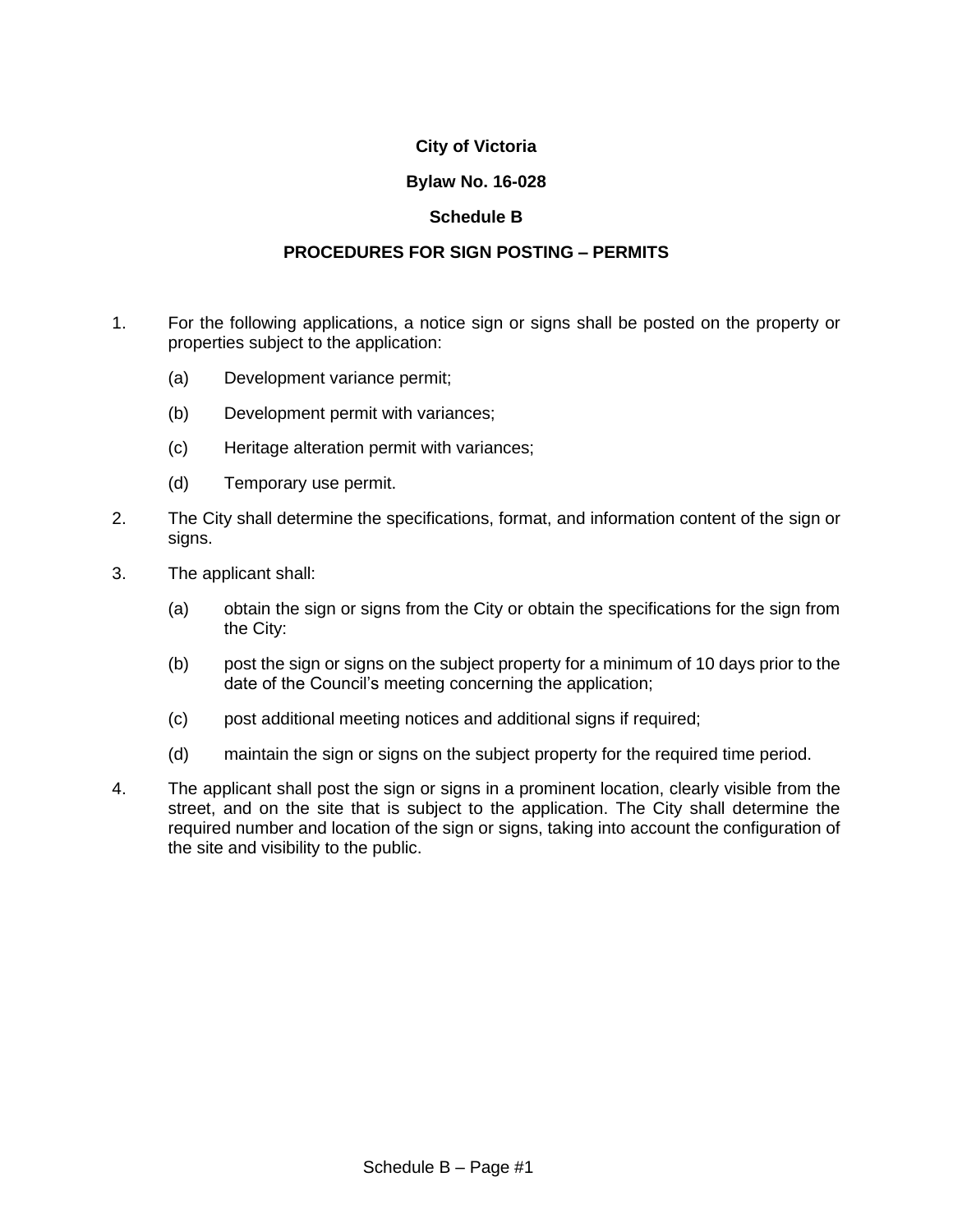# **Bylaw No. 16-028**

# **Schedule C**

### **PROCEDURES FOR SIGN POSTING – OTHER APPLICATIONS**

- 1. For the following applications a notice sign or signs shall be posted on the property or properties subject to the application:
	- (a) rezoning;
	- (b) application to amend a land use contract, if the amendment relates to density or use of an area covered by the contract;
	- (c) official community plan bylaw amendment;
	- (d) heritage revitalization agreement, if the agreement or an amendment would permit a change to the use or density of use that is not otherwise authorized by the applicable zoning.
- 2. The City shall determine the specifications, format, and content of the sign or signs, and provide the specifications to the applicant or the applicant's agent.
- 3. The applicant shall, at its sole expense:
	- (a) prepare the sign or signs in accordance with the specifications provided by the City;
	- (b) post the sign or signs on the subject property for a minimum of 10 days prior to the initial Committee meeting;
	- (c) post additional meeting notices and additional signs if required by the City;
	- (d) maintain the sign or signs on the subject property until the Public Hearing for the application has been held.
- 4. The applicant shall post the sign or signs in a prominent location, clearly visible from the street, and on the site that is subject to the application. The City shall determine the required number and location of the sign or signs, taking into account the configuration of the site and visibility to the public.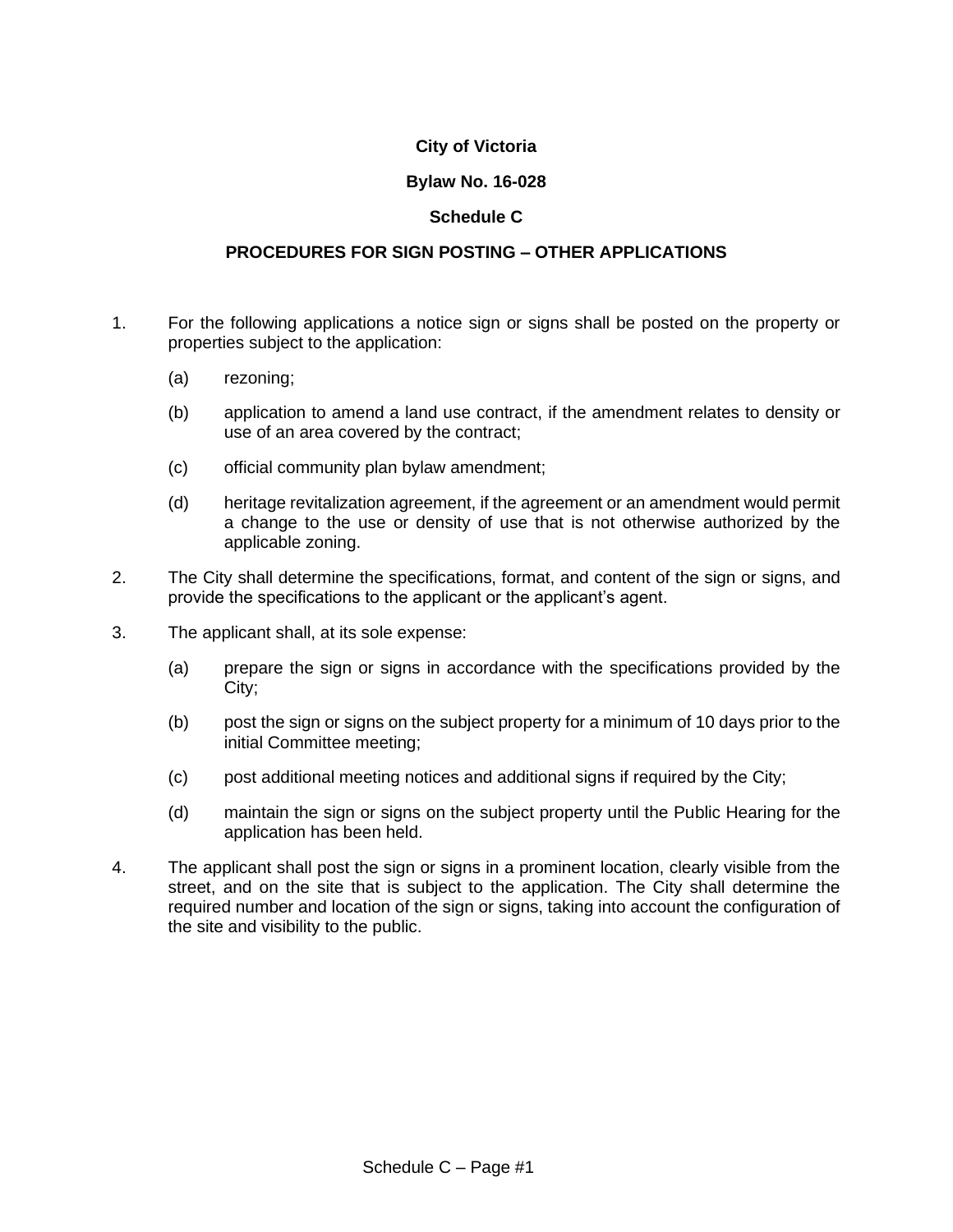# **Bylaw No. 16-028**

# **Schedule C-1**

# **PROCEDURES FOR SIGN POSTING – PRE-APPLICATION PUBLIC INPUT**

- 1. The City shall determine the specifications, format, and content of the sign or signs, and provide the specifications to the applicant or the applicant's agent.
- 2. The applicant shall, at its sole expense:
	- (a) prepare the sign or signs in accordance with the specifications provided by the City;
	- (b) post the sign or signs on the subject property for 30 consecutive days and no longer than 35 days, with such period of time to be calculated starting from the same day the plans are posted online by the City for public input;
	- (c) post additional signs if required by the City;
	- (d) maintain the sign or signs on the subject property for the duration of the notice period under section 1.
- 3. The applicant shall post the sign or signs in a prominent location, clearly visible from the street, and on the site that is subject to the application. The City shall determine the required number and location of the sign or signs, taking into account the configuration of the site and visibility to the public.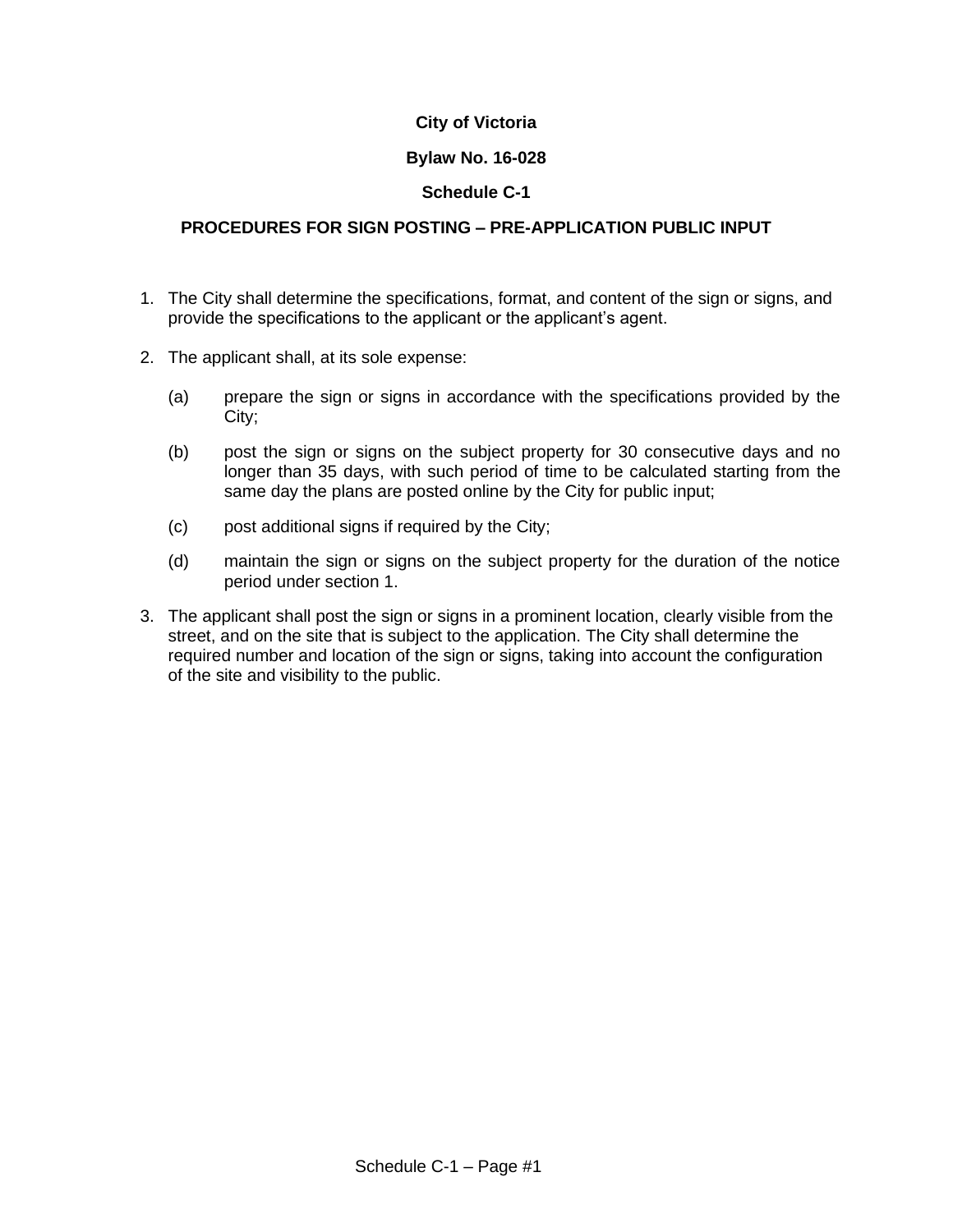# **Bylaw No. 16-028**

# **Schedule D**

# **DELEGATED APPROVALS**

The Director is authorized to issue the types of permits listed in Column A, in the areas set out in Column B, subject to the conditions specified in Column C of the following table.

| Row#           | A. Permit Types                                                                                                   | <b>B. DPAs and HCAs</b>                                                                       | <b>C.</b> Conditions                                                                                                                                                                                                                                                                                   |
|----------------|-------------------------------------------------------------------------------------------------------------------|-----------------------------------------------------------------------------------------------|--------------------------------------------------------------------------------------------------------------------------------------------------------------------------------------------------------------------------------------------------------------------------------------------------------|
| $\mathbf{1}$   | DP for new buildings, building<br>additions, structures and<br>equipment                                          | DPA 10A: Rock Bay<br>DPA 10B (HC):<br>Rock Bay Heritage<br>DPA 16: General Form and Character | Permit valid for two years from<br>the date of issuance.                                                                                                                                                                                                                                               |
| $\overline{2}$ | HAP without variances for a<br>single family dwelling or duplex                                                   | All DP Areas and all HCAs                                                                     | The Director is satisfied that the<br>application is consistent with any<br>applicable guidelines in the OCP.<br>Permit valid for two years from<br>the date of issuance.                                                                                                                              |
| 3              | DP or HAP authorizing minor<br>amendments to plans attached<br>to or referenced in an existing<br>approved permit | All DP Areas and all HCAs                                                                     | The Director is satisfied that the<br>proposed amendments are<br>substantially in accord with the<br>terms and conditions of the<br>original approved permit,<br>including variances and are<br>consistent with the guidelines<br>under the OCP.<br>The expiry date of the original<br>permit applies. |
| 4              | DP or HAP for the renewal of an<br>existing valid DP or HAP                                                       | All DP Areas and all HCAs                                                                     | The permit being renewed must<br>be:<br>unlapsed at the time of<br>$\circ$<br>application;<br>unchanged from the<br>$\circ$<br>original application; and<br>not subject to any new<br>$\circ$<br>policies or regulations.                                                                              |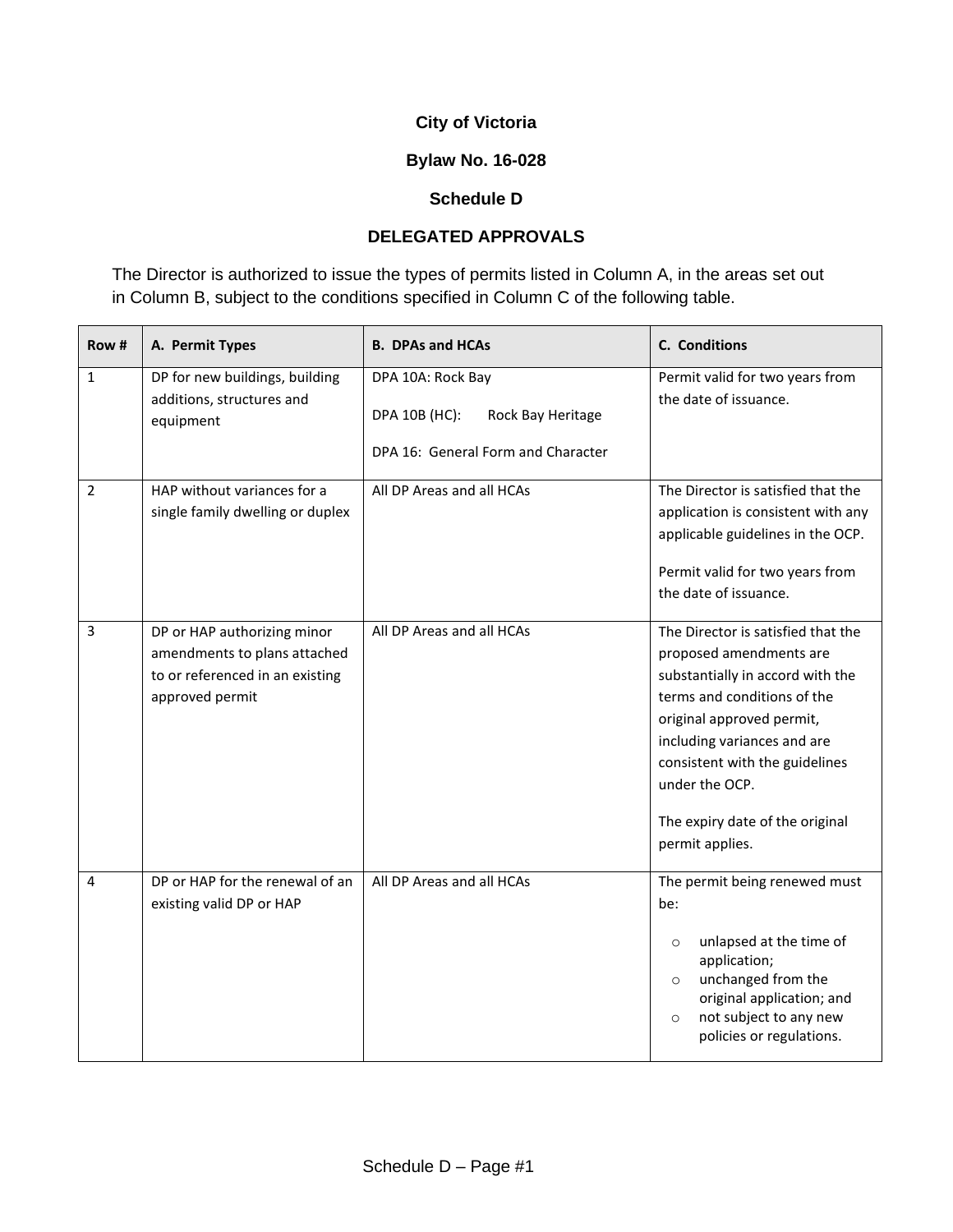| Row #          | A. Permit Types                                                                                                       | <b>B. DPAs and HCAs</b>                                                                                                                                                                                                                                                                                                                                                                                                         | C. Conditions                                                                                                          |
|----------------|-----------------------------------------------------------------------------------------------------------------------|---------------------------------------------------------------------------------------------------------------------------------------------------------------------------------------------------------------------------------------------------------------------------------------------------------------------------------------------------------------------------------------------------------------------------------|------------------------------------------------------------------------------------------------------------------------|
|                |                                                                                                                       |                                                                                                                                                                                                                                                                                                                                                                                                                                 | Permit valid for two years from<br>the date of issuance.                                                               |
| 5              | DP for new buildings, building<br>additions, structures and<br>equipment                                              | DPA 8: Victoria Arm - Gorge Waterway                                                                                                                                                                                                                                                                                                                                                                                            | The guidelines set out in the OCP<br>must be satisfied.<br>Permit is valid for two years from<br>the date of issuance. |
| 6              | DP for new buildings, building<br>additions, structures and<br>equipment that are less than<br>100 $m2$ in floor area | DPA 2 (HC): Core Business<br>DPA 3 (HC): Core Mixed-Use Residential<br>DPA 4: Town Centres<br>DPA 5: Large Urban Villages<br>DPA 6A: Small Urban Villages<br>DPA 6B (HC): Small Urban Villages<br>Heritage<br>DPA 7A: Corridors<br>DPA 7B (HC): Corridors Heritage<br>DPA 10A: Rock Bay<br>DPA 10B (HC): Rock Bay Heritage<br>DPA 11: James Bay and Outer Harbour<br>DPA 12 (HC): Legislative Precinct<br>DPA 13: Core Songhees | Permit is valid for two years from<br>the date of issuance.                                                            |
| $\overline{7}$ | DP for an accessory building or<br>buildings                                                                          | DPA 14: Cathedral Hill Precinct<br>DPA 15A: Intensive Residential - Small Lot<br>DPA 15B: Intensive Residential -<br>Panhandle<br>DPA 15D: Intensive Residential - Duplex<br>DPA 15E: Intensive Residential - Garden<br><b>Suites</b>                                                                                                                                                                                           | Permit is valid for two years from<br>the date of issuance.                                                            |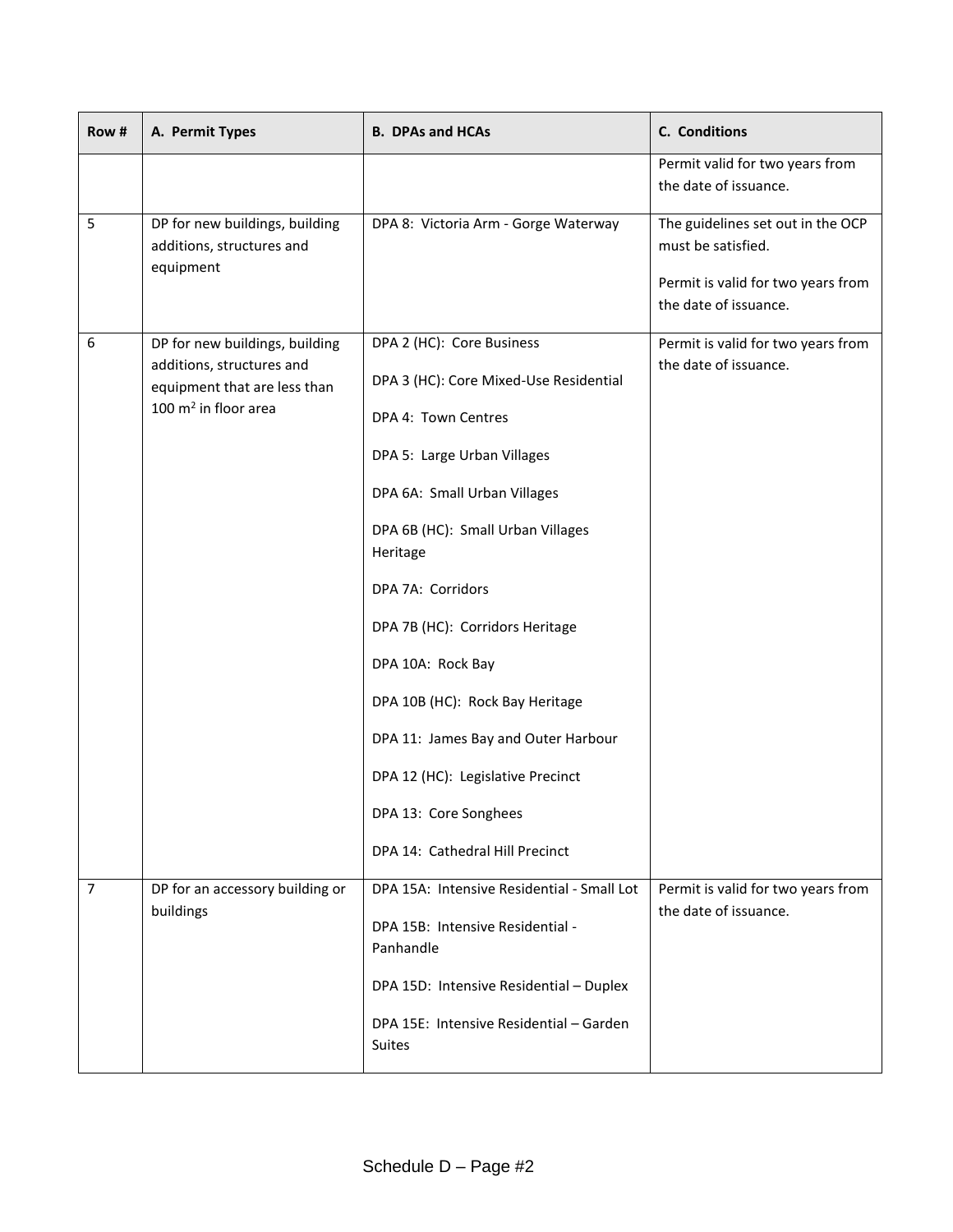| Row # | A. Permit Types                                                                                                                             | <b>B. DPAs and HCAs</b>                                                                 | C. Conditions                                                                                                                     |
|-------|---------------------------------------------------------------------------------------------------------------------------------------------|-----------------------------------------------------------------------------------------|-----------------------------------------------------------------------------------------------------------------------------------|
|       |                                                                                                                                             | DPA 15F: Intensive Residential - Attached<br><b>Residential Development</b>             |                                                                                                                                   |
| 8     | DP for floating buildings,<br>floating building additions or<br>floating structures of any size                                             | Fisherman's Wharf Marine District Zone<br>within DPA 11: James Bay and Outer<br>Harbour | Permit is valid for two years from<br>the date of issuance.                                                                       |
| 9     | DP for floating buildings,<br>floating building additions and<br>floating structures that do not<br>exceed 100 m <sup>2</sup> in floor area | All DP Areas and all HCAs                                                               | Permit is valid for two years from<br>the date of issuance.                                                                       |
| 10    | DP or HAP for the replacement<br>of exterior materials on existing<br>buildings                                                             | All DP Areas and all HCAs                                                               | Permit is valid for two years from<br>the date of issuance.                                                                       |
| 11    | DP or HAP for landscaping<br>changes where there is an<br>approved DP or HAP where no<br>occupancy permit has been                          | DPA 1 (HC)<br>DPA 2 (HC): Core Business                                                 | The proposed landscaping must<br>comply with applicable design<br>guidelines or be in accordance<br>with a landscape plan that is |
|       | issued                                                                                                                                      | DPA 3 (HC): Core Mixed-Use Residential<br>DPA 4: Town Centres                           | attached to and forms part of an<br>approved permit.                                                                              |
|       |                                                                                                                                             | DPA 5: Large Urban Village                                                              |                                                                                                                                   |
|       |                                                                                                                                             | DPA 6A: Small Urban Village                                                             |                                                                                                                                   |
|       |                                                                                                                                             | DPA 6B (HC): Small Urban Village Heritage                                               |                                                                                                                                   |
|       |                                                                                                                                             | DPA 7A: Corridors                                                                       |                                                                                                                                   |
|       |                                                                                                                                             | DPA 7B (HC): Corridors Heritage                                                         |                                                                                                                                   |
|       |                                                                                                                                             | DPA 8: Victoria Arm-Gorge Waterway                                                      |                                                                                                                                   |
|       |                                                                                                                                             | DPA 9 (HC): Inner Harbour                                                               |                                                                                                                                   |
|       |                                                                                                                                             | DPA 10A: Rock Bay                                                                       |                                                                                                                                   |
|       |                                                                                                                                             | DPA 10B (HC): Rock Bay Heritage                                                         |                                                                                                                                   |
|       |                                                                                                                                             | DPA 11: James Bay and Outer Harbour                                                     |                                                                                                                                   |
|       |                                                                                                                                             | DPA 12 (HC): Legislative Precinct                                                       |                                                                                                                                   |
|       |                                                                                                                                             | DPA 13: Core Songhees                                                                   |                                                                                                                                   |
|       |                                                                                                                                             | DPA 14: Cathedral Hill Precinct                                                         |                                                                                                                                   |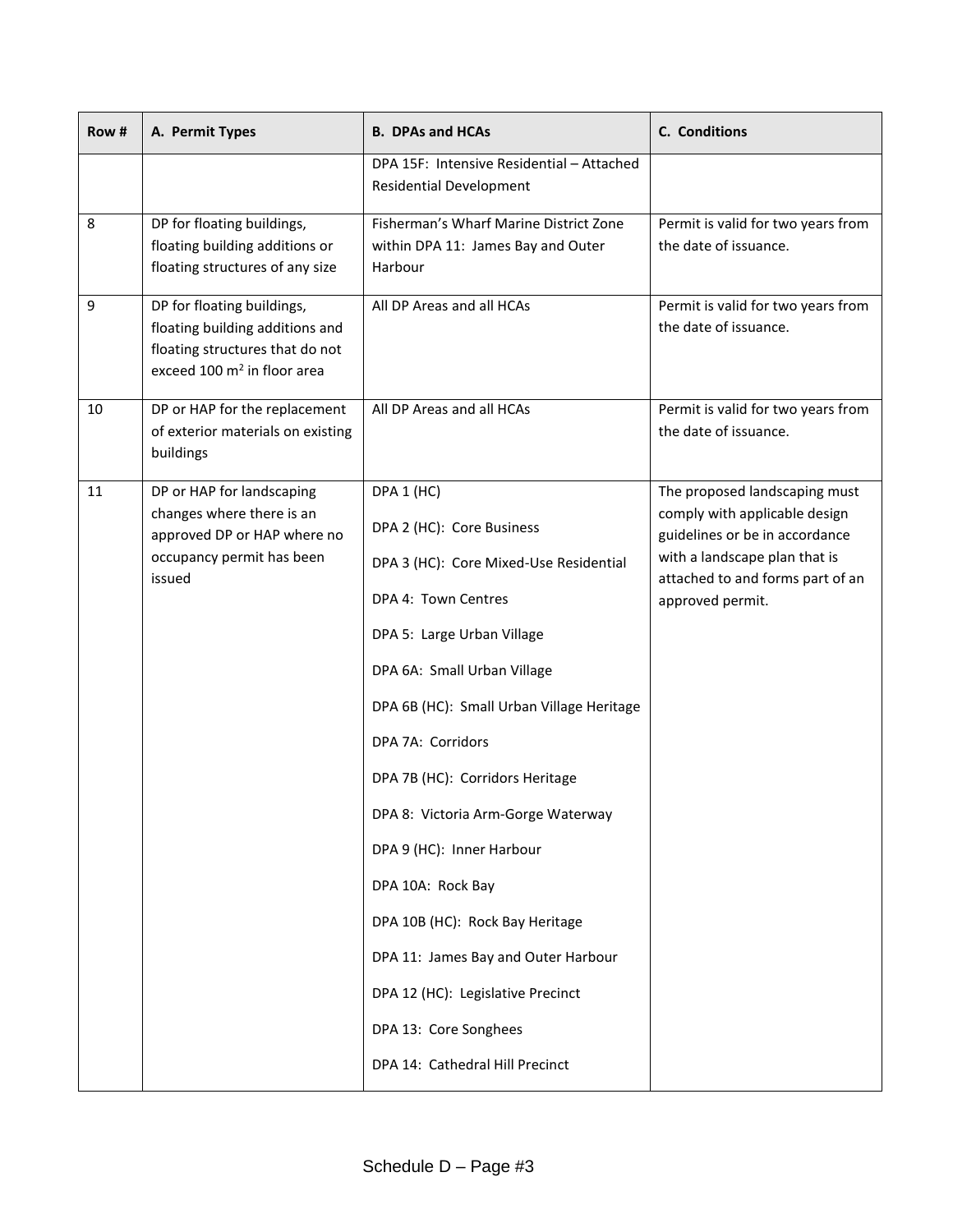| Row# | A. Permit Types                                                                                                               | <b>B. DPAs and HCAs</b>                                                                                                                                                                                                                                                                                                                                                                                                                                                                          | C. Conditions                                                                                                                                                                            |
|------|-------------------------------------------------------------------------------------------------------------------------------|--------------------------------------------------------------------------------------------------------------------------------------------------------------------------------------------------------------------------------------------------------------------------------------------------------------------------------------------------------------------------------------------------------------------------------------------------------------------------------------------------|------------------------------------------------------------------------------------------------------------------------------------------------------------------------------------------|
|      |                                                                                                                               | HCA <sub>1</sub><br>DPA 15A: Intensive Residential - Small Lot<br>DPA 15B: Intensive Residential -<br>Panhandle<br>DPA 15C: Intensive Residential - Rockland<br>DPA 15D: Intensive Residential - Duplex<br>DPA 15E: Intensive Residential - Garden<br>Suites<br>DPA 16: General Form and Character<br>DPA 15F: Intensive Residential - Attached<br><b>Residential Development</b><br><b>Traditional Residential</b><br>HCA 1:                                                                    |                                                                                                                                                                                          |
| 12   | DP or HAP for landscaping<br>changes where there is an<br>approved DP or HAP after the<br>occupancy permit has been<br>issued | DPA 1 (HC): Core Historic<br>DPA 2 (HC): Core Business<br>DPA 3 (HC): Core Mixed Use-Residential<br>DPA 4: Town Centres<br>DPA 5: Large Urban Village<br>DPA 6A: Small Urban Village<br>DPA 6B (HC): Small Urban Village Heritage<br>DPA 7A: Corridors<br>DPA 7B (HC): Corridors Heritage<br>DPA 8: Victoria Arm-Gorge Waterway<br>DPA 9 (HC): Inner Harbour<br>DPA 10A: Rock Bay<br>DPA 10B (HC): Rock Bay Heritage<br>DPA 11: James Bay and Outer Harbour<br>DPA 12 (HC): Legislative Precinct | The proposed landscaping must<br>comply with applicable design<br>guidelines or be in accordance<br>with a landscape plan that is<br>attached to and forms part of an<br>approved permit |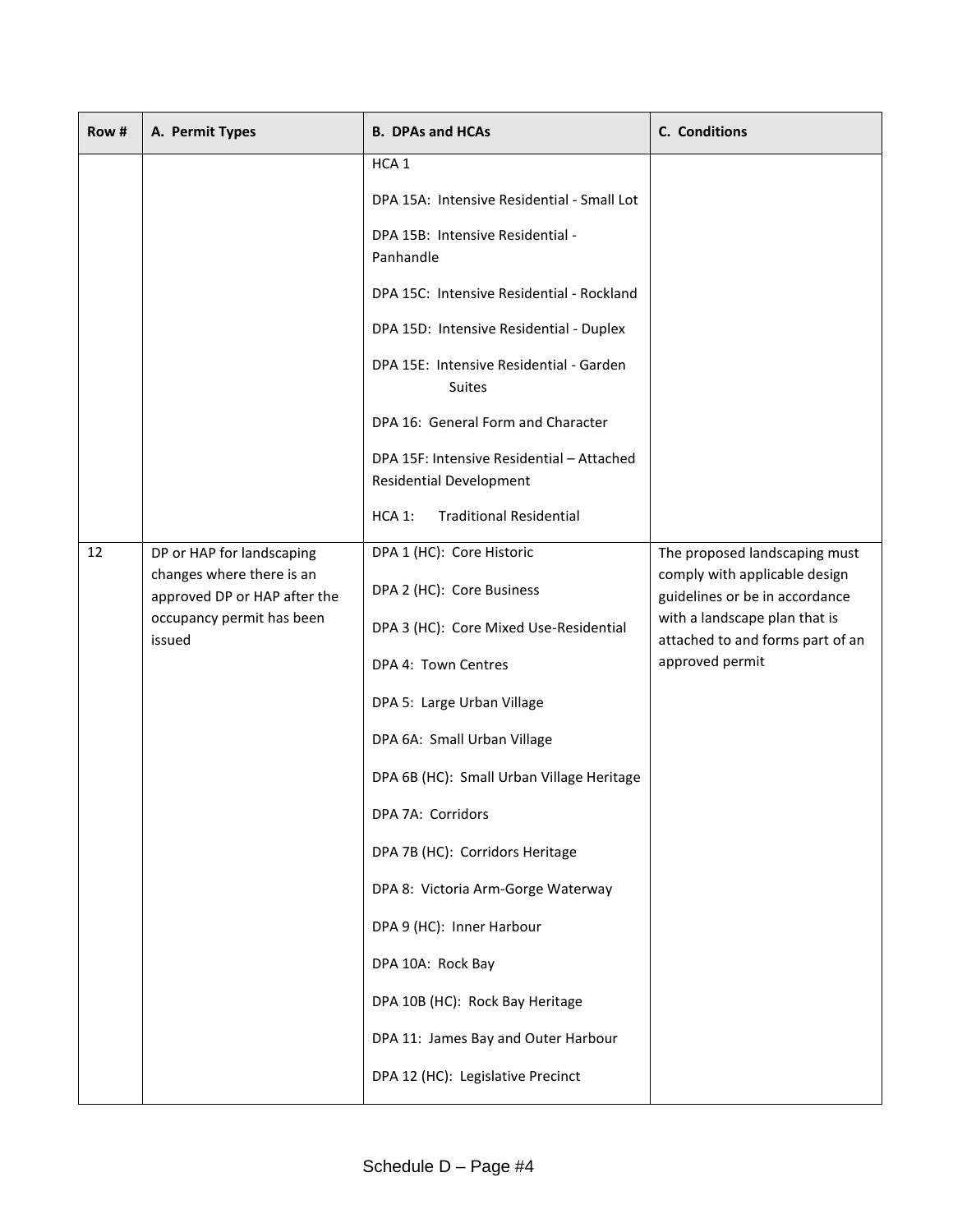| Row # | A. Permit Types                                                                     | <b>B. DPAs and HCAs</b>                       | C. Conditions                                                                                                                                                                                              |
|-------|-------------------------------------------------------------------------------------|-----------------------------------------------|------------------------------------------------------------------------------------------------------------------------------------------------------------------------------------------------------------|
|       |                                                                                     | DPA 13: Core Songhees                         |                                                                                                                                                                                                            |
|       |                                                                                     | DPA 14: Cathedral Hill Precinct               |                                                                                                                                                                                                            |
|       |                                                                                     | <b>HCA 1: Traditional Residential</b>         |                                                                                                                                                                                                            |
| 13    | Landscaping changes without<br>an approved Development                              | DPA 1 (HC): Core Historic                     | The proposed landscaping must<br>comply with applicable                                                                                                                                                    |
|       | Permit or Heritage Alteration                                                       | DPA 2 (HC): Core Business                     | guidelines.                                                                                                                                                                                                |
|       | Permit                                                                              | DPA 3 (HC): Core Mixed Use-Residential        | Permit is valid for two years from                                                                                                                                                                         |
|       |                                                                                     | DPA 4: Town Centres                           | the date of issuance.                                                                                                                                                                                      |
|       |                                                                                     | DPA 6B (HC): Small Urban Villages<br>Heritage |                                                                                                                                                                                                            |
|       |                                                                                     | DPA 7B (HC): Corridors Heritage               |                                                                                                                                                                                                            |
|       |                                                                                     | DPA 8: Victoria Arm - Gorge Waterway          |                                                                                                                                                                                                            |
|       |                                                                                     | DPA 9 (HC): Inner Harbour                     |                                                                                                                                                                                                            |
|       |                                                                                     | DPA 10B (HC): Rock Bay Heritage               |                                                                                                                                                                                                            |
|       |                                                                                     | DPA 12 (HC): Legislative Precinct             |                                                                                                                                                                                                            |
|       |                                                                                     | HCA 1: Traditional Residential                |                                                                                                                                                                                                            |
| 14    | Temporary buildings and<br>structures that do not exceed<br>100 $m2$ in floor area  | All DP Areas and all HCAs                     | Temporary buildings and<br>structures located on private<br>property.                                                                                                                                      |
|       |                                                                                     |                                               | Covenant in place to ensure<br>removal of temporary buildings<br>or structures within two years<br>from the date of issuance of the<br>Development Permit for the<br>temporary building or structure.      |
| 15    | Temporary construction trailers<br>and temporary residential unit<br>sales trailers | All DP Areas and all HCAs                     | Temporary construction trailers<br>and temporary residential unit<br>sales trailers located on private<br>property.<br>Covenant is in place to ensure<br>removal of temporary<br>construction trailers and |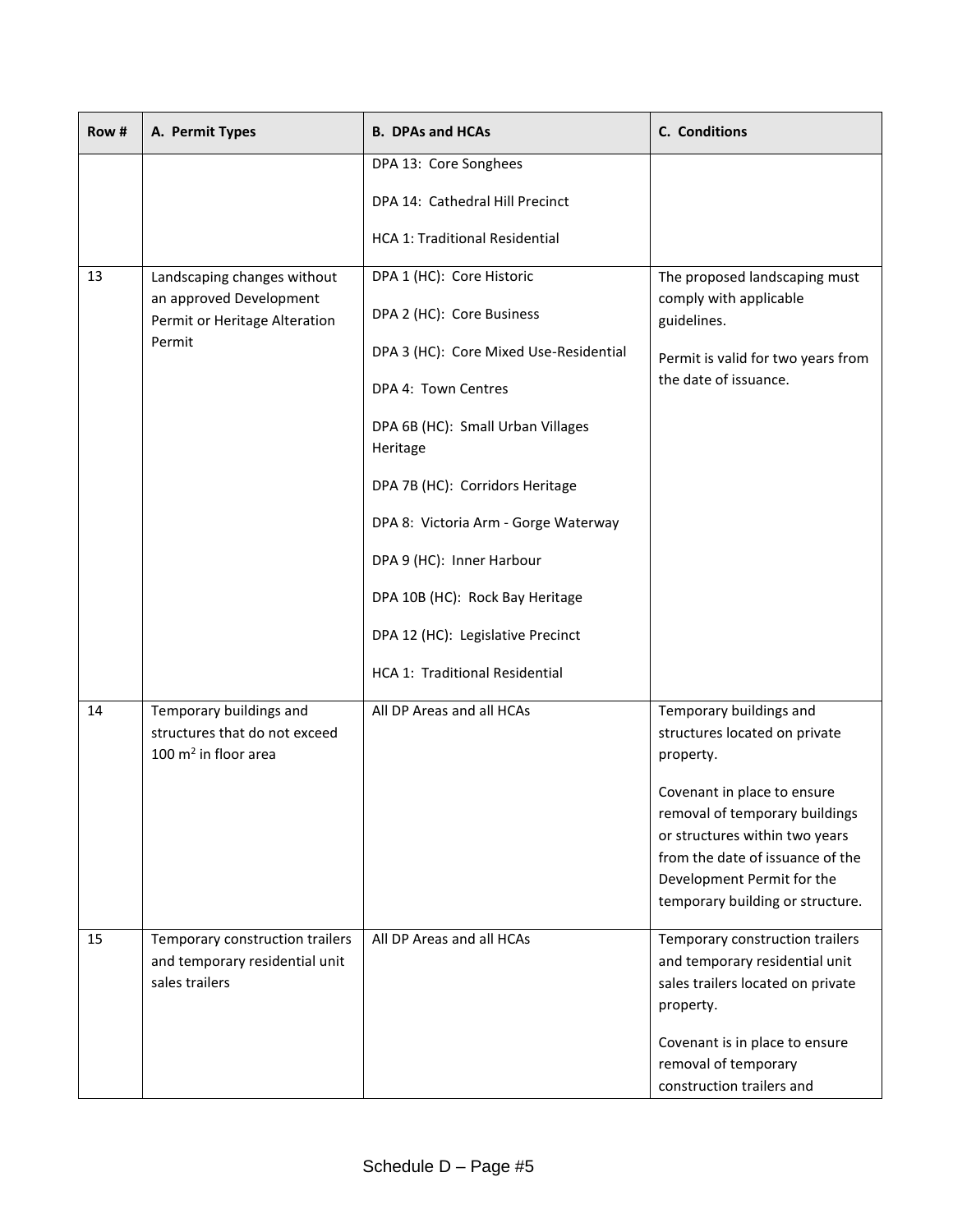| Row # | A. Permit Types                                                                                                                                                               | <b>B. DPAs and HCAs</b>                                                                          | <b>C.</b> Conditions                                                                                                                                                                                                                                                                                                                                                                                                                                                                                                                                                                                                                                       |
|-------|-------------------------------------------------------------------------------------------------------------------------------------------------------------------------------|--------------------------------------------------------------------------------------------------|------------------------------------------------------------------------------------------------------------------------------------------------------------------------------------------------------------------------------------------------------------------------------------------------------------------------------------------------------------------------------------------------------------------------------------------------------------------------------------------------------------------------------------------------------------------------------------------------------------------------------------------------------------|
|       |                                                                                                                                                                               |                                                                                                  | temporary residential unit sales<br>trailers subject to the following<br>time frame:                                                                                                                                                                                                                                                                                                                                                                                                                                                                                                                                                                       |
|       |                                                                                                                                                                               |                                                                                                  | Six months after the date the<br>$\Omega$<br>City issues an Occupancy<br>Permit for the principal<br>building or structure on the<br>property; or<br>Six months after the date that<br>$\circ$<br>the principal building or<br>structure on the property is<br>no longer the subject of a<br>valid and subsisting Building<br>Permit; or<br>If neither a Building Permit or<br>Occupancy Permit is required<br>or will be issued for the<br>principal building on the<br>property, then two years<br>from the date of issuance of<br>the Development Permit for<br>the temporary construction<br>trailers and temporary<br>residential unit sales trailer. |
| 16    | DP for new buildings and<br>building additions that are less                                                                                                                  | CD-9 Zone, Dockside District within DPA<br>13: Core Songhees                                     | The proposed building and<br>building addition must comply                                                                                                                                                                                                                                                                                                                                                                                                                                                                                                                                                                                                 |
|       | than 150m <sup>2</sup> in floor area.                                                                                                                                         |                                                                                                  | with applicable guidelines                                                                                                                                                                                                                                                                                                                                                                                                                                                                                                                                                                                                                                 |
|       |                                                                                                                                                                               |                                                                                                  | Permit is valid for two years from<br>the date of issuance.                                                                                                                                                                                                                                                                                                                                                                                                                                                                                                                                                                                                |
| 17    | DP for changes to landscaping<br>previously approved under a<br>Development Permit or<br><b>Heritage Alteration Permit</b>                                                    | CD-9 Zone, Dockside District within DPA<br>13: Core Songhees                                     | The proposed landscaping must<br>comply with applicable guidelines<br>or be in accordance with a<br>landscape plan that is attached to<br>and form part of an approved<br>permit.<br>Permit is valid for two years from<br>the date of issuance.                                                                                                                                                                                                                                                                                                                                                                                                           |
| 18    | A DP or HAP with a<br>parking variance, where:<br>the DP or HAP is<br>i).<br>delegated elsewhere in<br>this table; and<br>ii) the change of use is<br>permitted in the zoning | DPA 1 (HC): Core Historic<br>DPA 2 (HC): Core Business<br>DPA 3 (HC): Core Mixed-Use Residential | The Director is satisfied that the<br>proposal associated with the<br>proposed parking variance does<br>not adversely impact the<br>neighbourhood by unduly                                                                                                                                                                                                                                                                                                                                                                                                                                                                                                |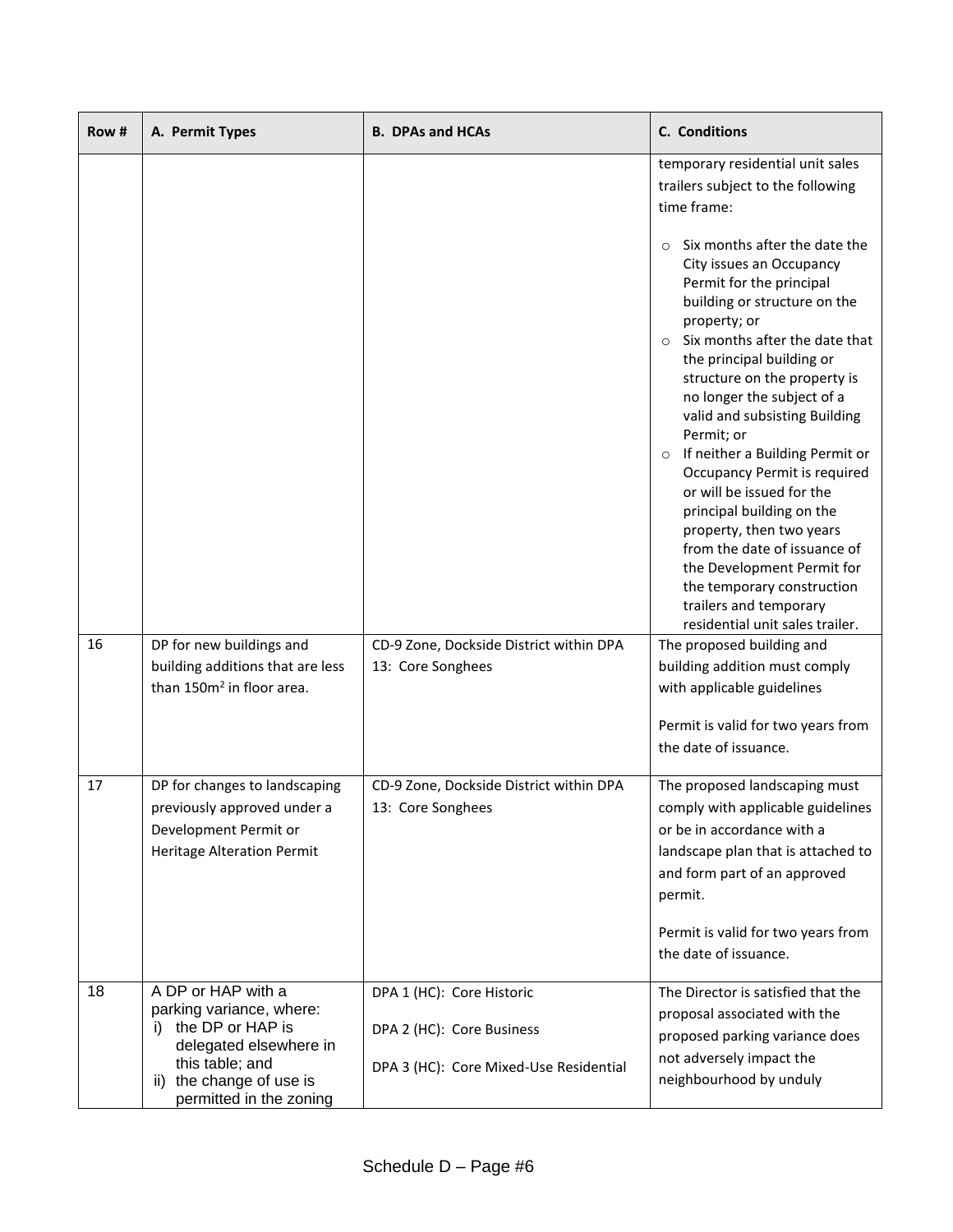| Row # | A. Permit Types                                                                                                                                                                                                                                                                                                                                                                                                                                                                                                                                                                                                         | <b>B. DPAs and HCAs</b>                                                                                                                                                                                                                                                                                                                                                                                                                                        | C. Conditions                                                                                                                                                                                               |
|-------|-------------------------------------------------------------------------------------------------------------------------------------------------------------------------------------------------------------------------------------------------------------------------------------------------------------------------------------------------------------------------------------------------------------------------------------------------------------------------------------------------------------------------------------------------------------------------------------------------------------------------|----------------------------------------------------------------------------------------------------------------------------------------------------------------------------------------------------------------------------------------------------------------------------------------------------------------------------------------------------------------------------------------------------------------------------------------------------------------|-------------------------------------------------------------------------------------------------------------------------------------------------------------------------------------------------------------|
|       | bylaw and relates to a<br>commercial,<br>institutional or<br>industrial use; and<br>iii) the variance does not<br>exceed 5 motor vehicle<br>parking stalls; and<br>iv) the total variance of<br>long-term and/or short-<br>term bicycle parking<br>stalls does not exceed<br>6 stalls.                                                                                                                                                                                                                                                                                                                                  | DPA 4: Town Centres<br>DPA 5: Large Urban Villages<br>DPA 6A: Small Urban Villages<br>DPA 6B (HC): Small Urban Villages<br>Heritage<br>DPA 7A: Corridors<br>DPA 7B (HC): Corridors Heritage<br>DPA 9 (HC): Inner Harbour<br>DPA 10A: Rock Bay<br>DPA 10B (HC): Rock Bay Heritage<br>DPA 11: James Bay and Outer Harbour<br>DPA 12 (HC): Legislative Precinct<br>DPA 13: Core Songhees<br>DPA 14: Cathedral Hill Precinct<br>DPA 16: General Form and Character | contributing to on-street parking<br>issues.                                                                                                                                                                |
| 19    | A DP or HAP with a<br>parking variance, where:<br>i) the DP or HAP is delegated<br>elsewhere in this table; and<br>ii) the change of use is<br>permitted in the zoning<br>bylaw and relates to a<br>commercial, institutional or<br>industrial use; and<br>iii) the existing number of<br>parking stalls is lawfully<br>non-conforming pursuant<br>to section 525 and 529 of<br>the Local Government Act;<br>and<br>iv) the proposed new use<br>requires no more than 5<br>additional motor vehicle<br>parking stalls, even if the<br>total variance for the<br>building exceeds 5 motor<br>vehicle parking stalls; and | DPA 1 (HC): Core Historic<br>DPA 2 (HC): Core Business<br>DPA 3 (HC): Core Mixed-Use Residential<br>DPA 4: Town Centres<br>DPA 5: Large Urban Villages<br>DPA 6A: Small Urban Villages<br>DPA 6B (HC): Small Urban Villages<br>Heritage<br>DPA 7A: Corridors<br>DPA 7B (HC): Corridors Heritage<br>DPA 9 (HC): Inner Harbour                                                                                                                                   | The Director is satisfied that the<br>proposal associated with the<br>proposed parking variance does<br>not adversely impact the<br>neighbourhood by unduly<br>contributing to on-street parking<br>issues. |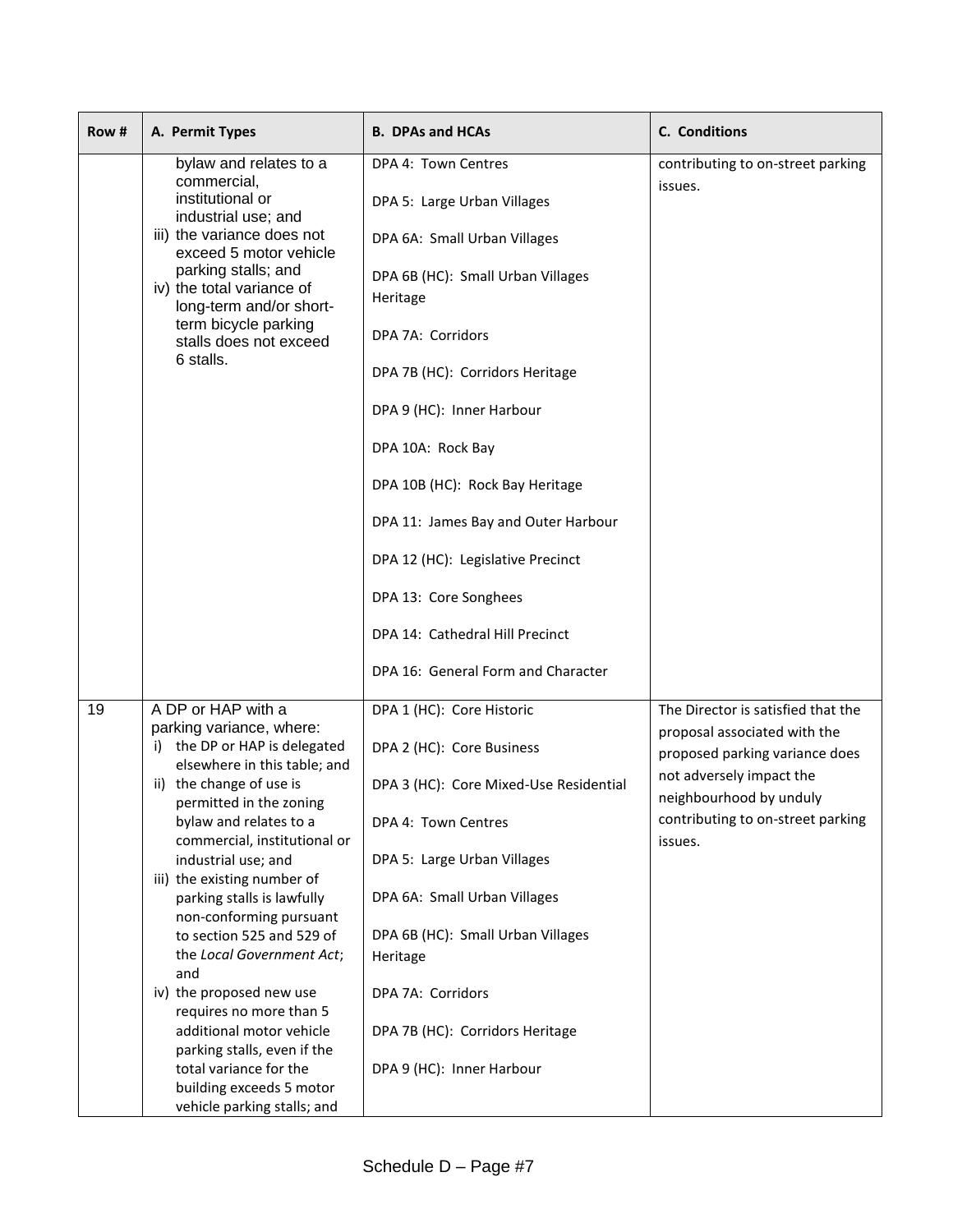| Row# | A. Permit Types                                                                                                                                                                    | <b>B. DPAs and HCAs</b>                                                                                                                                                                                                            | C. Conditions                                                                                                                                                                                                                                                                                                                                                                                                                                                                                                                                                                                                                                                                                                                                                                                                    |
|------|------------------------------------------------------------------------------------------------------------------------------------------------------------------------------------|------------------------------------------------------------------------------------------------------------------------------------------------------------------------------------------------------------------------------------|------------------------------------------------------------------------------------------------------------------------------------------------------------------------------------------------------------------------------------------------------------------------------------------------------------------------------------------------------------------------------------------------------------------------------------------------------------------------------------------------------------------------------------------------------------------------------------------------------------------------------------------------------------------------------------------------------------------------------------------------------------------------------------------------------------------|
|      | v) the proposed new use<br>requires no more than 6<br>additional bicycle parking<br>stalls, even if the total<br>variance for the building<br>exceeds 6 bicycle parking<br>stalls. | DPA 10A: Rock Bay<br>DPA 10B (HC): Rock Bay Heritage<br>DPA 11: James Bay and Outer Harbour<br>DPA 12 (HC): Legislative Precinct<br>DPA 13: Core Songhees<br>DPA 14: Cathedral Hill Precinct<br>DPA 16: General Form and Character |                                                                                                                                                                                                                                                                                                                                                                                                                                                                                                                                                                                                                                                                                                                                                                                                                  |
| 20   | DP, with or without<br>variances, for new buildings,<br>building additions, structures<br>and equipment for<br>residential developments<br>with secured affordability              | All DP Areas                                                                                                                                                                                                                       | The proposed development<br>complies with the applicable<br>guidelines.<br>The proposed development is:<br>subject to a legal agreement<br>1.<br>securing affordability and<br>rental tenure for a minimum<br>period of 60 years, and is<br>either:<br>a. wholly owned and<br>operated by a public<br>housing body, as<br>prescribed in the<br>Residential Tenancy Act,<br>or<br>b. operated by a public<br>housing body, as<br>prescribed in the<br><b>Residential Tenancy Act,</b><br>pursuant to a legally<br>binding arrangement with<br>the property owner; or<br>subject to a legal agreement<br>2.<br>securing affordability for a<br>minimum period of 60 years<br>and is either wholly owned<br>and operated by a housing<br>cooperative meeting the<br>below requirements, or<br>operated by a housing |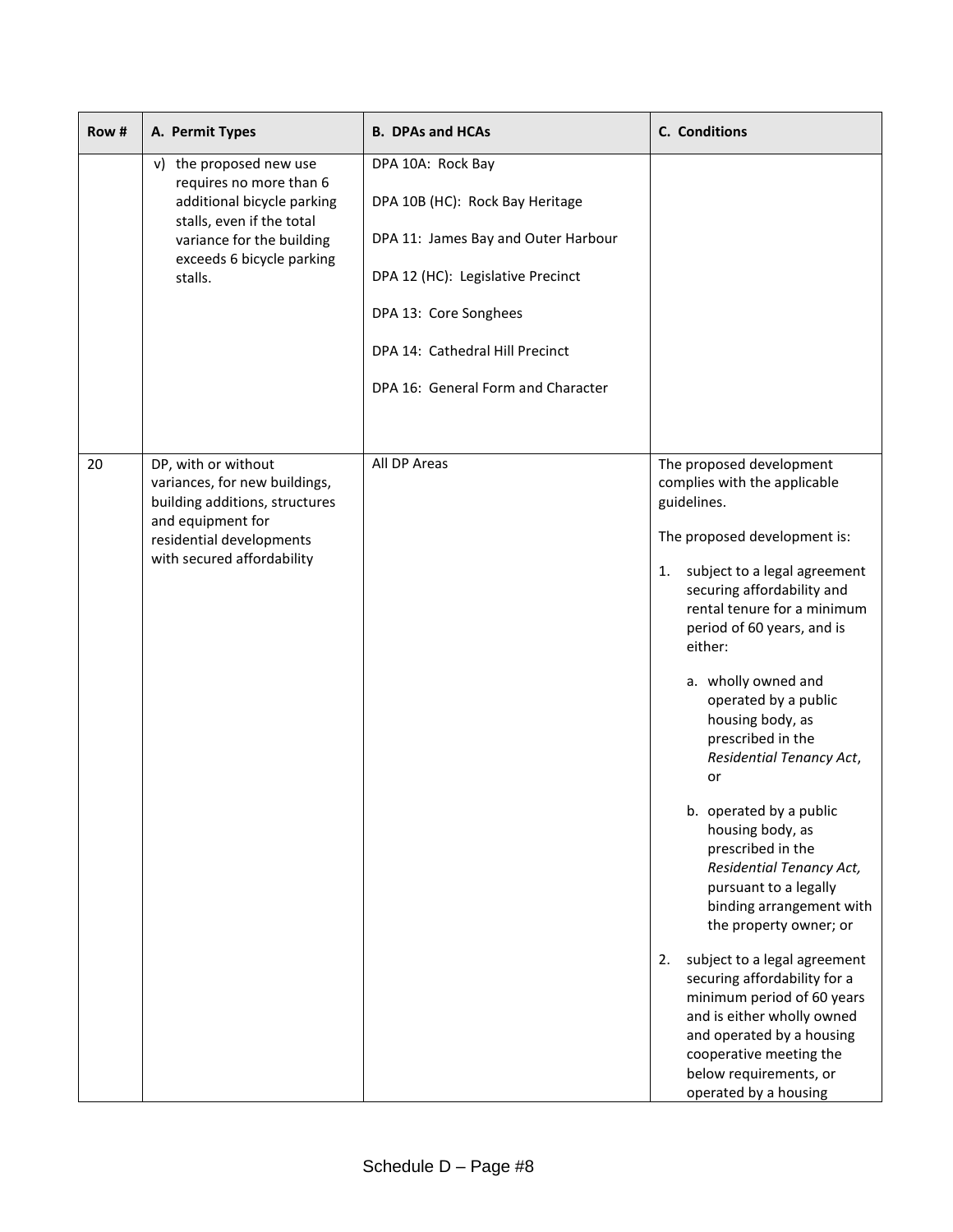| Row # | A. Permit Types | <b>B. DPAs and HCAs</b> | C. Conditions                                                                                                                                                                                                                          |
|-------|-----------------|-------------------------|----------------------------------------------------------------------------------------------------------------------------------------------------------------------------------------------------------------------------------------|
|       |                 |                         | cooperative that meets the<br>below requirements and<br>operates the development<br>pursuant to a legally binding<br>arrangement with the<br>property owner:                                                                           |
|       |                 |                         | a. the housing cooperative<br>must                                                                                                                                                                                                     |
|       |                 |                         | i. be a housing<br>cooperative pursuant<br>to the Cooperative<br>Association Act,                                                                                                                                                      |
|       |                 |                         | ii. have purposes<br>including the provision<br>of affordable housing<br>to low- or moderate-<br>income households,<br>and                                                                                                             |
|       |                 |                         | iii. have constating<br>documents preventing<br>the remuneration of<br>directors and<br>providing for the<br>disposition of assets<br>on dissolution or<br>wind-up to an<br>organization with<br>similar purposes and<br>restrictions. |
|       |                 |                         | Permit is valid for two years from<br>the date of issuance.                                                                                                                                                                            |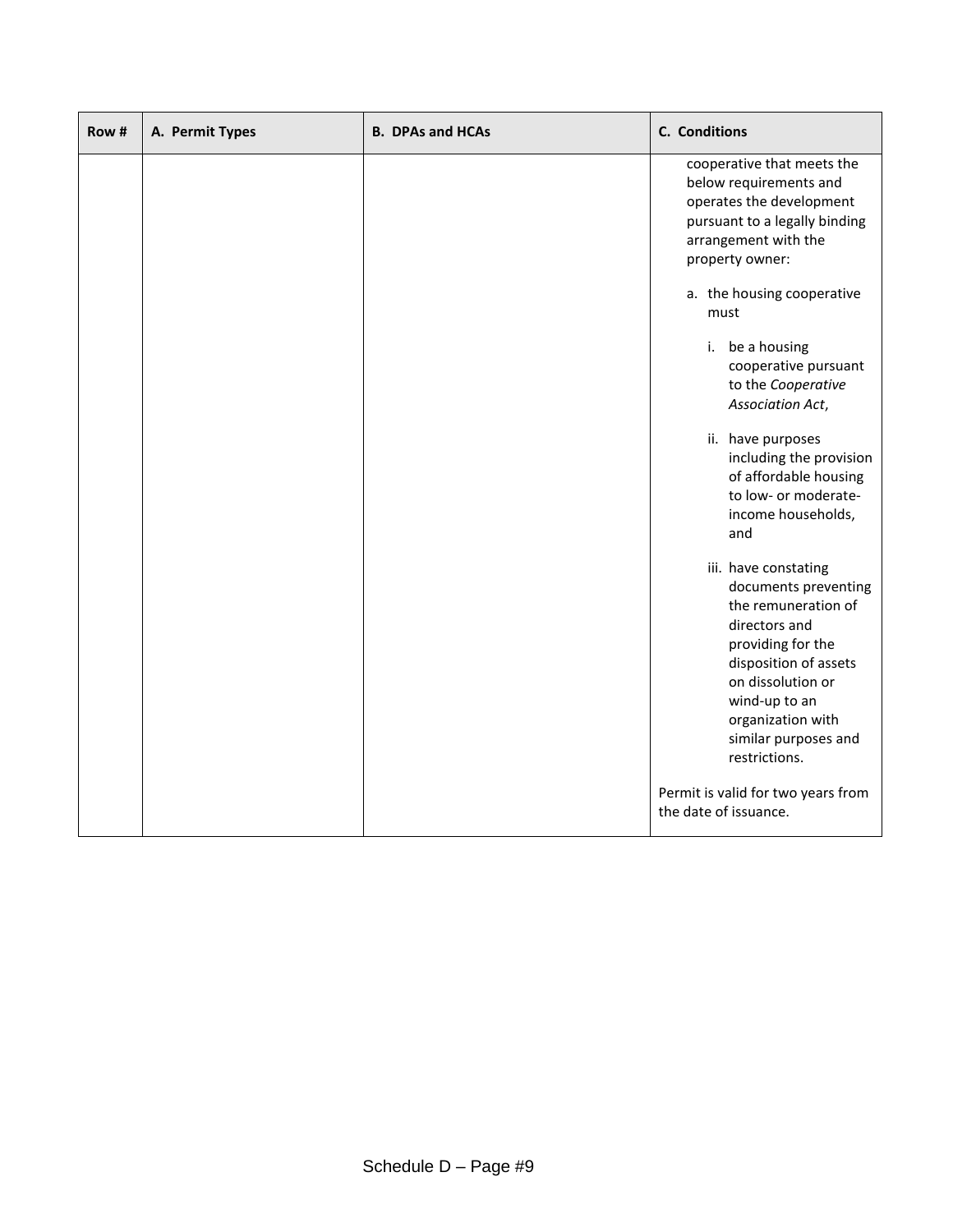# **Bylaw No. 16-028**

# **Schedule E**

# **LANDSCAPE SECURITY**

### **1 Landscape security amount**

The landscape security shall be calculated at 120% of the total landscaping cost, based on an estimate of the landscaping costs that the applicant provides to the Director, with a minimum landscape security of \$2000.

# **2 Landscaping costs**

- (a) The landscaping costs that must be included within the estimate provided to the Director include but are not limited to the following:
	- (1) Tree protection measures;
	- (2) Landscape grading;
	- (3) Landscape retaining walls;
	- (4) Landscape paving including structural bases;
	- (5) Landscape structures, such as fences, screen walls, living walls, built-in planters, and shade structures;
	- (6) Landscape furnishings, such as benches and seating, bicycle parking facilities, waste and recycling containers, recreational equipment, and play equipment;
	- (7) Plant materials, such as trees, shrubs, perennials, grasses or other ground cover;
	- (8) Green roofs;
	- (9) Sod and seeding;
	- (10) Growing medium;
	- (11) Structural soil cells;
	- (12) Water features;
	- (13) Site lighting;
	- (14) Labour;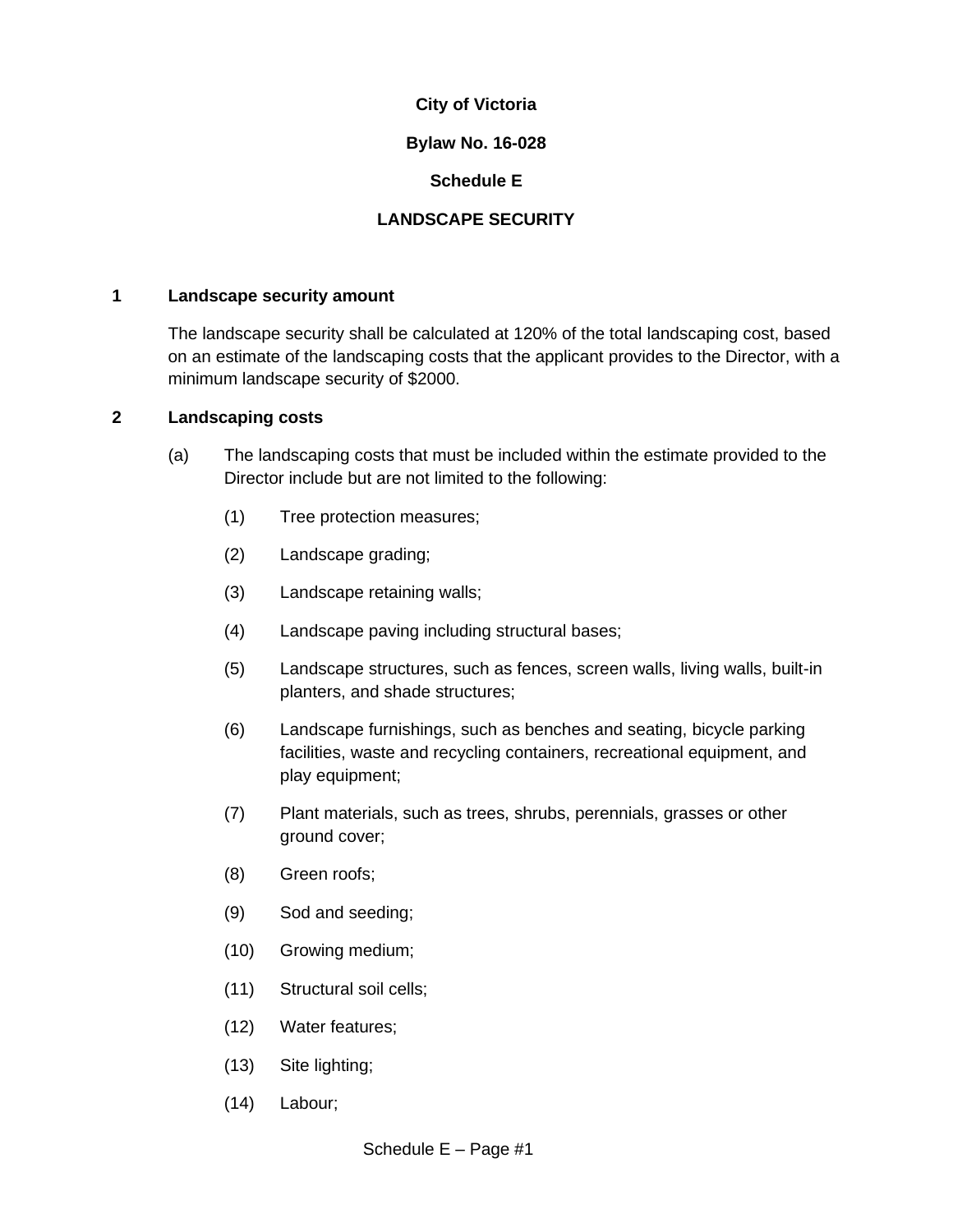- (15) Irrigation; and
- (16) Other landscape materials.
- (b) All estimated costs provided under subsection (a) must include applicable taxes.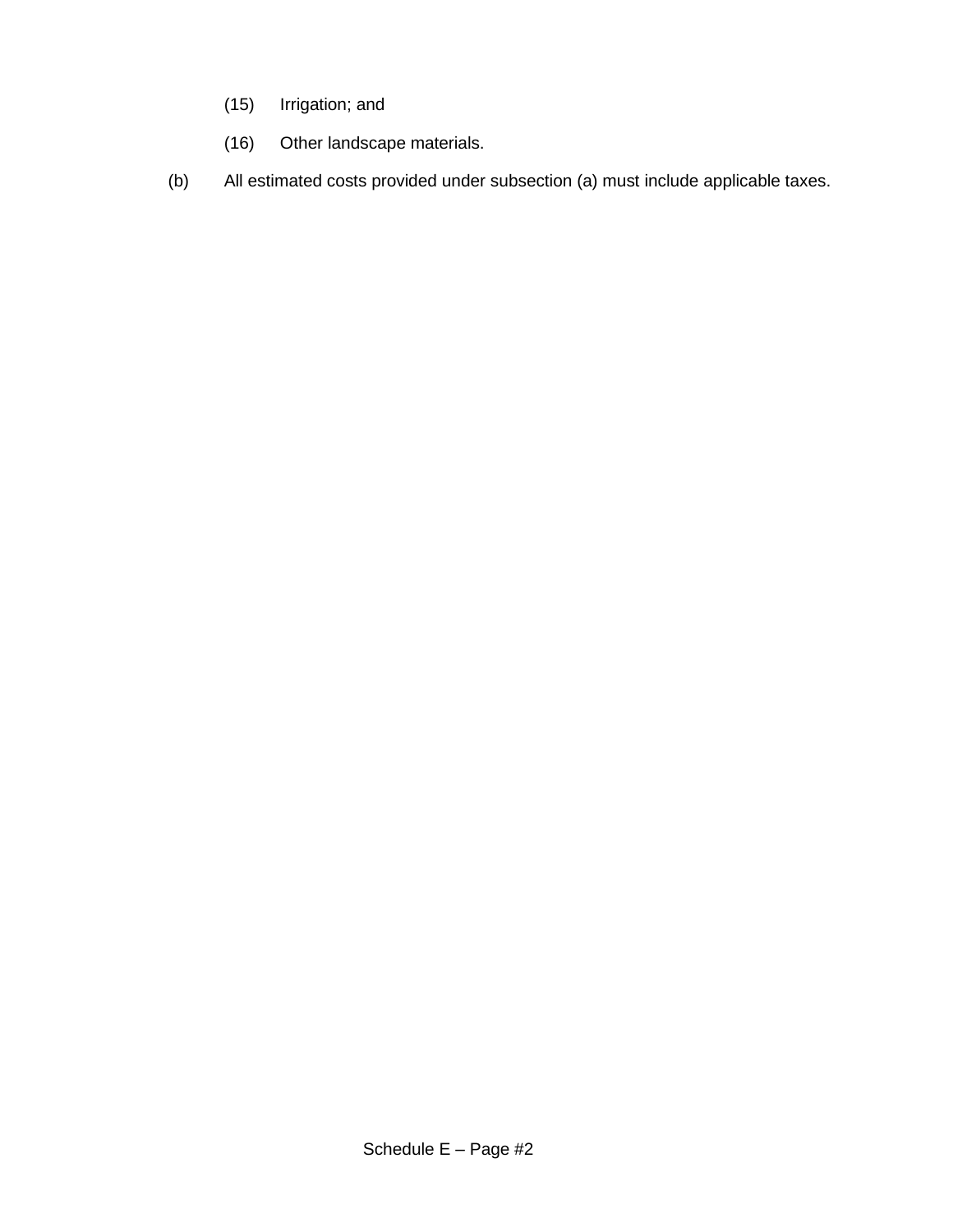# **Bylaw No. 16-028**

# **Schedule F**

# **ENCROACHMENT FOR DECORATIVE FEATURES**

# **EASEMENT (ENCROACHMENT) AGREEMENT**

THIS AGREEMENT dated for reference the  ${\_}^{\text{th}}$  day of  ${\_}$ ,  ${\_}$ 

BETWEEN:

(the "**Owner**")

AND:

# **CITY OF VICTORIA**

\_\_\_\_\_\_\_\_\_\_\_\_\_\_\_\_\_\_\_\_\_\_\_

1 Centennial Square, Victoria, British Columbia, V8W 1P6

\_\_\_\_\_\_\_\_\_\_\_\_\_\_\_\_\_\_\_\_\_\_\_\_\_\_\_\_\_\_\_\_\_\_\_\_\_\_\_\_\_\_\_\_\_\_\_

(the "**City**")

# **WHEREAS:**

- A. The Owner is the owner of the Lands (as defined in this Agreement);
- B. The Owner has requested that the City grant its permission for the use of the Easement Area (as hereinafter defined), which areas are portions of City property in the City of Victoria, for the purposes of erecting and maintaining a part of a building such part being \_\_\_\_\_\_\_\_\_[*insert description of encroaching structures*] and all support structures related thereto (the "**Structures**") over City property as shown on the Easement Area (as hereinafter defined);
- C. The City agrees to grant the Owner's request to encroach on the Easement Area, subject to the provisions of the City's bylaws as amended from time to time and subject to the terms and conditions of this Agreement, and the City agrees to grant the Owner an easement in that regard;

NOW THEREFORE THIS AGREEMENT WITNESSES that in consideration of permission to encroach herein granted, the sum of ONE DOLLAR (\$1.00) of lawful money of Canada paid by the Owner to the City, and other good and valuable consideration, the receipt and sufficiency of which are hereby acknowledged by both parties, the Owner hereby covenants, promises and agrees with the City as follows: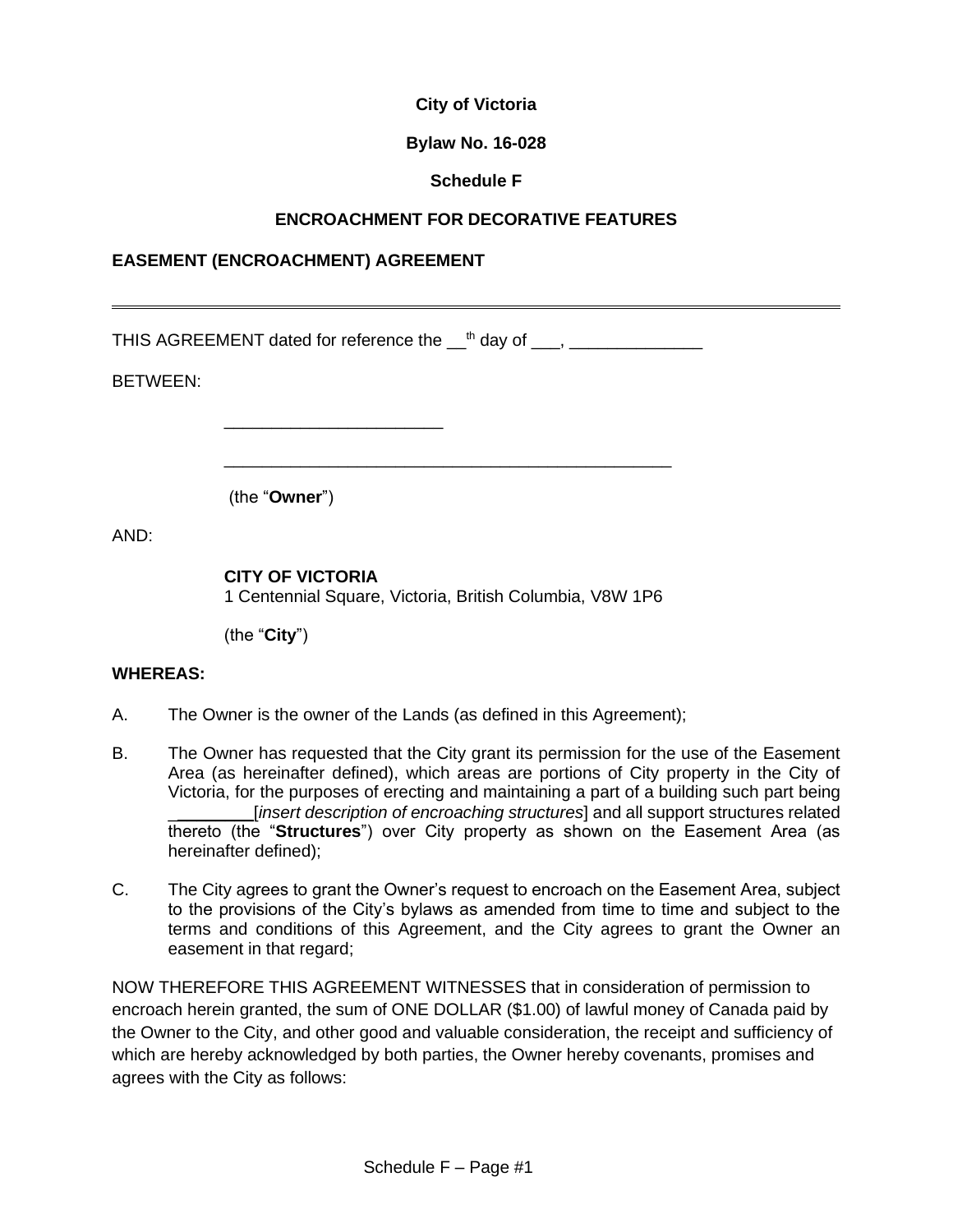# **1. LANDS**

1.1 The Owner owns lands situated in Victoria, British Columbia, which is more particularly described as: Parcel Identifier: \_\_\_\_\_\_\_\_\_\_\_\_\_\_\_\_\_\_\_\_\_\_\_\_

\_\_\_\_\_\_\_\_\_\_\_\_\_\_\_\_\_\_\_\_\_\_\_\_\_\_\_\_\_\_\_\_\_\_\_\_\_\_\_\_\_\_\_\_\_\_\_\_\_\_\_\_\_\_\_\_\_\_\_\_\_\_\_\_

(the "**Lands**");

1.2 The City is the owner of that portion of \_\_\_\_\_\_\_\_\_\_\_\_\_\_\_\_\_\_\_\_\_\_\_\_\_\_ [*insert legal description or name of street if roadway*] comprising an area of \_\_\_\_\_ square meters as more particularly identified on Plan \_\_\_\_\_\_\_\_\_\_\_\_ [*insert specifics of Plan or sketch*] as the easement (the "**Easement Area**"), a reduced copy of which is attached hereto as Schedule "A" (the "**Servient Tenement**").

# **2. EASEMENT - PERMISSION TO ENCROACH**

- 2.1 Subject to the terms of this Agreement, the City as owner of the Servient Tenement, does hereby grant, convey and confirm unto the Owner as owner of the Lands (as Dominant Tenement) for the benefit of the Lands and to be appurtenant to the Lands for the use and enjoyment of the Owner and its servants, agents, tenants, invitees and licensees and the owner or owners of all or any part of the Lands an easement for the non-exclusive use from time to time in common with the City as owner of the Servient Tenement and its servants, agents, tenants, invitees and licensees, any other persons to whom the City has granted rights to use the Easement Area for the purposes of constructing, installing maintaining, repairing and replacing the Structures (the "**Works**") including the right on the part of the Owner to allow the Structures to remain in and encroach upon the Easement Area in accordance with the terms of this Agreement.
- 2.2 The Owner shall not erect any work or encroachment in the Easement Area other than the Structures. The Owner shall not permit the Structures to encroach on any City property other than the Easement Area.

# **3. TERM**

3.1 This Agreement commences on the date that it is fully signed by both parties and, subject to Part 13 hereof, expires when the building which the Owner has constructed on the Lands (the "**Building**") is demolished or significantly structurally altered such that the Easement Area is no longer required for the purposes of erecting and maintaining the Structures. For certainty, the easement herein granted will terminate, and will be of no further effect in the event the Building is demolished or removed from the Lands or in the event that the Building is modified such that it no longer encroaches on the Servient Tenement.

# **4. TITLE**

4.1 This Agreement does not give the Owner any legal or equitable interest of any kind in the Easement Area or any exclusive right to occupy the Easement Area. The Easement Area retains its status as a \_\_\_\_\_\_\_\_\_\_[*highway, park, City property*].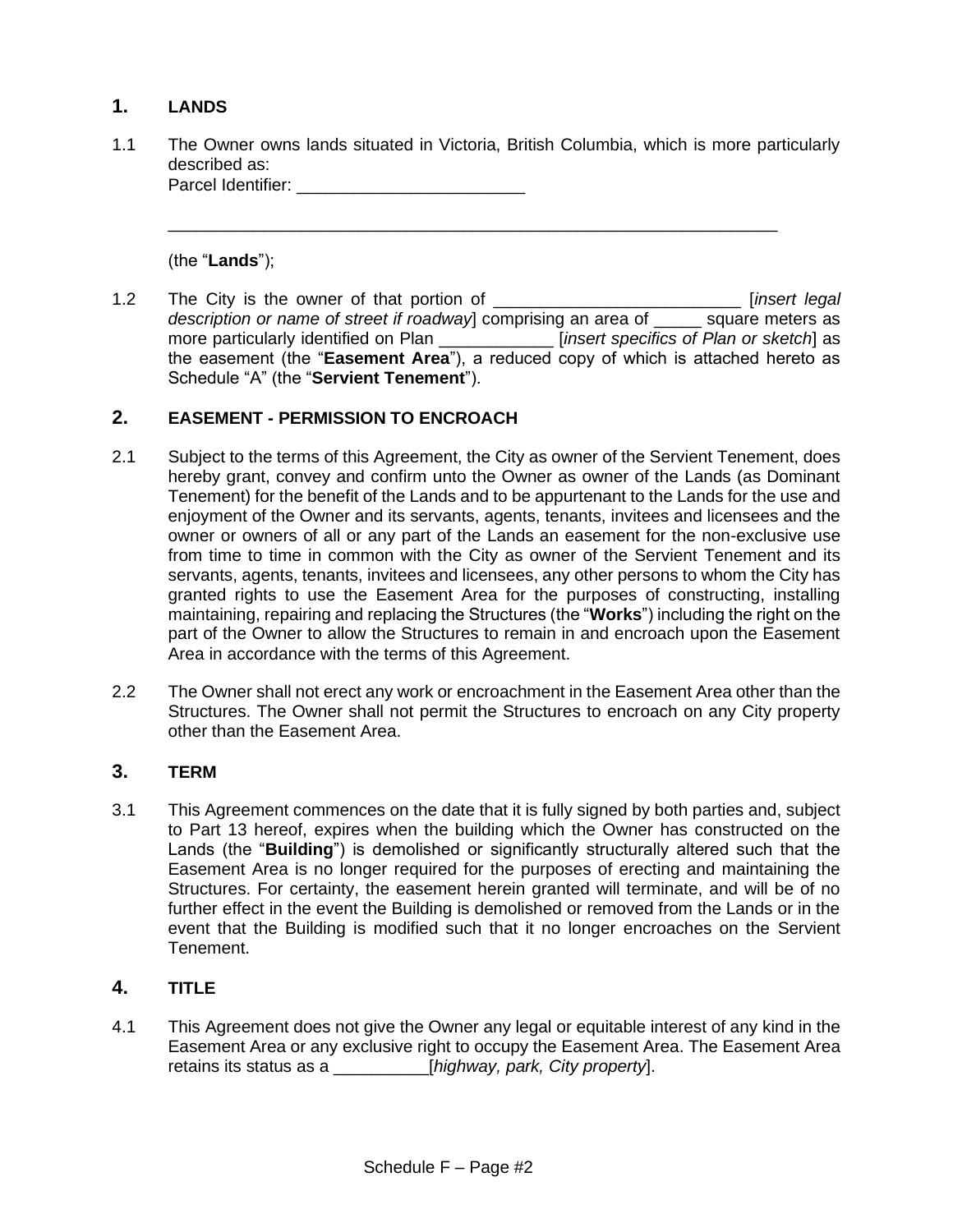# **5. MAINTENANCE**

- 5.1 The Owner will carry out the Works in a proper and workmanlike manner so as to do as little injury to the Servient Tenement as possible.
- 5.2 The Owner shall at all times and at its own expense keep and maintain the Structures and the Easement Area in good and sufficient repair and in a neat and clean condition and in a manner which does not pose any risk to persons or property, all to the satisfaction of the City (without any obligation on the part of the City to determine what is sufficient repair or a safe condition).
- 5.3 The Owner shall make good at its own expense, all damage or disturbance which may be caused to the surface of the Servient Tenement in the exercise of their rights hereunder.
- 5.4 The Owner shall not make any structural alterations to any Structures in the Easement Area without the prior written consent of the City, which consent will not be unreasonably withheld or delayed, but provided that the Owner may make temporary alterations to any Structures in the event of an emergency in order to prevent or avoid risks to persons or property and that the Owner so soon thereafter as is reasonable in the circumstances applies for the consent of the City with respect to any necessary permanent structural alterations to such Structures.
- 5.5 If the Owner fails to keep the Structures and Easement Area in good repair and maintenance to the satisfaction of the City, the City may give notice to the Owner demanding that repairs and maintenance be done within the time specified by the City and if the Owner fails to do so, to the City's satisfaction, the City may, in its sole discretion (without any obligation to do so), cause such repairs to be made, including structural changes, as it deems necessary at the Owner's expense. The Owner shall pay the costs of the repairs to the City forthwith on demand.
- 5.6 In making repairs or doing maintenance, the City may bring and leave upon the Lands and the Easement Area, the necessary materials, tools and equipment and the City shall not be liable to the Owner for any inconvenience, annoyance, loss of business or other injuries suffered by the Owner by reason of the City effecting the repairs or maintenance or doing any work hereunder.

# **6. DESIGN SPECIFICATIONS**

6.1 The Owner shall ensure that any Structures placed in the Easement Area conform to the requirements and specifications of the British Columbia Building Code and all other applicable statutes, regulations, bylaws and codes.

# **7. ENVIRONMENTAL PROTECTION**

7.1 The Owner shall not do or permit to be done anything which may or does contaminate the Easement Area or any surrounding area and the Owner shall be solely responsible to remove all such contamination and remediate it to residential standards.

# **8. COMPLIANCE WITH LAWS**

8.1 The Owner shall in respect of its use of the Easement Area and in relation to the Works and the use of the Structures comply with all applicable statutes, laws, regulations, bylaws, orders and other requirements of every governmental authority having jurisdiction.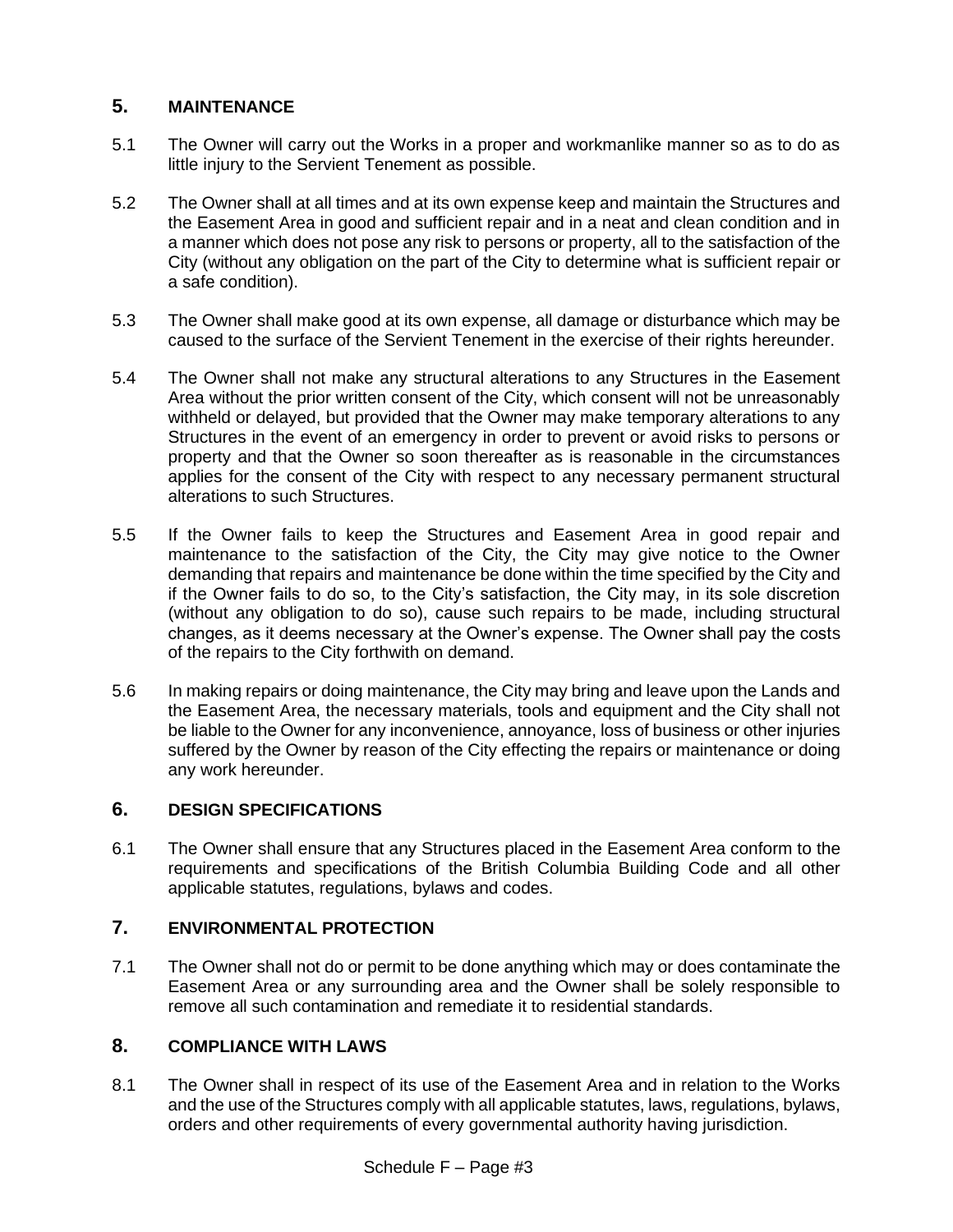# **9. INDEMNITY AND INSURANCE**

- <span id="page-39-0"></span>9.1 The Owner shall indemnify and hold harmless the City and its elected and appointed officials, officers, employees and agents from all suits, proceedings, losses, damages, expenses, demands, claims, costs (including actual costs of professional advisors and costs associated with remediation of contamination) and harm of any kind, howsoever caused, whether related to death, bodily injury, property loss, property damage or consequential loss or damage, arising out of or in any way connected with:
	- (a) The permission to encroach granted by this Agreement;
	- (b) The existence and use of the Easement Area for the purposes of the Works;
	- (c) Construction, maintenance, existence, use or removal of the Structures;
	- (d) The Owner's occupation or use of the Servient Tenement or the ground below or the air above for the purpose of such encroachment by the Building;
	- (e) Any failure to pay for labour and materials relating to the Structures;
	- (f) Any breach or default by the Owner under this Agreement; and
	- (g) Any wrongful act, omission or negligence of the Owner, its members, directors, officers, employees, contractors, subcontractors, licensees, invitees, customers and others for whom it is responsible.
- 9.2 The indemnity in Section [9.1](#page-39-0) survives the expiry or earlier termination of this Agreement.
- 9.3 The Owner will take out and maintain during the Term, a policy of commercial general liability insurance against claims for bodily injury, death or property damage arising out of the use of the Lands by the Owner in the amount of not less than five million dollars per single occurrence, or such greater amount as the City may from time to time designate and shall provide the City with a certificate of insurance evidencing coverage, or a certified copy of such policy or policies if requested .
- 9.4 All policies of insurance required under section 9.3 shall:
	- (a) name the City as an additional insured;
	- (b) contain a provision requiring the insurer not to cancel or change the insurance without first giving the City thirty (30) days notice in writing;
	- (c) contain a cross liability clause in favour of the City; and
	- (d) be in a form and on such terms, including with respect to deductible amounts, as are satisfactory to the City, in the City's sole and absolute discretion.
- 9.5 If the Owner does not provide or maintain in force the insurance required by this Agreement, then without limiting the City's right to terminate this Agreement, the City may take out the necessary insurance and pay the premium for periods of one year at a time and the Owner shall pay to the City the amount of the premium immediately on demand.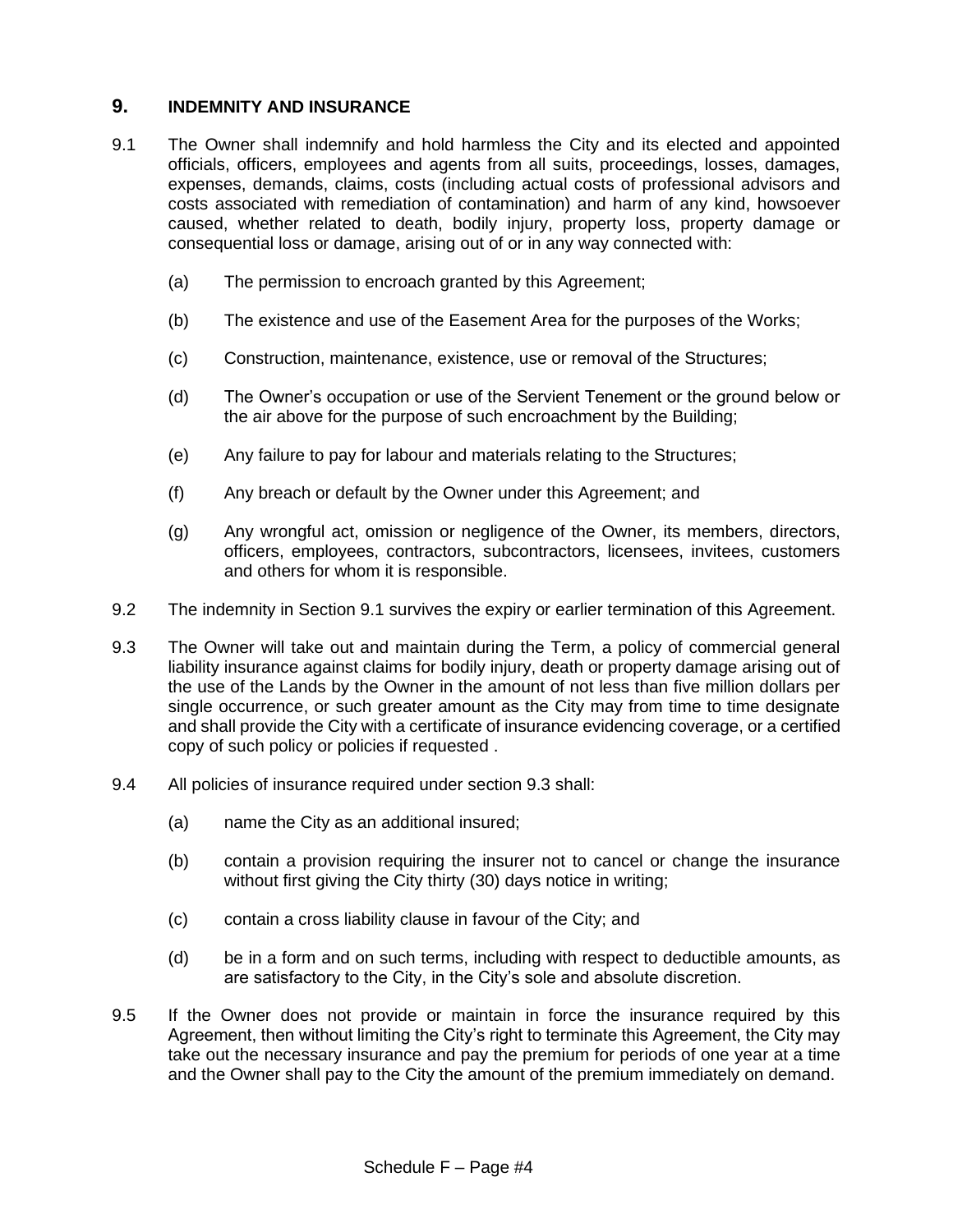- 9.6 If both the City and the Owner claim to be indemnified under any insurance required by this Agreement, the indemnity shall be applied first to the settlement of the claim of the City and the balance, if any, to the settlement of the claim of the Owner.
- 9.7 Maintenance of such insurance shall not relieve the Owner of liability under the indemnity provisions of this Agreement.
- 9.8 The foregoing provisions shall not limit the insurance required by law, nor relieve the Owner from the obligation to determine what insurance it requires for its own purposes.
- 9.9 No finding of negligence, whether joint or several, as against the City in favour of any third party shall operate to relieve or shall be deemed to relieve the Owner in any manner from any liability to the City, whether such liability arises under this Agreement, under the provisions of the *Community Charter* as amended from time to time, or otherwise.

# <span id="page-40-0"></span>**10. RELEASE**

- 10.1 The Owner releases the City and its elected and appointed officials, officers, employees and agents from all claims of any kind, whether known or unknown, whether or not relating to negligence, which the Owner now has or at any future time may have, however caused, arising out of or in any way connected with the permission to encroach granted by this Agreement, the existence and use of the Easement Area, the Works, or the exercise by the City of any of its rights pursuant to this Agreement.
- 10.2 The release in Section [10.1](#page-40-0) survives the expiry or earlier termination of this Agreement.

### **11. REMEDIES**

11.1 The City retains the right on the termination of this Agreement to proceed with the enforcement of any indemnity or other remedy provided in this Agreement or otherwise.

### **12. COMPENSATION**

12.1 Notwithstanding any provision of this Agreement, the Owner shall not be entitled to compensation for injurious affection or disturbance resulting in any way from the removal of the Structures in accordance with the terms of this Agreement and, without limitation, shall not be entitled to business losses, loss of profit, loss of market value, relocation costs or other consequential loss by reason of the removal of the Structures or by reason of the termination of this Agreement.

### **13. TERMINATION**

- 13.1 If the Owner fails to comply with the provisions of this Agreement, including, but not limited to, sections 5.2, 6.1, 7.1, 8.1 and 9.3 of the Agreement, this Agreement shall be terminated and all rights of the Owner hereunder shall thereupon lapse and be absolutely forfeited.
- 13.2 The City may, at any time, in its sole discretion, but acting in good faith, withdraw the rights it has granted to the Owner in this Agreement and terminate this Agreement on 12 months' written notice.
- 13.3 On receipt of notice under Section 13.1 or 13.2, the Owner shall, within the time period stated in the notice, at its expense, remove the Structures and otherwise restore the Easement Area to the satisfaction of the City.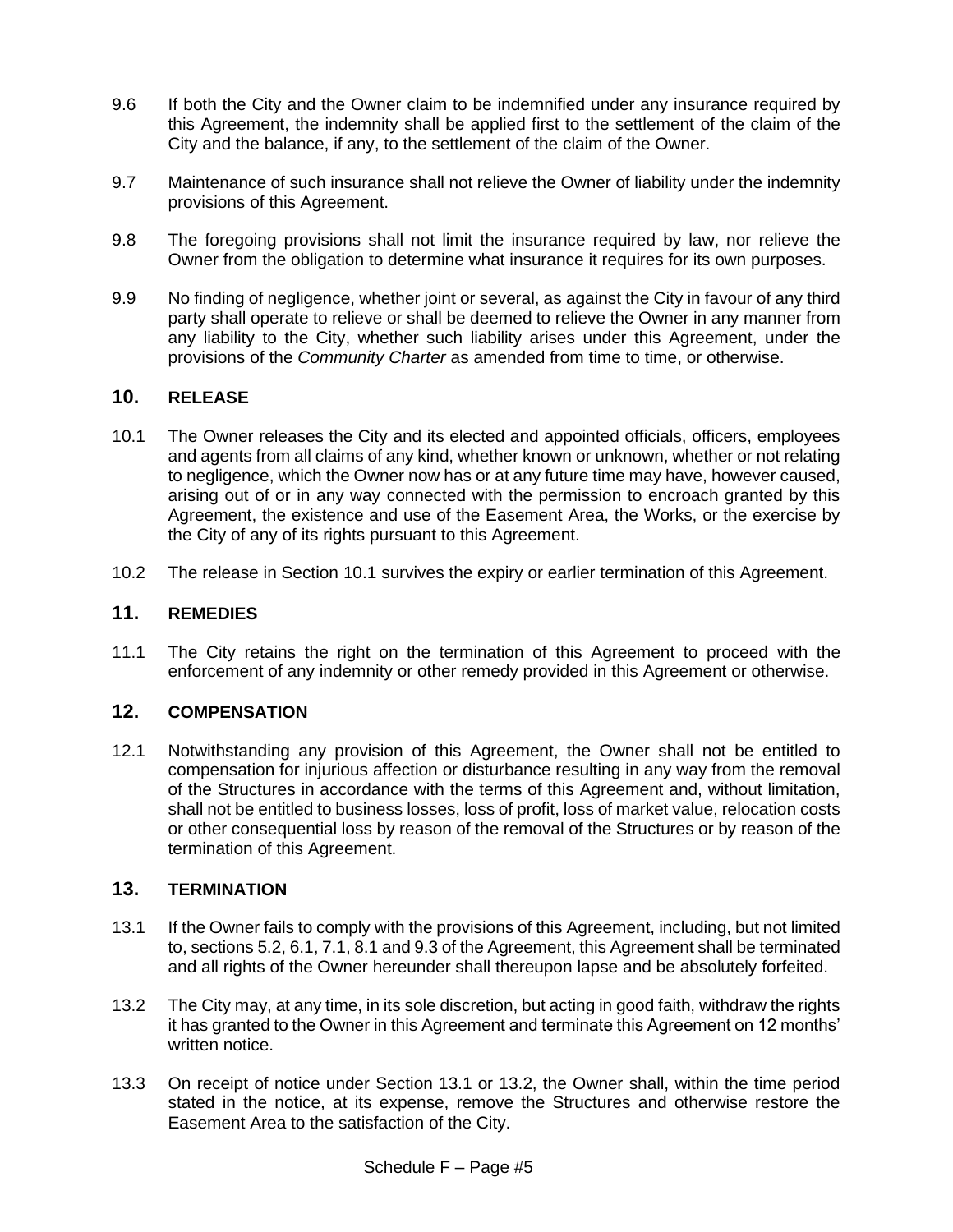- 13.4 If the Owner fails to remove the Structures as required by the City within the time period specified pursuant to this Agreement, the City may, in its sole discretion, cause the Structures to be removed at the Owner's expense.
- 13.5 In the circumstances described in Section 13.1, the City may, acting reasonably and in good faith, remove the Structures without notice if the subsistence of the Structures constitutes an immediate hazard to the public and if there is no other practical remedy available to the City to alleviate such immediate hazard, at the sole cost of the Owner.

# **14. ASSIGNMENT**

- 14.1 The Owner shall not assign any of its rights and obligations arising from this Agreement to any person other than to the then-current owner of the Lands.
- 14.2 The Owner covenants and agrees not to transfer the Lands, or any portion thereof, without advising the purchaser or transferee of this Agreement and assigning the Owner's rights and obligations pursuant to this Agreement to the new owner of the Lands by mutual agreement.
- 14.3 In the event that the Owner fails to assign the rights and obligations of this Agreement to a new owner of the Lands as described in Section 14.2, the Owner shall continue to be bound by this Agreement in all respects notwithstanding that the Owner no longer owns the Lands.

# **15. RIGHT OF ENTRY**

15.1 The City's employees or agents shall have the right at any and all times to enter into and upon the Lands and the Building for the purpose of maintaining or removing the Structures under this Agreement.

# **16. ALTERATION TO CITY PROPERTY AND PUBLIC STRUCTURES**

16.1 In the event of any alteration or change made necessary to any present or future meter, water service, sewer, or other public structures or utility in the vicinity of the Lands by the construction, maintenance, use or removal of the Structures, the Owner shall reimburse the City or other utility provider for whatever expenses it may incur in making the alterations or changes that are deemed necessary by the City or the utility provider.

# **17. CITY'S RIGHTS RESERVED**

- 17.1 This Agreement does not in any way restrict the right of the City at any time to widen, raise or lower, or otherwise alter the Servient Tenement abutting or adjoining the Lands (including by allowing the installation of utilities by various utility providers), or make orders or regulations for the use of the Servient Tenement, even if the effect of the alteration or the order or regulation may be to render the Structures, the Easement Area, or both, useless for the purposes of the Owner.
- 17.2 Nothing contained or implied in this Agreement will derogate from the obligations of the Owner under any other agreement with the City
- 17.3 Nothing contained or implied in this Agreement shall prejudice or affect the rights and powers of the City in the exercise of its functions under any public or private statutes, bylaws, order and regulations, all of which may be fully and effectively exercised in relation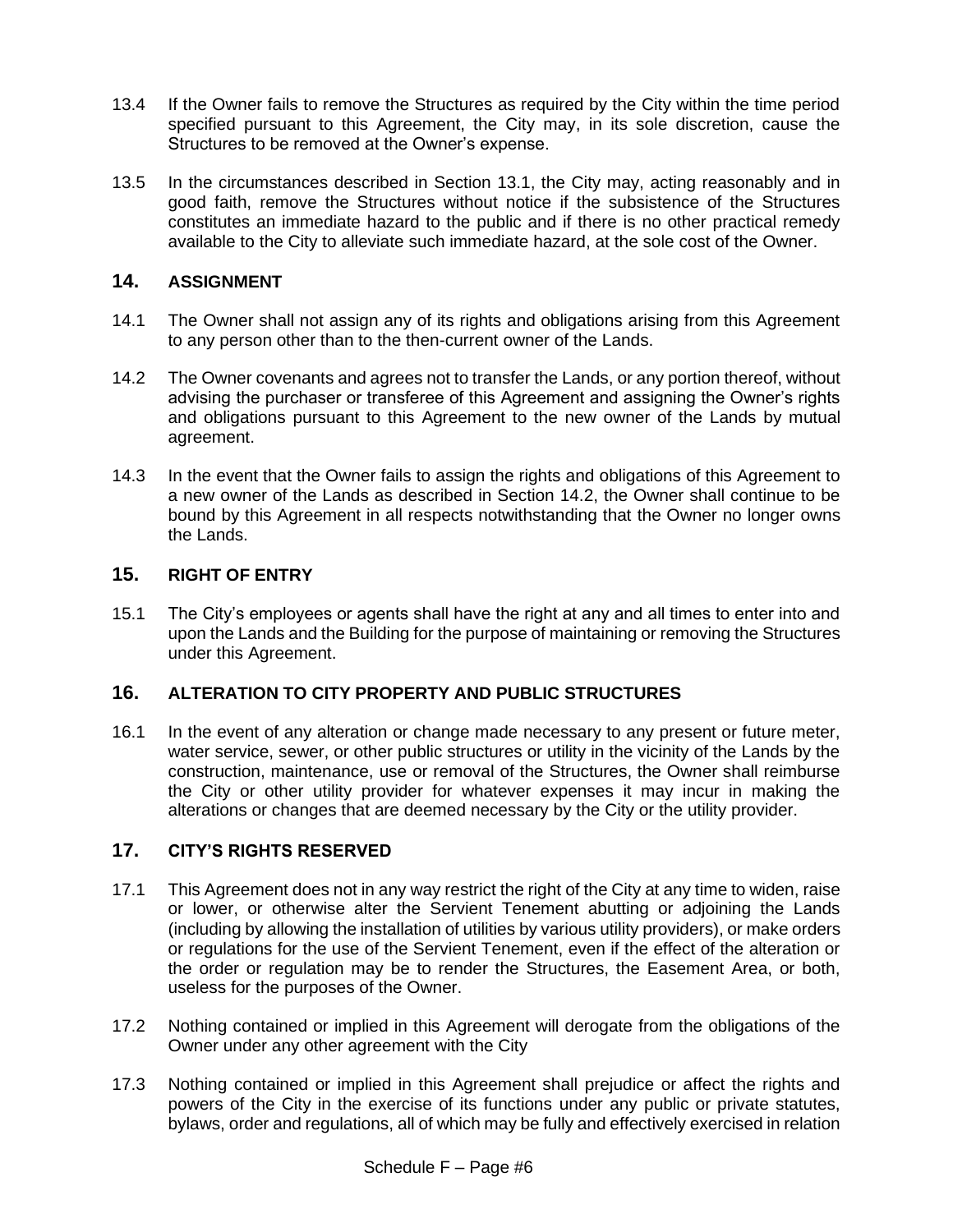to the Easement Area as if this Agreement had not been executed and delivered by the parties.

# **18. LICENCES AND PERMITS**

18.1 The Owner shall, at its own expense, obtain and maintain all permits and authorizations as may be necessary and required to erect and maintain the Structures, including any building permit or electrical permit. Nothing in this Agreement relieves the Owner from the ordinary jurisdiction of the City.

# **19. OTHER MATTERS**

- 19.1 The waiver by the City of default by the Owner shall not be deemed to be a waiver by the City of any subsequent default by the Owner. All waivers must be in writing.
- 19.2 Whenever it is required or desired that either party deliver a notice to the other, the delivery shall be deemed to be satisfactory if and deemed to have occurred when the notice has been:
	- (a) Delivered by hand, on the date of delivery; or
	- (b) Mailed by Xpresspost (Canada Post) requiring signature of the addressee on delivery, on the date received or on the sixth day after receipt of mailing by any Canada Post Office, whichever is the earlier, except that in the event of a strike or disruption in postal service, the notice shall not be deemed to be received until actually received;

to the address for that party on the first page of this Agreement or to whatever other address that may have, from time to time, been given by that party.

- 19.3 Whenever the singular or masculine is used in this Agreement, the same is deemed to include the plural or the feminine or the body politic or corporate as the context requires.
- 19.4 Every reference to each party is deemed to include the heirs, executors, administrators, corporate successors, permitted assigns, employees, agents, officers, elected officials and invitees of such party whenever the context so requires or allows.
- 19.5 Section headings are included for convenience only. They do not form a part of this Agreement and shall not be used in its interpretation.
- 19.6 If any part of this Agreement is for any reason held to be invalid by the decision of a court of competent jurisdiction, the invalid portion shall be severed and the decision that it is invalid shall not affect the validity of the remainder of this Agreement.
- 19.7 This Agreement shall be governed and construed in accordance with the laws of the Province of British Columbia.
- 19.8 The parties hereto shall execute and do all such further deeds, acts, things, and assurances as may be reasonably required to carry out the intent of this Agreement.

### **20. TIME OF ESSENCE**

20.1 Time is of the essence of this Agreement.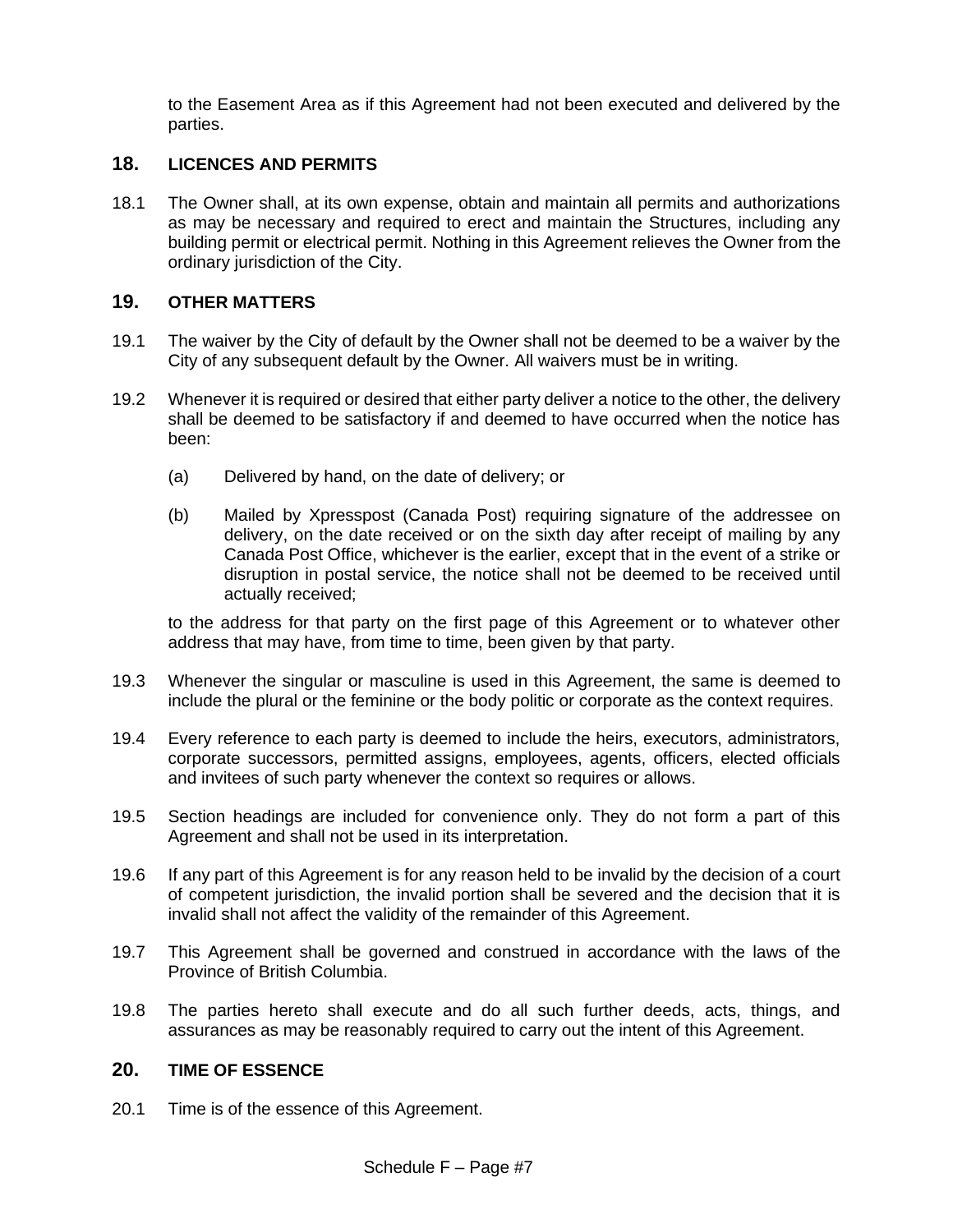# **21. INTERPRETATION**

- 21.1 No part of the fee of the soil of the Servient Tenement will pass to or be vested under or by these presents in the Owner or the Owner's invitees, agents or successors in title.
- 21.2 This Agreement shall enure to the benefit of and be binding upon the parties hereto and their respective heirs, executors, successors, administrators and permitted assignees.
- 21.3 All provisions of this Agreement are to be construed as covenants and agreements as though the word importing covenants and agreements were used in each separate paragraph.
- 21.4 This Agreement is the entire agreement between the parties and the City had made no representations, warranties, guarantees, promises, covenants or agreements (oral or otherwise), to or with the Owner other than those expressed in this Agreement.

**IN WITNESS WHEREOF** the said Owner has hereunto set his hand and seal the day and year first above written.

> ) ) ) ) ) ) )

) ) ) ) ) ) ) ) )

The Corporation of the City of Victoria by its ) authorized signatories:

[insert name and title of Delegated Authority]

\_\_\_\_\_\_\_\_\_\_\_\_\_\_\_\_\_\_\_\_\_\_\_ *[name of owner*]

by its authorized signatories:

Authorized Signatory

Authorized Signatory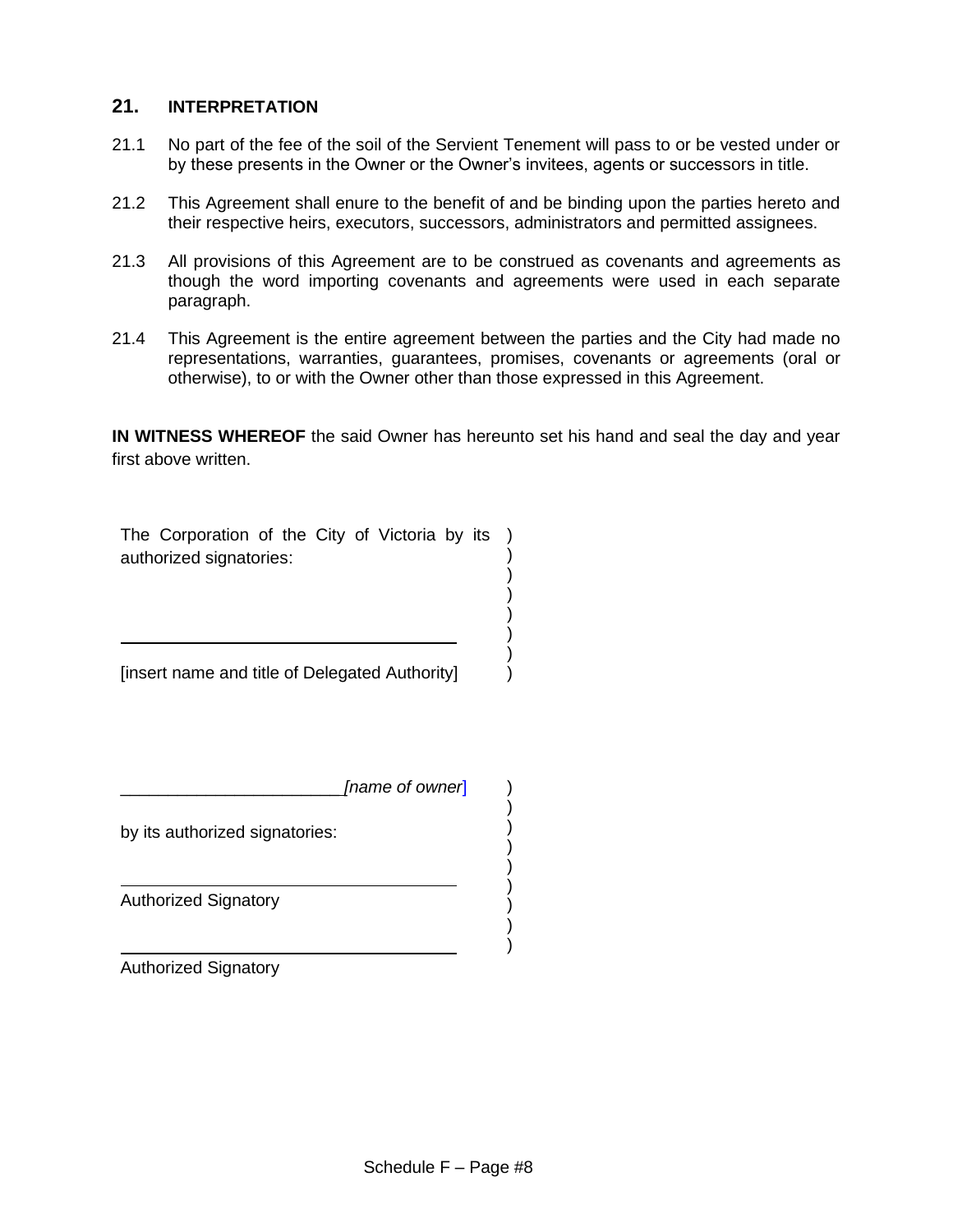# **SCHEDULE "A"**

(insert plan)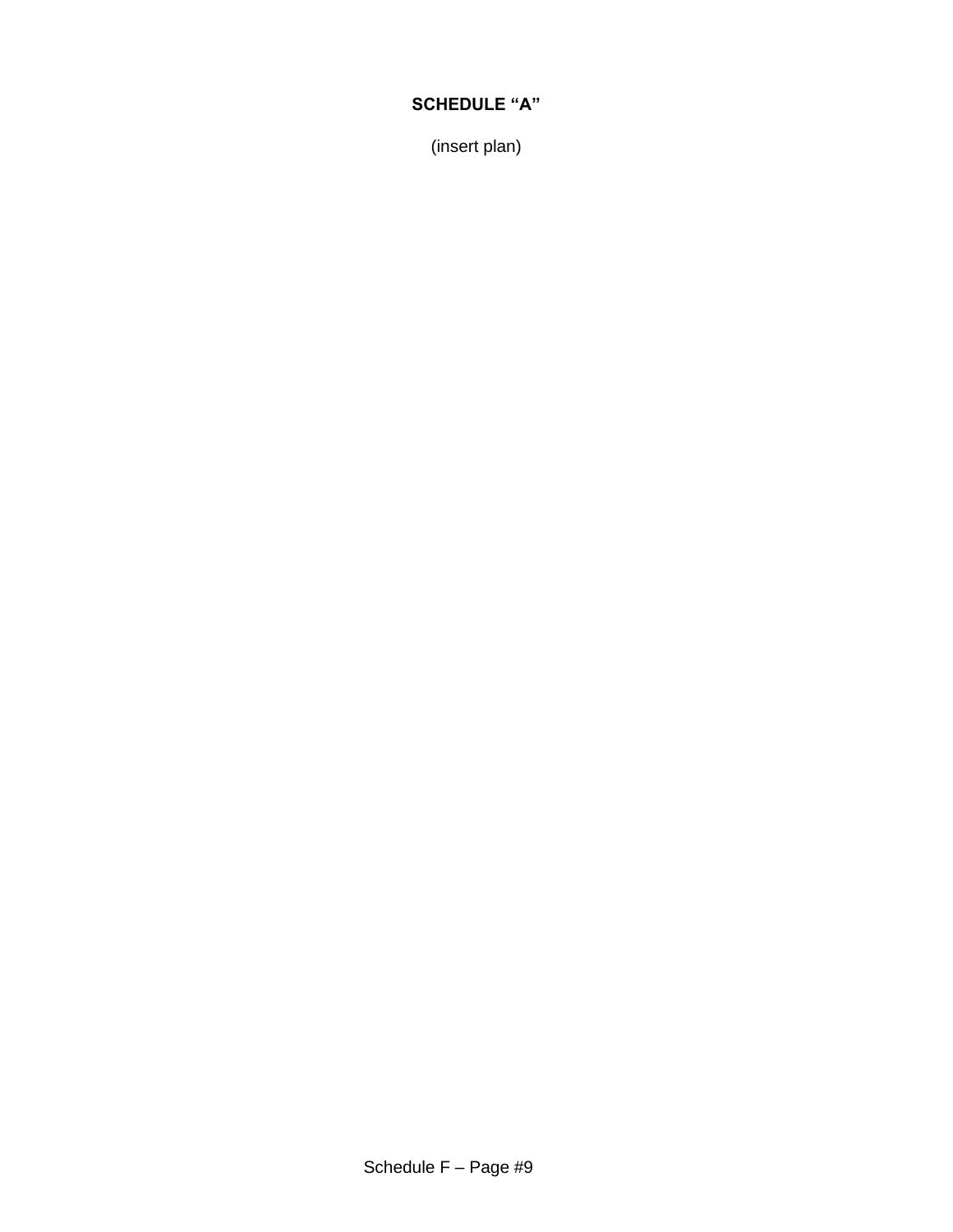### **Bylaw No. 16-028**

# **Schedule G**

# **ENCROACHMENT FOR ANCHOR RODS**

THIS AGREEMENT dated for reference the  ${\_}^{\text{th}}$  day of  ${\_}$ ,  ${\_}$ 

BETWEEN:

(the "**Owner**")

\_\_\_\_\_\_\_\_\_\_\_\_\_\_\_\_\_\_\_\_\_\_\_

AND:

**CITY OF VICTORIA** 1 Centennial Square, Victoria, British Columbia, V8W 1P6

\_\_\_\_\_\_\_\_\_\_\_\_\_\_\_\_\_\_\_\_\_\_\_\_\_\_\_\_\_\_\_\_\_\_\_\_\_\_\_\_\_\_\_\_\_\_\_

(the "**City**")

#### **WHEREAS:**

A. The Owner is the owner of: Parcel Identifier: \_\_\_\_\_\_\_\_\_\_\_\_\_\_\_\_\_\_\_\_\_\_\_\_

(the "**Land**")

in the City;

B. The Owner has applied to the City for approval of the construction of a \_\_\_\_\_\_\_\_\_\_\_\_\_\_\_\_\_ [*describe development*] upon the Land, under the terms and conditions of the City of Victoria \_\_\_\_\_\_\_\_\_\_\_\_\_\_\_\_ [*insert permit type and number*].

\_\_\_\_\_\_\_\_\_\_\_\_\_\_\_\_\_\_\_\_\_\_\_\_\_\_\_\_\_\_\_\_\_\_\_\_\_\_\_\_\_\_\_\_\_\_\_\_\_\_\_\_\_\_\_\_\_\_\_\_\_\_\_\_

- C. In connection with the construction of the development referred to in Recital B, the Owner has requested the City to grant it permission to construct, use or continue the use or existence of an encroachment onto highways of which the City has the use and possession, which encroachment is appurtenant to the Land;
- D. The City has agreed to grant the Owner's request, subject to the provision of all City bylaws and to the terms and condition herein set forth;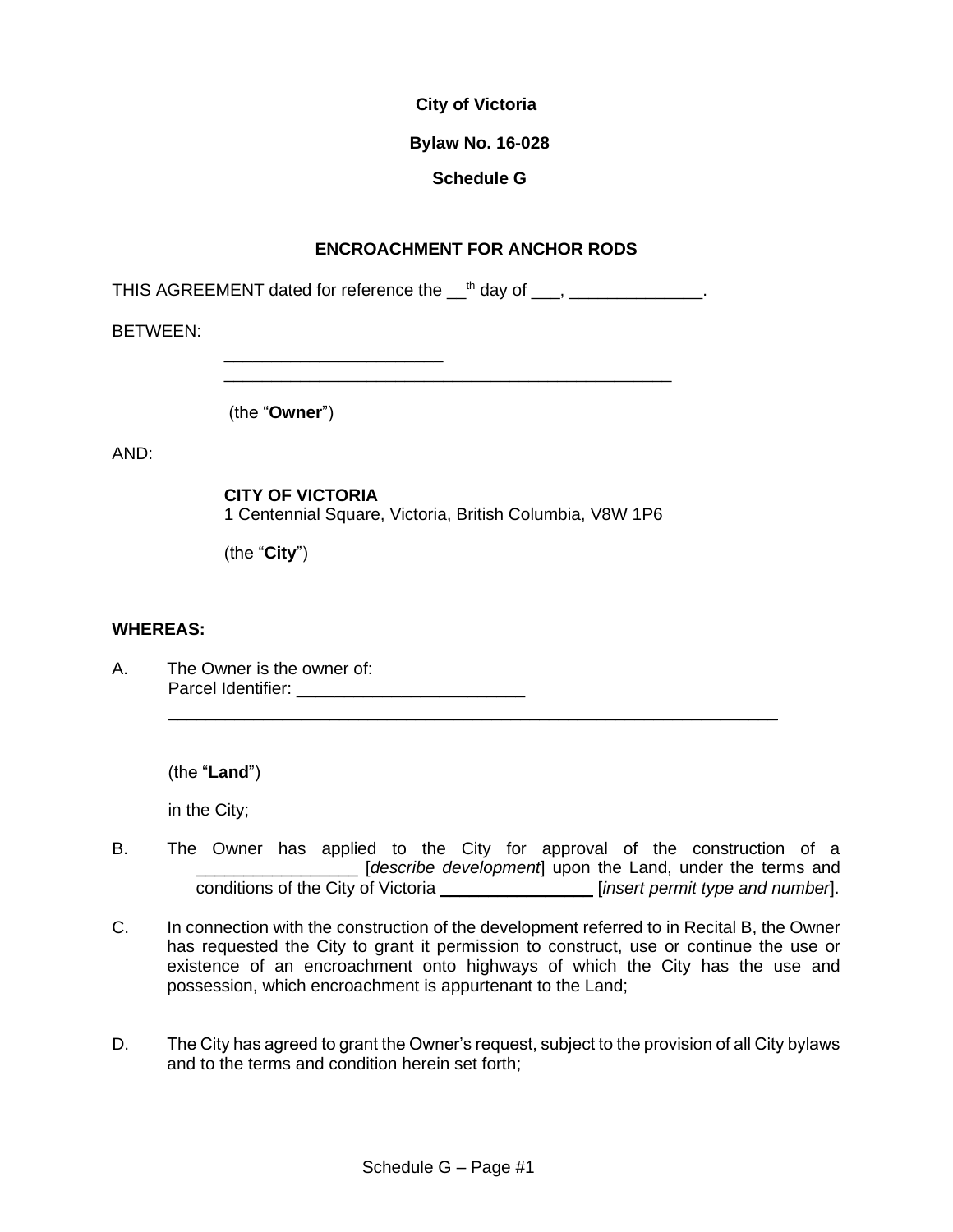**NOW THEREFORE**, in consideration of the premises and the covenants herein contained and for other valuable consideration, receipt and sufficiency of which is hereby acknowledged by the parties, the parties hereto covenant and agree each with the other as follows:

# **1.0 ENCROACHMENT**

**1.1** The City (so far as it legally can, but not otherwise, and subject to this Agreement and applicable statutes and bylaws), grants unto the Owner permission to construct and maintain an encroachment comprising \_\_\_\_\_\_ (e.g. anchor rods, shotcrete, soldier piles)] into those parts of \_\_\_\_\_\_\_\_\_\_\_\_\_\_\_\_ [insert street(s) or intersection] (collectively, the "Highways") in the City of Victoria that adjoin the Land, all in accordance with the plans and specifications attached hereto as Schedule "A", (which encroachment, including all excavation or other work now or hereafter performed in connection therewith, is hereinafter referred to as the "Works").

# **2.0 USE**

**2.1** The Owner shall not erect any work or encroachment in the Highways other than the Works, nor shall the Owner use the Highways for any purpose save and except the Works. The Owner shall not permit the Works to encroach on any City property other than those portions of the Highways depicted on Schedule "A".

# **3.0 TERM**

**3.1** This Agreement commences on the date that it is fully signed by both parties and, subject to Sections 6.15 and 6.16 hereof, expires on \_\_\_\_\_\_\_\_\_[*insert date*].

# **4.0 CONSTRUCTION OF WORKS**

- **4.1** The Owner shall retain a professional engineer licensed to practice in the Province of British Columbia with experience in the design and construction of works of a similar kind to those proposed to be installed under this Agreement (the said engineer to be referred to herein as the "**Owner's Consultant"**). The Owner's Consultant will be responsible for ensuring that the design and construction of the Works at all times is in accordance with sound engineering and construction practices, and is carried out in accordance with the terms of this Agreement.
- **4.2** The Owner's Consultant must provide written confirmation to the City, prior to the commencement of the construction of the Works, that it has thoroughly investigated the location of existing services and utilities, and that the installation of the Works in their proposed location will not interfere with or cause damage to any existing underground utilities or services, whether of the City, the Capital Regional District, or any private or public utility. The Owner shall be solely responsible for the cost of the location of all such services for the purpose of obtaining and providing such confirmation.
- **4.3** Prior to the commencement of construction of the Works, the Owner's Consultant must submit a detailed plan, bearing his professional seal showing in cross section the profile of all underground services within the area of the Highways covered by this Agreement, as well as, in relation thereto, the proposed location of all \_\_\_\_\_\_\_\_\_\_\_\_\_ [*insert description of works*] that are to form part of the Works. The City reserves the right to require that any portion of the Works be relocated, where in the reasonable opinion of the City's Director of Engineering and Public works (the "**Director**"), the proposed location of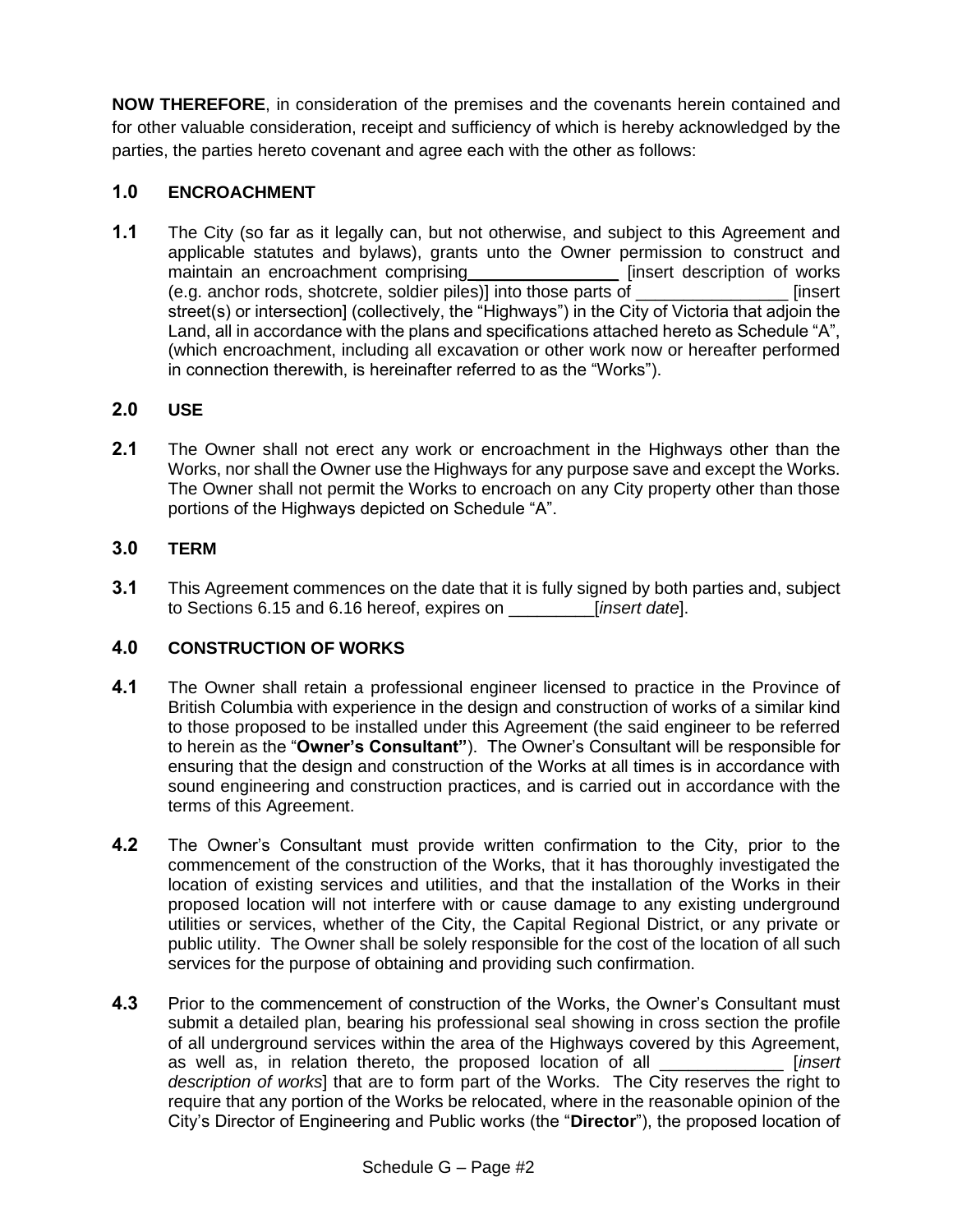the Works or any portion thereof may interfere with or damage underground services of the City, the Capital Regional District or any private or public utility, or may impact the protected root zones of City street trees.

- **4.4** The Works shall be installed strictly in accordance with the plans and specifications that are attached as Schedule "A" to this Agreement, unless the Director authorizes the modification of such plans or specifications.
- **4.5** The Owner shall at all times and at its own expense keep and maintain the Works and the Highways in good and sufficient repair and in a manner which does not pose any risk to persons or property, all to the satisfaction of the Director (without any obligation on the part of the Director to determine what is sufficient repair or a safe condition).
- **4.6** If the Owner fails to keep the Works and the Highways in good repair and maintenance to the satisfaction of the Director, the Director may give notice to the Owner demanding that repairs and maintenance be done within the time specified by the City and if the Owner fails to do so, to the City's satisfaction, the City may, in its sole discretion (without any obligation to do so), cause such repairs to be made, including structural changes or filling up any excavation, as it deems necessary at the Owner's expense. The Owner shall pay the costs of the repairs to the City forthwith on demand.
- **4.7** The Owner shall in respect of its use of the Highways and in relation to the Works comply with all applicable statutes, laws, regulations, bylaws, orders and other requirements of every governmental authority having jurisdiction.
- **4.8** If during the course of construction the Owner's Consultant determines that any part of the [*insert description of works*] comprising the Works are required to be placed in a location other than shown on the plans and specifications attached as Schedule "A", or determines that additional \_\_\_\_\_\_\_\_\_\_\_\_\_ [*insert description of works*] are required to be installed within the Highways, the Owner's Consultant must first obtain the authorization of the Director before proceeding with such modification to the Works.
- **4.9** The City makes no representation or warranty as to the subsurface soil conditions within the area of the Highways within which the Works are to be constructed, including as to whether the soil or groundwater within the Highways contains any contamination, special waste or prescribed substance in a quantity or concentration that exceeds the standards permitted under the provisions of the *Environmental Management Act* and Regulations thereto. The City will not be responsible for any increased or additional costs (including, without limitation, any costs associated with delays in proceeding with the Works), incurred by the Owner in constructing the Works as a result of the presence of any such special waste, contamination or prescribed substance, or any other soil or groundwater contamination within the Highways, environmental consultant's fees, the cost of any permits for removal or disposal of contaminated soils or groundwater, or the removal, disposal or treatment of contaminated soil or groundwater that is required to be removed from the Highways as a result of the Works being undertaken, or any other similar costs.
- **4.10** When backfilling the excavation made in connection with the Works, the Owner's Consultant will ensure that all anchor rods are de-tensioned prior to backfilling, and that all \_\_\_\_\_\_\_\_\_\_\_\_\_ [*insert description of works*] are removed to a depth of at least 4 feet below grade, or greater if achievable. Backfilling must be brought up to existing grade and completed to City standards and specifications and the satisfaction of the Director.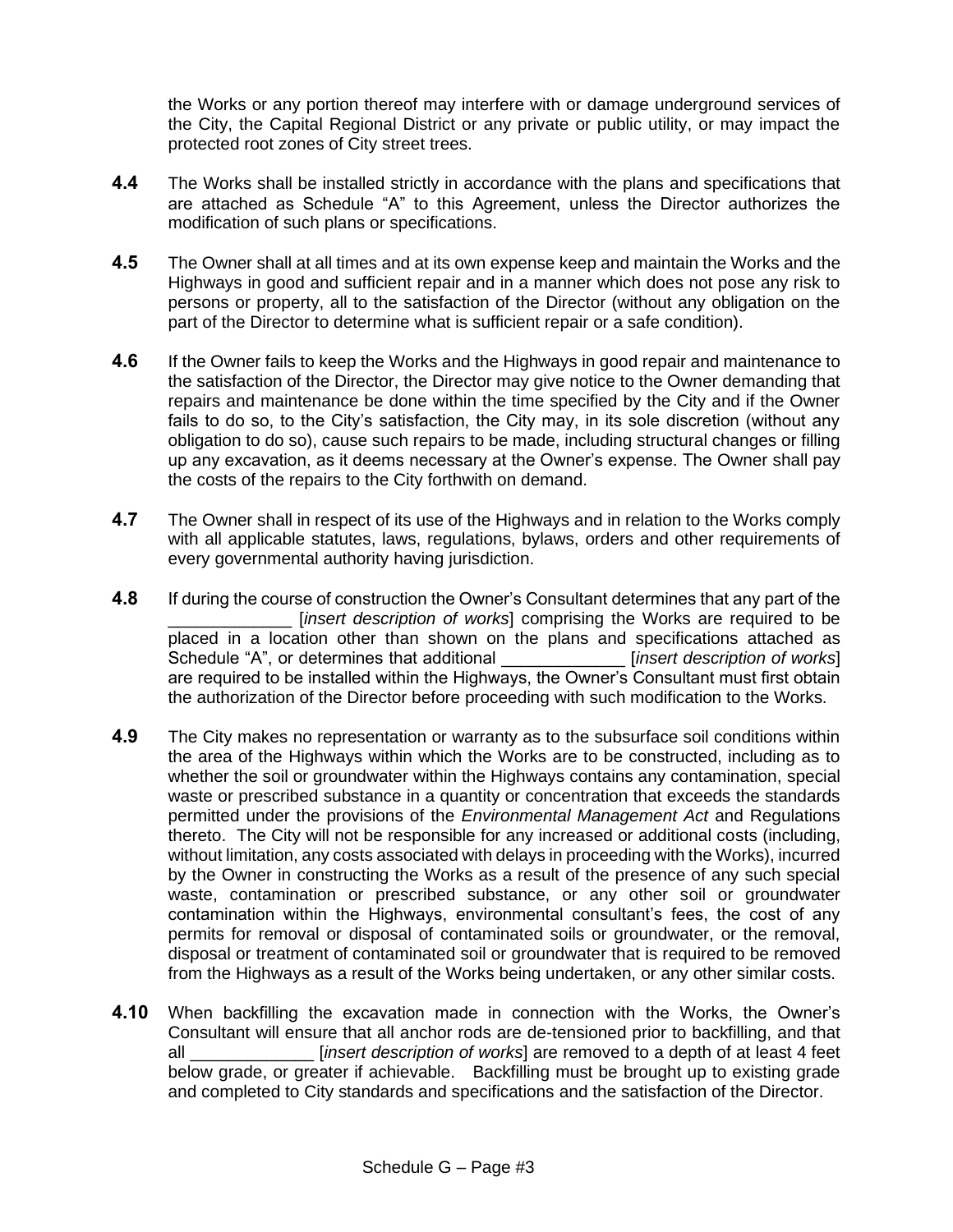- **4.11** After the completion of backfilling, the Owner must provide to the City a set of engineered drawings prepared by the Owner's Consultant that identify in cross section and plan views the location of all anchor rods\_\_\_\_\_\_\_\_\_\_\_\_\_ [*insert any additional works*], as installed (referred to herein as the "**As Built Drawings**"). The Owner must also provide to the City a letter prepared by the Owner's Consultant and bearing his professional seal, certifying that the Works have been installed in accordance with the As Built Drawings hereto modified with the approval of the Director, and that all anchor rods left within the Highways have been de-tensioned.
- **4.12** The Owner will be responsible throughout the construction of the Works to protect persons and property in the vicinity of the Works from injury, loss or damage.
- **4.13** The Owner shall not do or permit to be done anything which may or does contaminate the Highways or the surrounding area and the Owner shall be solely responsible to remove all such contamination and remediate it to residential standards.
- **4.14** The Owner shall at its sole cost arrange to have all of the City's storm drains and sewer mains within the Highways, in the area of the Works, inspected by video camera before commencement and after completion of the Works to ensure that no damage has resulted through construction of the Works. This work shall be coordinated through the City's Underground Utilities Division.

# **5.0 NO RELIEF**

**5.1** It is understood, covenanted and agreed by and between the parties hereto that no provision of this Agreement and no act or omission or finding of negligence, whether joint or several, as against the City, in favour of any third party, shall operate to relieve the Owner in any manner whatsoever from any liability to the City in the premises, or under these presents, or under the provisions of the *Community Charter*, or any bylaw of the City and amendments thereto, or otherwise.

# **6.0 OWNER'S COVENANTS**

The Owner further covenants and agrees as follows:

**Fee**

**6.1** That it will pay to the City a non-refundable fee of \$750.00 and shall pay a one-time charge of \$25 per square meter of area of the proposed excavation face that will be supported by anchor rods and abuts a street or lane as calculated by the Engineer.

\_\_\_\_\_\_\_\_\_\_\_\_\_\_\_\_\_\_\_ [*insert calculation of fee (e.g. 280 m2 x \$25.00 / per m2 [Face Area] = \$7000.00 + \$750.00 = \$ 7750.00)*] This fee is to be paid prior to the commencement of the Works.

# **Save Harmless**

**6.2** To indemnify and hold harmless the City and its elected and appointed officials, officers, employees and agents from all suits, proceedings, losses, damages, expenses, demands, claims, costs (including actual costs of professional advisors and costs associated with remediation of contamination) and harm of any kind, howsoever caused, whether related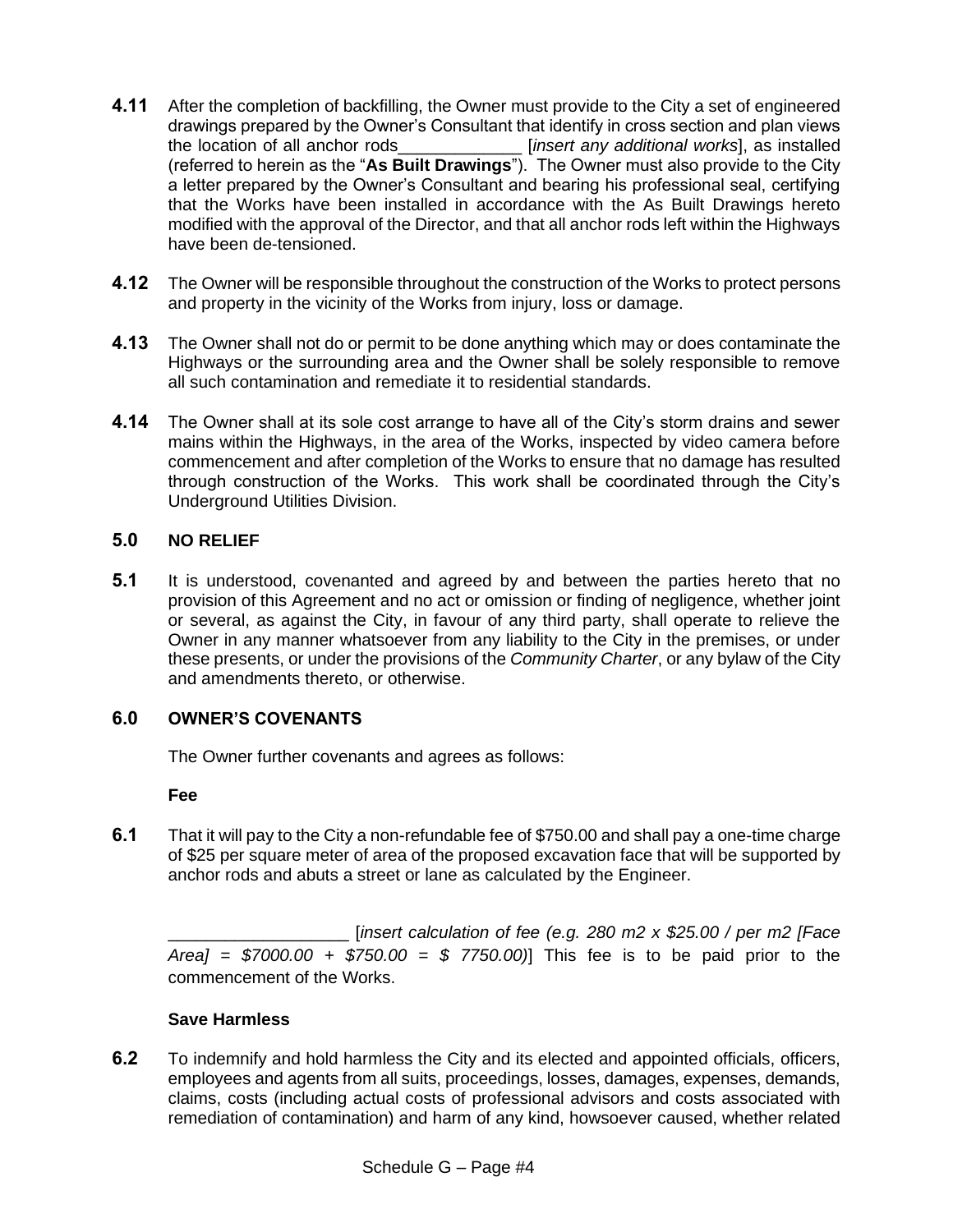to death, bodily injury, property loss, property damage or consequential loss or damage, arising out of or in any way connected with:

- (a) the Works encroaching upon under or over the Highways,
- (b) construction, maintenance, existence, use or removal of the Works,
- (c) the Owner's occupation or use of the Highways or the ground below or the air above for the purpose of such encroachment by the Works,
- (d) the negligence of the Owner or its employees, agents, contractors, subcontractors or consultants, including the Owner's Consultant, in relation to the design or construction of the Works, and
- (e) any failure of or damage to the Works at any time, including without limitation, failure due to errors in design of the Works, or faulty or defective materials or workmanship, whether or not the result of negligence on the part of the Owner or it employees, agents, sub-contractors or consultants including the Owner's Consultant.
- **6.3** That the indemnity in section 6.2 survives the expiry or earlier termination of this Agreement.
- **6.4** To charge his interest in the Land in favour of the City for the payment of all sums which may at any time hereafter be payable by the City in respect of any claims, loss, damage or expense of whatsoever kind arising:
	- (a) from the construction, maintenance or existence of the Works, or
	- (b) from the permission hereby granted,

and to answer any indemnity or payment provided in the bylaws of the City or under the terms of this agreement.

#### **Insurance**

- **6.5** To take out and maintain during the term a policy of commercial general liability insurance against claims for bodily injury, death or property damage arising out of the use of the Land by the Owner in the amount of not less than five million dollars per single occurrence, or such greater amount as the City may from time to time designate and shall provide the City with a certificate of insurance evidencing coverage, or a certified copy of such policy or policies if requested.
- **6.6** All policies of insurance required under section 6.5 shall:
	- (a) name the City as an additional insured;
	- (b) contain a provision requiring the insurer not to cancel or change the insurance without first giving the City thirty (30) days notice in writing;
	- (c) contain a cross liability clause in favour of the City; and
	- (d) be in a form and on such terms, including with respect to deductible amounts, as are satisfactory to the City, in the City's sole and absolute discretion.
- **6.7** That if the Owner does not provide or maintain in force the insurance required by this Agreement, then without limiting the City's right to terminate this Agreement, the City may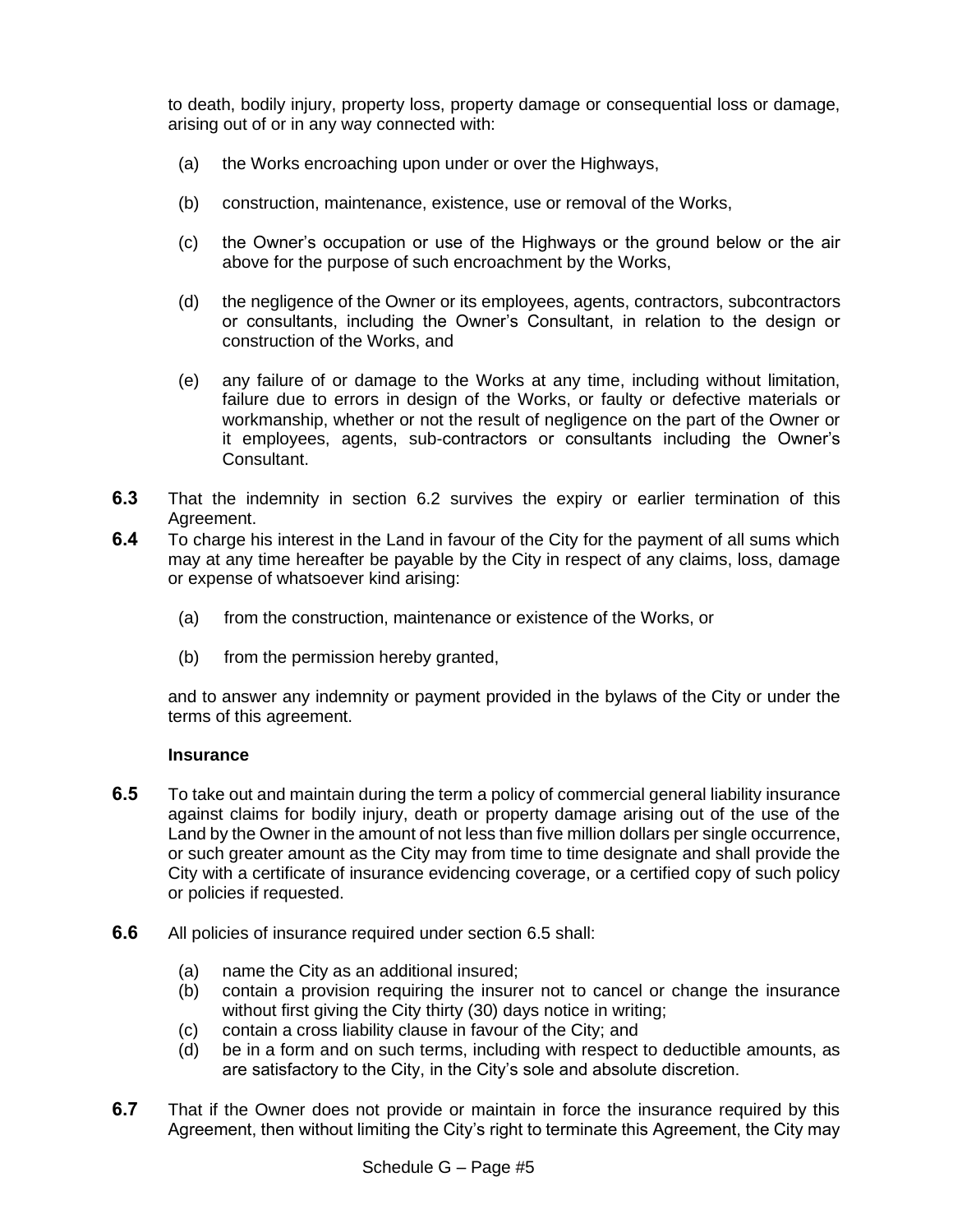take out the necessary insurance and pay the premium for periods of one year at a time and the Owner shall pay to the City as additional licence fees the amount of the premium immediately on demand.

- **6.8** That if both the City and the Owner claim to be indemnified under any insurance required by this Agreement, the indemnity shall be applied first to the settlement of the claim of the City and the balance, if any, to the settlement of the claim of the Owner.
- **6.9** That maintenance of such insurance shall not relieve the Owner of liability under the indemnity provisions of this Agreement.
- **6.10** That the foregoing provisions shall not limit the insurance required by law, nor relieve the Owner from the obligation to determine what insurance it requires for its own purposes.

#### **Release**

- **6.11** To release the City and its elected and appointed officials, officers, employees and agents from all claims of any kind, whether known or unknown, whether or not relating to negligence, which the Owner now has or at any future time may have, however caused, arising out of or in any way connected with the permission to encroach granted by this Agreement, the use of the Highways, the Works, or the exercise by the City of any of its rights pursuant to this Agreement.
- **6.12** That the release in Section 6.11 survives the expiry or earlier termination of this Agreement.

### **Remedies**

**6.13** That the City retains the right on the termination of this Agreement to proceed with the enforcement of any indemnity or other remedy provided in this Agreement or otherwise.

#### **Compensation**

**6.14** That notwithstanding any provision of this Agreement, the Owner shall not be entitled to compensation for injurious affection or disturbance resulting in any way from the removal of the Works in accordance with the terms of this Agreement and, without limitation, shall not be entitled to business losses, loss of profit, loss of market value, relocation costs or other consequential loss by reason of the removal of the Works or by reason of the termination of this Agreement.

#### **Termination**

- **6.15** That if the Owner fails to comply with the provisions of this Agreement, including, but not limited to, sections 4.5, 4.7, 4.13 and 6.5 of the Agreement, this Agreement shall be terminated and all rights of the Owner hereunder shall thereupon lapse and be absolutely forfeited, but the City, nevertheless, shall be entitled to proceed with the enforcement of any security or indemnity herein provided, or upon any bond or otherwise in satisfaction of any claim, loss or expenses of whatsoever kind arising under this Agreement, or from the permission hereby granted.
- **6.16** That the City may, at any time, in its sole discretion, but acting in good faith, withdraw the rights it has granted to the Owner in this Agreement and terminate this Agreement on 3 months' written notice.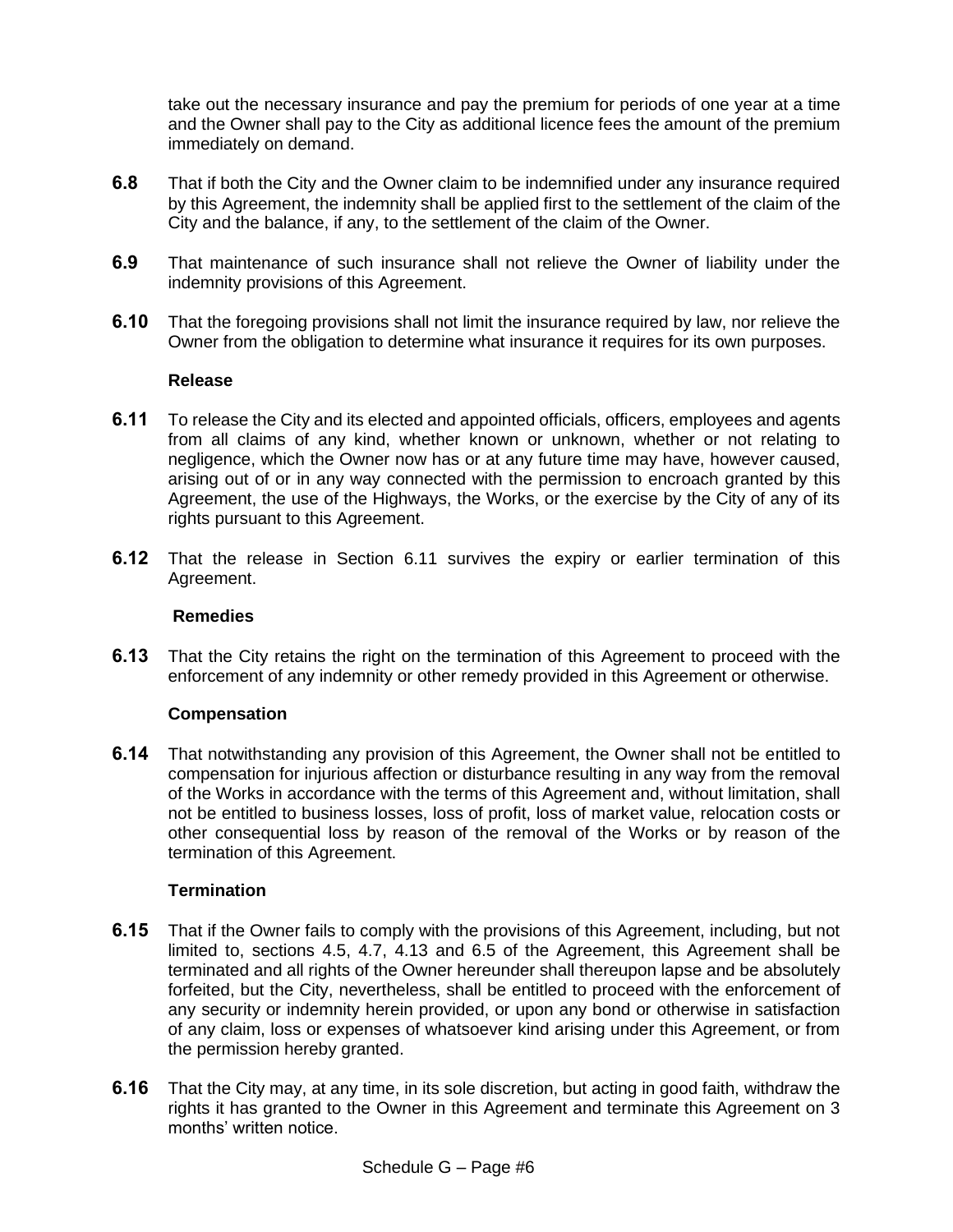- **6.17** That on receipt of notice under Section 6.15 or 6.16, the Owner shall, within the time period stated in the notice, at its expense, remove the Works and otherwise restore the Highways to the satisfaction of the City.
- **6.18** That if the Owner fails to remove the Works as required by the City within the time period specified pursuant to this Agreement, the City may, in its sole discretion, cause the Works to be removed at the Owner's expense.

# **Entry**

**6.19** That the City reserves the right for itself, its servants or agents, at any and all reasonable times, to enter into and upon the Land for the purpose of inspecting the Works so as to determine whether the Owner is in compliance with this Agreement.

### **Works**

**6.20** That in the event that the construction, maintenance, use or removal of the Works necessitates any alteration or change to any meter, water service, sewer or other public works or utility in the vicinity of the Works, the Owner will reimburse the City for whatever sums may be incurred by the City in making such alterations or changes as may be deemed necessary by the Director.

# **7.0 ASSIGNMENT**

- **7.1** The Owner shall not assign any of its rights and obligations arising from this Agreement to any person other than to the then-current owner of the Land.
- **7.2** The Owner covenants and agrees not to transfer the Land, or any portion thereof, without advising the purchaser or transferee of this Agreement and assigning the Owner's rights and obligations pursuant to this Agreement to the new owner of the Land by mutual agreement.
- **7.3** In the event that the Owner fails to assign the rights and obligations of this Agreement to a new owner of the Land as described in Section 7.2, the Owner shall continue to be bound by this Agreement in all respects notwithstanding that the Owner no longer owns the Land.

# **8.0 ALTERATION OF MUNICIPAL WORKS**

- **8.1** This Agreement shall not in any way operate to restrict the right of the City at any time to:
	- (a) alter the road, curb, gutter, sidewalk or boulevard abutting or adjoining the Land, notwithstanding that the effect of such alteration in width or elevation may be to render the Works useless or of less value for the purposes of the Owner; or
	- (b) construct or maintain any form of structure or utility on, over or under any portion of the Highways on or in which the Works encroach and for such purpose require that the Works be removed in part or in whole; and

the Owner covenants that, in the event of the City effecting any such alteration or construction or in requiring removal of all or part of the Works, the Owner will release and forever discharge, and hereby releases and forever discharges, the City from all manner of claims of any nature whatsoever, which may arise by reason of such alteration in width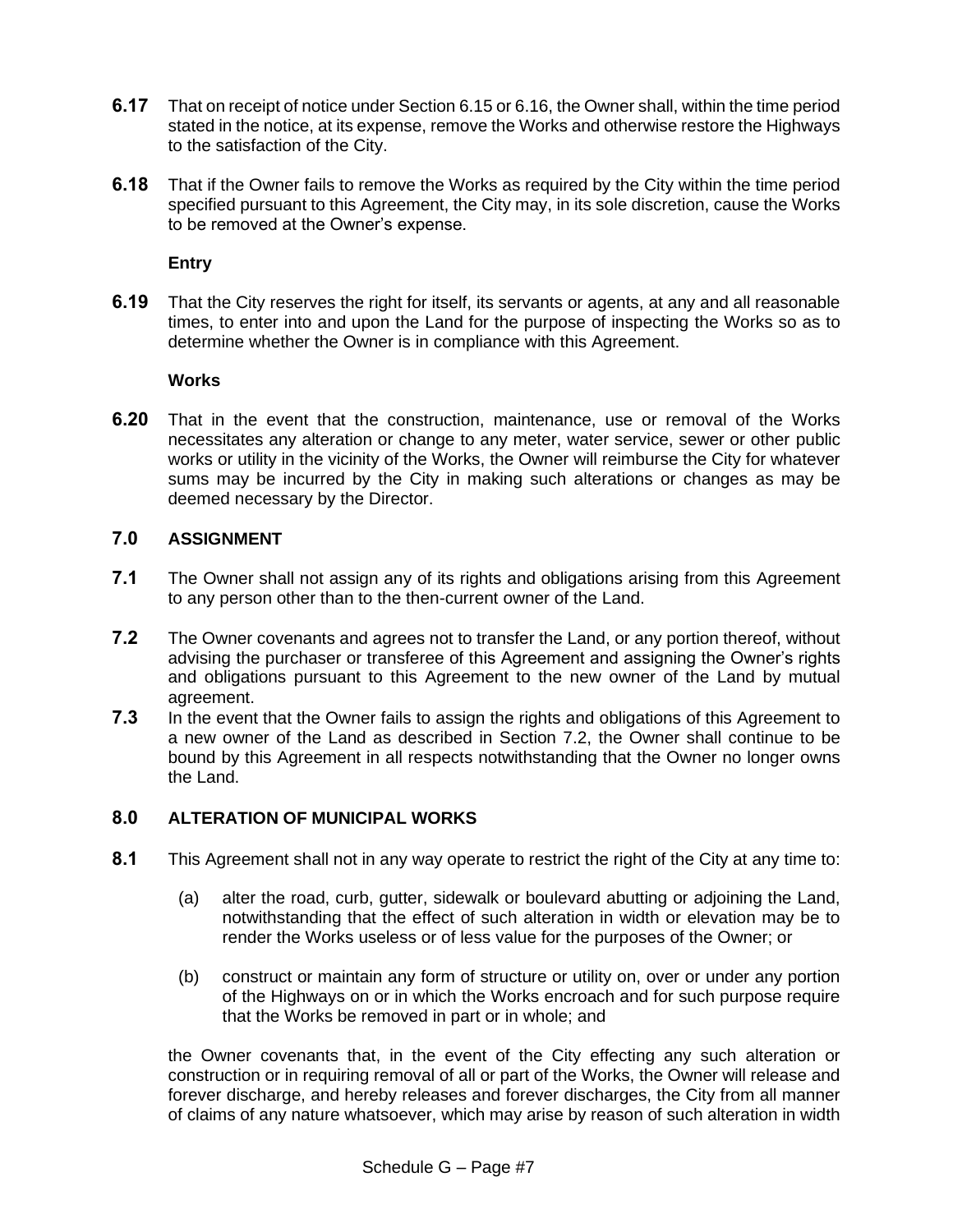or elevation as aforesaid, or by reason of the discontinuance and removal of the Works, as a result of such alteration in width or elevation or construction.

# **9.0 CITY'S RIGHTS RESERVED**

- **9.1** Nothing contained or implied in this Agreement will derogate from the obligations of the Owner under any other agreement with the City.
- **9.2** Nothing contained or implied in this Agreement shall prejudice or affect the rights and powers of the City in the exercise of its functions under any public or private statutes, bylaws, order and regulations, all of which may be fully and effectively exercised in relation to the Highways as if this Agreement had not been executed and delivered by the parties.

### **10.0 LICENCES AND PERMITS**

**10.1** The Owner shall, at its own expense, obtain and maintain all permits and authorizations as may be necessary and required to erect and maintain the Works, including any building permit or electrical permit. Nothing in this Agreement relieves the Owner from the ordinary jurisdiction of the City.

# **11.0 OTHER MATTERS**

- **11.1** The waiver by the City of default by the Owner shall not be deemed to be a waiver by the City of any subsequent default by the Owner. All waivers must be in writing.
- **11.2** Whenever it is required or desired that either party deliver a notice to the other, the delivery shall be deemed to be satisfactory if and deemed to have occurred when the notice has been:
	- (a) Delivered by hand, on the date of delivery; or
	- (b) Mailed by Xpresspost (Canada Post) requiring signature of the addressee on delivery, on the date received or on the sixth day after receipt of mailing by any Canada Post Office, whichever is the earlier, except that in the event of a strike or disruption in postal service, the notice shall not be deemed to be received until actually received;

to the address for that party on the first page of this Agreement or to whatever other address that may have, from time to time, been given by that party.

- **11.3** Whenever the singular or masculine is used in this Agreement, the same is deemed to include the plural or the feminine or the body politic or corporate as the context requires.
- **11.4** Every reference to each party is deemed to include the heirs, executors, administrators, corporate successors, permitted assigns, employees, agents, officers, elected officials and invitees of such party whenever the context so requires or allows.
- **11.5** Section headings are included for convenience only. They do not form a part of this Agreement and shall not be used in its interpretation.
- **11.6** If any part of this Agreement is for any reason held to be invalid by the decision of a court of competent jurisdiction, the invalid portion shall be severed and the decision that it is invalid shall not affect the validity of the remainder of this Agreement.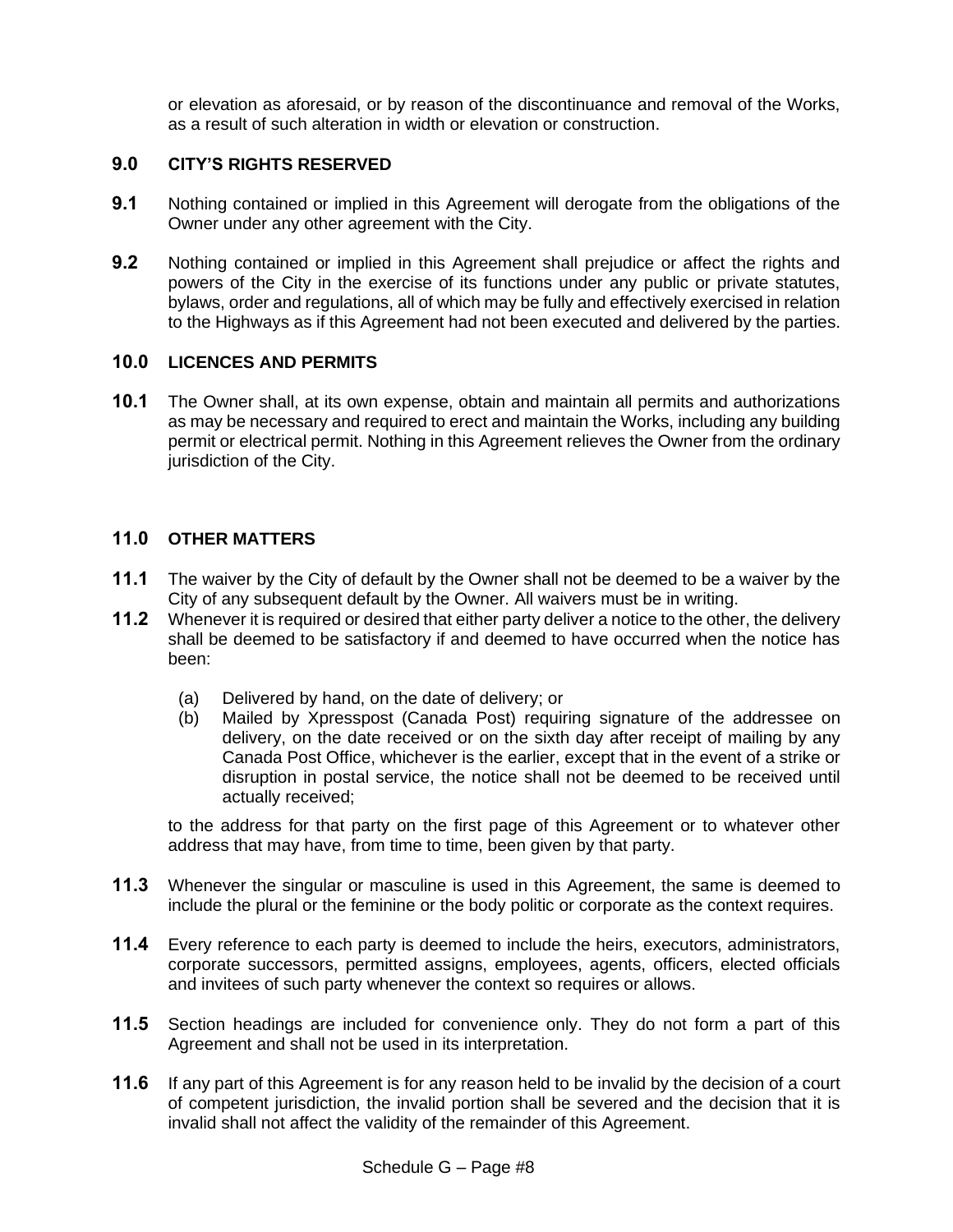- **11.7** This Agreement shall be governed and construed in accordance with the laws of the Province of British Columbia.
- **11.8** The parties hereto shall execute and do all such further deeds, acts, things, and assurances as may be reasonably required to carry out the intent of this Agreement.

# **12.0 TIME OF ESSENCE**

**12.1** Time is of the essence of this Agreement.

# **13.0 INTERPRETATION**

- **13.1** No part of the fee of the soil of the Highways will pass to or be vested under or by these presents in the Owner or the Owner's invitees, agents or successors in title.
- **13.2** This Agreement shall enure to the benefit of and be binding upon the parties hereto and their respective heirs, executors, successors, administrators and permitted assignees.
- **13.3** All provisions of this Agreement are to be construed as covenants and agreements as though the word importing covenants and agreements were used in each separate paragraph.
- **13.4** This Agreement is the entire agreement between the parties and the City had made no representations, warranties, guarantees, promises, covenants or agreements (oral or otherwise), to or with the Owner other than those expressed in this Agreement.

**IN WITNESS WHEREOF** the said Owner has hereunto set his hand and seal the day and year first above written.

> ) ) ) ) ) ) ) )

) ) ) ) ) ) ) ) )

The Corporation of the City of Victoria by its authorized signatory

[*Insert name*] Director of Engineering and Public Works

\_\_\_\_\_\_\_\_\_\_\_\_\_\_\_\_\_\_\_\_\_\_\_ [*name of owner*] by its authorized signatories:

Authorized Signatory

Authorized Signatory